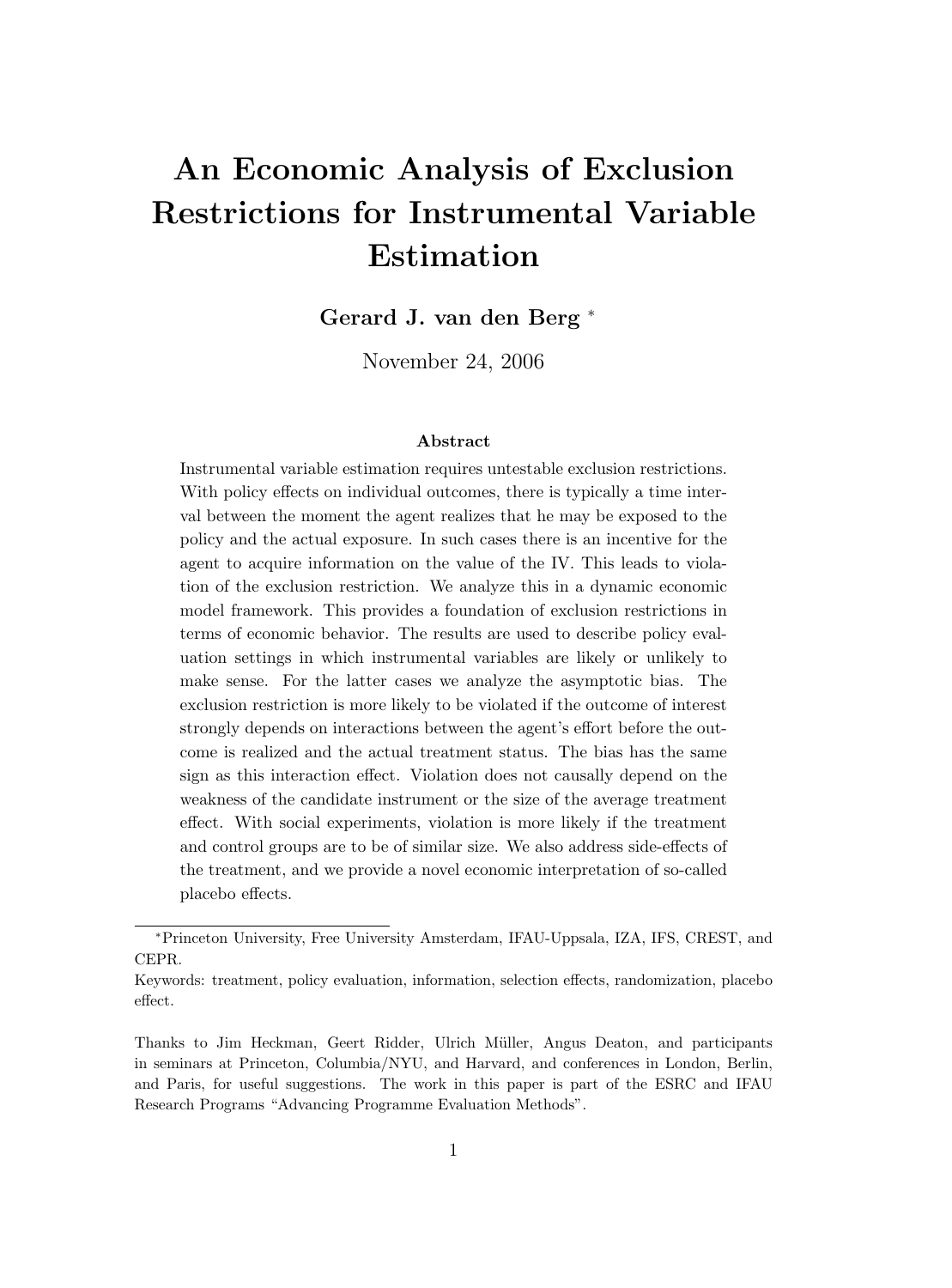## **1 Introduction**

Instrumental variable estimation has since long been a standard econometric technique for dealing with endogeneity and selection issues in general, and for non-experimental policy evaluation in particular (see e.g. Angrist, Imbens and Rubin, 1996, Heckman, LaLonde and Smith, 1999, and Blundell and MaCurdy, 1999, for surveys). Basically, if one is interested in the effect of a "treatment variable" on an outcome variable, and the treatment is not exogenously assigned, then one may perform causal inference by exploiting the presence of variables that causally affect the treatment status but do not have a direct causal effect on the outcome. The latter restriction is called an exclusion restriction. Exclusion restrictions are identifying restrictions, so they can not be tested. This means that empirical results critically depend on the validity of the exclusion restriction, and that this restriction needs to be justified on a priori grounds.

With policy effects on individual outcomes, there is typically a time interval between the moment the agent realizes that he may be exposed to the policy and the actual exposure. For example, unemployed workers are aware of the existence of policies leading to treatments at some point of time in the future. As long as the instrumental variable affecting the treatment does not have a causal effect on the individual's behavior, the exclusion restriction is not violated. Often, a sufficient condition for this is that the agent does not observe the value of the instrumental variable. However, there is an incentive for the agent to acquire information on this value. After all, the probability of exposure to treatment is a determinant of the optimal strategy, and the more the agent knows about it, the better he can fine-tune his behavior in response to this, and the higher his expected present value will be. The agent's strategy affects the outcome of interest. Thus, the acquisition of the value of the variable that is used by the econometrician as instrumental variable leads to violation of the exclusion restriction and to incorrect empirical inference.<sup>1</sup>

As an example, consider participation in a job search assistance program for unemployed individuals, where the policy intensity differs across two otherwise identical geographical regions. For example, in one region, the budget for the

<sup>1</sup>Earlier studies mentioning similar arguments, tacitly assuming that acquisition is free, include Abbring and Van den Berg (2003). For a recent exposition, see Heckman and Navarro (2005). Modelling that agents use available information on determinants of future (policy) events that affect the outcome of interest goes back to at least the rational expectations literature; see e.g. Hansen and Sargent (1980). Note that we are not concerned with mechanical program lock-in effects that may affect the outcomes of participants before the end of the actual treatment participation.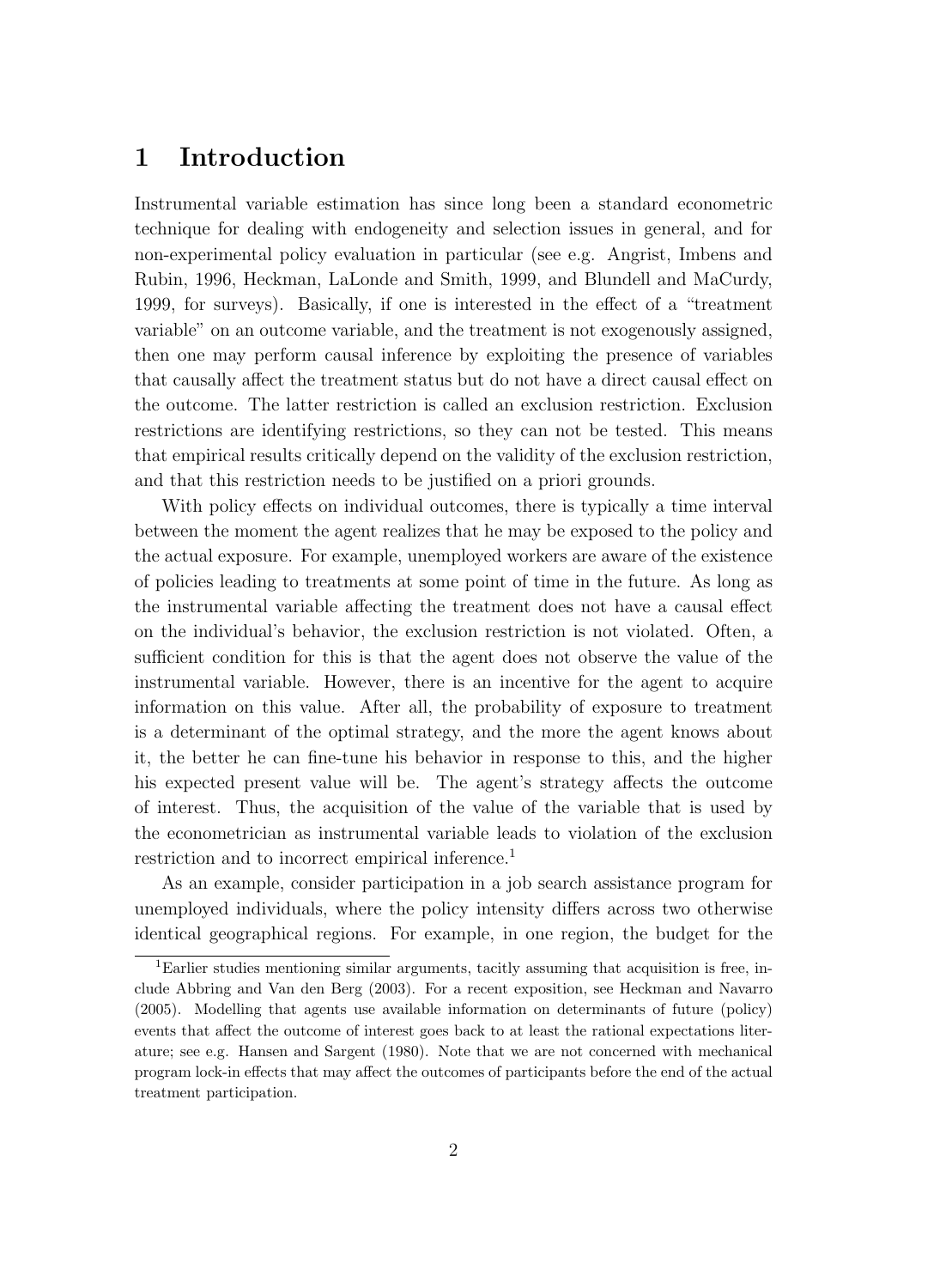program per potential participant may be larger, so that the individual probability of being treated is larger, holding everything else constant. An individual may be aware of the distribution of policy intensities but not know his personally relevant intensity, in which cases a regional dummy indicator may be a valid instrumental variable. If the individual finds out his relevant intensity then he will typically use this information before the treatment is realized. For example, it may be optimal to reduce the job search effort more if the treatment probability is large, because it is cheaper to provide effort after the treatment. This may lead to an under-estimation of the program effect on the employment rate say one year after inflow into unemployment.

In this paper we investigate, in the context of a dynamic economic framework, under which conditions it is optimal for the agent to acquire the value of the intended instrumental variable. This provides a foundation of exclusion restrictions in terms of economic behavior that takes costs and benefits into account. The results are used to describe the policy evaluation settings in which instrumental variables are likely or unlikely to make sense. This is especially useful since by definition no empirical evidence is available on the validity of exclusion restrictions. We also analyze the asymptotic bias of the instrumental variable estimator in case of violation of the exclusion restriction.

At first sight one may think that information acquisition does not take place if and only if the acquisition costs are high, and that therefore the conclusion is simply going to be that instrumental variables estimation is particularly useful to study policy effects for agents with scarce resources. For active labor market policy analysis this would mean that it is particularly useful for agents at the bottom of the labor market, which coincides with the target group of most of these policy measures. However, this line of reasoning ignores the role of the value of the information that is acquired. We show that this leads to a different set of conclusions. The results point at the importance of the extent to which the treatment status and the agent's effort interact in the outcome.

The literature on instrumental variable estimation has recently been concerned with the use of so-called weak instruments, i.e. instrumental variables that are only weakly related to the treatment status (see e.g. Stock, Wright and Yogo, 2002, for a survey). Is is sometimes argued that weak instruments have the advantage that they are less likely to be used by agents as direct causal inputs into the outcome of interest. We argue that in certain cases this line of reasoning is incorrect, and therefore this advantage of weak instruments may have been over-estimated.

Our results can be straightforwardly applied to situations in which the treat-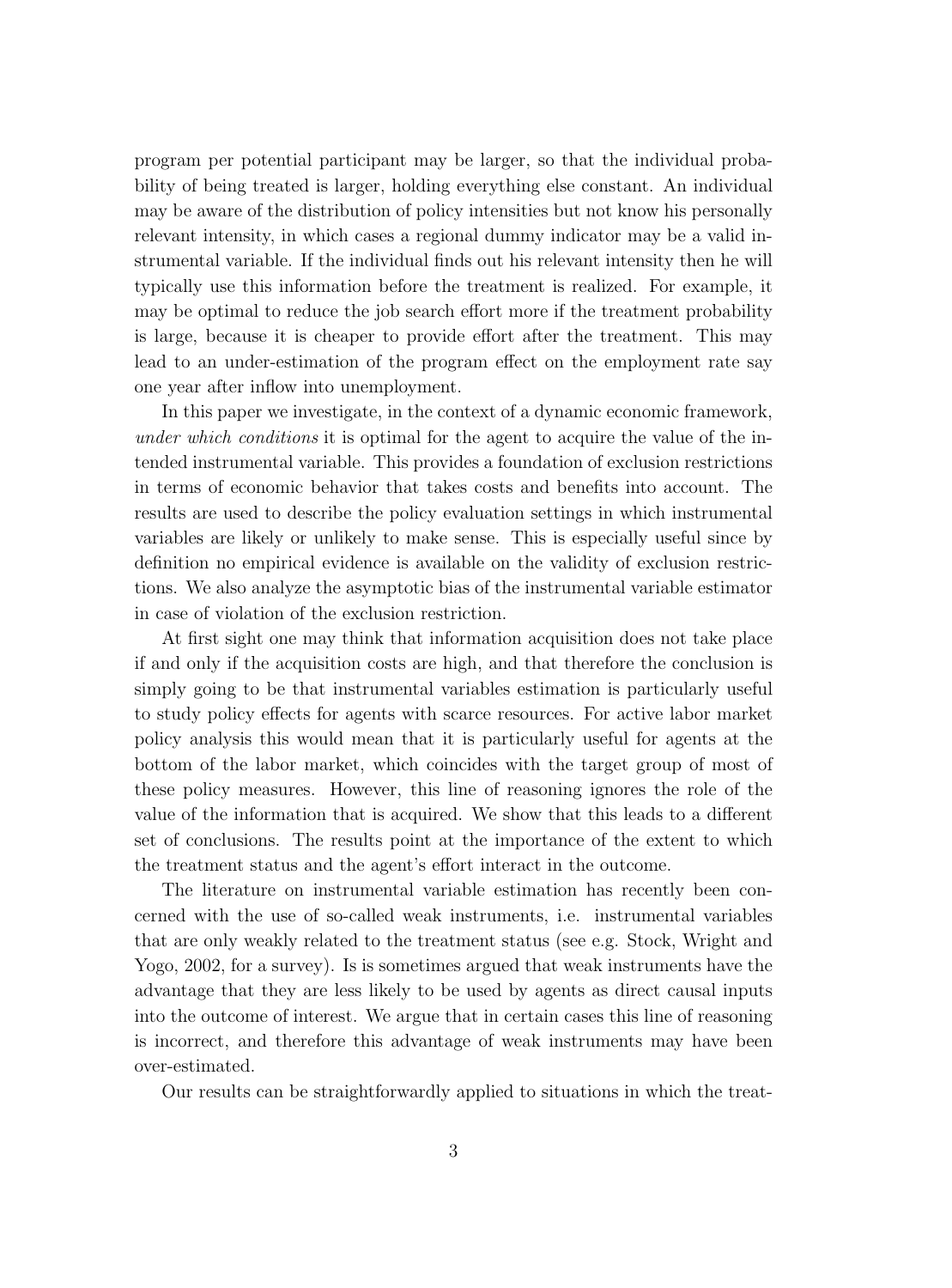ment variable is not a policy variable. Also, the costs of information may cover not only monetary costs but also other types of effort.<sup>2</sup>

We extend the framework and the results in a number of directions. First, notice that the outcome is a function of the agent's efforts and the treatment status. In the baseline analyses, we assume that the expected utility that an agent ultimately derives from a certain combination of effort and treatment is the same as the expected value of the corresponding outcome. For example, an unemployed individual may only be concerned about the probability of finding work, which is also the outcome in which the researcher is interested. This assumption is in line with dynamic economic theories such as job search theory. However, an agent may also be concerned about side-effects of the treatment that are not reflected in the measured outcome. We therefore extend the model to allow the agent's ultimate utility to be systematically different from the corresponding outcome. This extension also covers cases in which the agent does not know the treatment effect and can only guess it, as is the case in medical trials and pilot experimental evaluations of novel labor market programs. In all of these cases, the decision whether to acquire the value of the candidate instrument is driven by the agent's utility function, whereas the magnitude of the asymptotic bias also depends on the actual effects of effort and treatment on the outcome.

Throughout the paper we use the above example about participation in a job search assistance program as the leading example. Essentially equivalent examples concern the evaluation of training programs for unemployed workers and punitive sanctions and monitoring programs for unemployment insurance recipients (where the treatment is a punitive sanction and the policy intensity of interest is the intensity with which agents' search effort is monitored). The corresponding empirical literature contains many cases in which region is used as an instrument. A similar example concerns the use of geographical distance to college as an instrument to study the returns to education. In this case, parents of children who live far from a college may provide substitute educational support.

Clearly, the analysis covers randomized experiments with delayed treatment as well. There is also some relevance for the evaluation of double-blind experi-

<sup>2</sup>Of course, exclusion restrictions for instrumental variable estimation may be violated for other reasons than those considered in this paper. Notably, the agent's value of the candidate instrument may be affected by unobserved characteristics of the agent that have a direct causal effect on the outcome variable. (This is prevented if the candidate instrument is the result of a deliberate randomization, like a deliberately randomized intention-to-treat variable in a social experiment.) Rosenzweig and Wolpin (2000) consider violations in a dynamic setup that are due to events occurring between the treatment and the outcome, whereas we are concerned with behavior before realization of the treatment.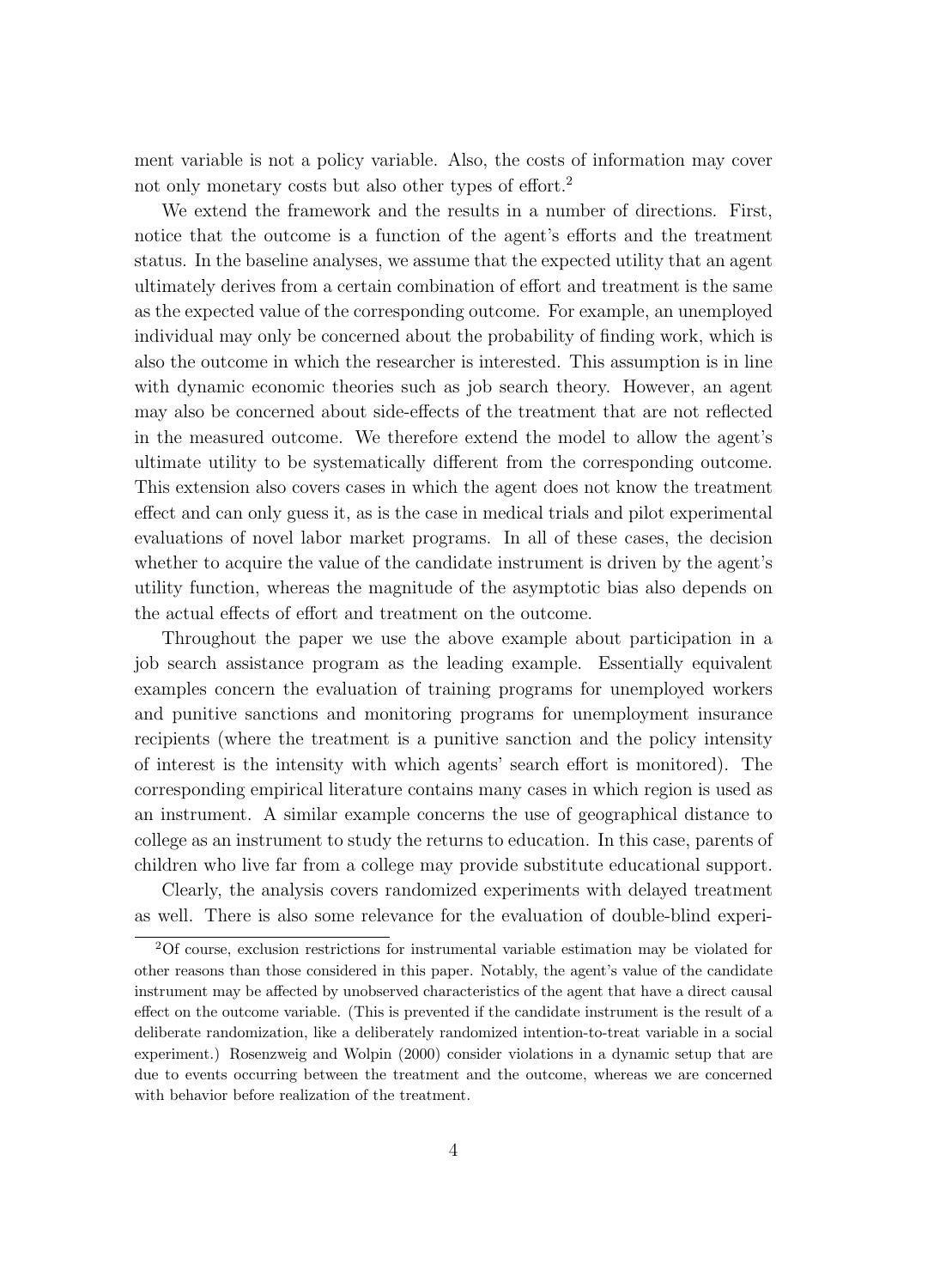ments of say a medication to treat a disease, where the randomized intention to treat equals the treatment status, the treatment is immediate, and the treatment status is supposed to be unobserved until the outcome is observed. In the case of life-threatening diseases, an individual has an incentive to find out whether he receives medication or a placebo, for example by sending one tablet to a laboratory. If he discovers that he receives a placebo then he may choose a different lifestyle, which in turn affects the outcome. Another option is to share the tablets among participating individuals. See Epstein (1996) and Schuklenk (2003) for examples concerning experiments of AIDS medication, and Schulz (1995) for a pervasive account of the high occurrence of deciphering in general. This can be translated into our model framework. Our results concerning the determinants of the asymptotic effect bias can be used to understand the (sign of the) observed association between the treatment effect estimate and the degree of methodological quality of the study (see e.g. Schulz et al., 1995, and Schulz and Grimes, 2002).

The mechanisms described above should be distinguished from non-compliance upon assignment of the treatment status, when the actual treatment status is observed by the analyst. Under certain conditions, IV estimation can accommodate selective non-compliance (Imbens and Angrist, 1994). Nevertheless, it is interesting to study the determinants of non-compliance behavior, and we show that our model framework is amenable to this purpose. In particular, we briefly consider when agents selectively choose to become non-compliers if they are able to use information on determinants of the treatment assignment process. This establishes a relation to the literature on non-compliance behavior in experiments (see in particular Philipson and DeSimone, 1997, and Chan and Hamilton, 2006, for elaborate dynamic learning models).

We also relate to the literature on placebo effects. We provide an economic explanation for so-called placebo effects in experiments. This does not assume the availability of information on the treatment status, but instead rests on the principle that agents rationally use information on the randomization probability to adjust their behavior towards maximization of their expected present value.

The paper is organized as follows: Section 2 presents the model framework, Section 3 derives the results concerning information acquisition, Section 4 discusses the implications for instrumental variable estimation, notably the asymptotic bias of the estimator in case of violation of the exclusion restriction. We also discuss valid testing of the null hypothesis of no causal treatment effect. Section 5 concludes.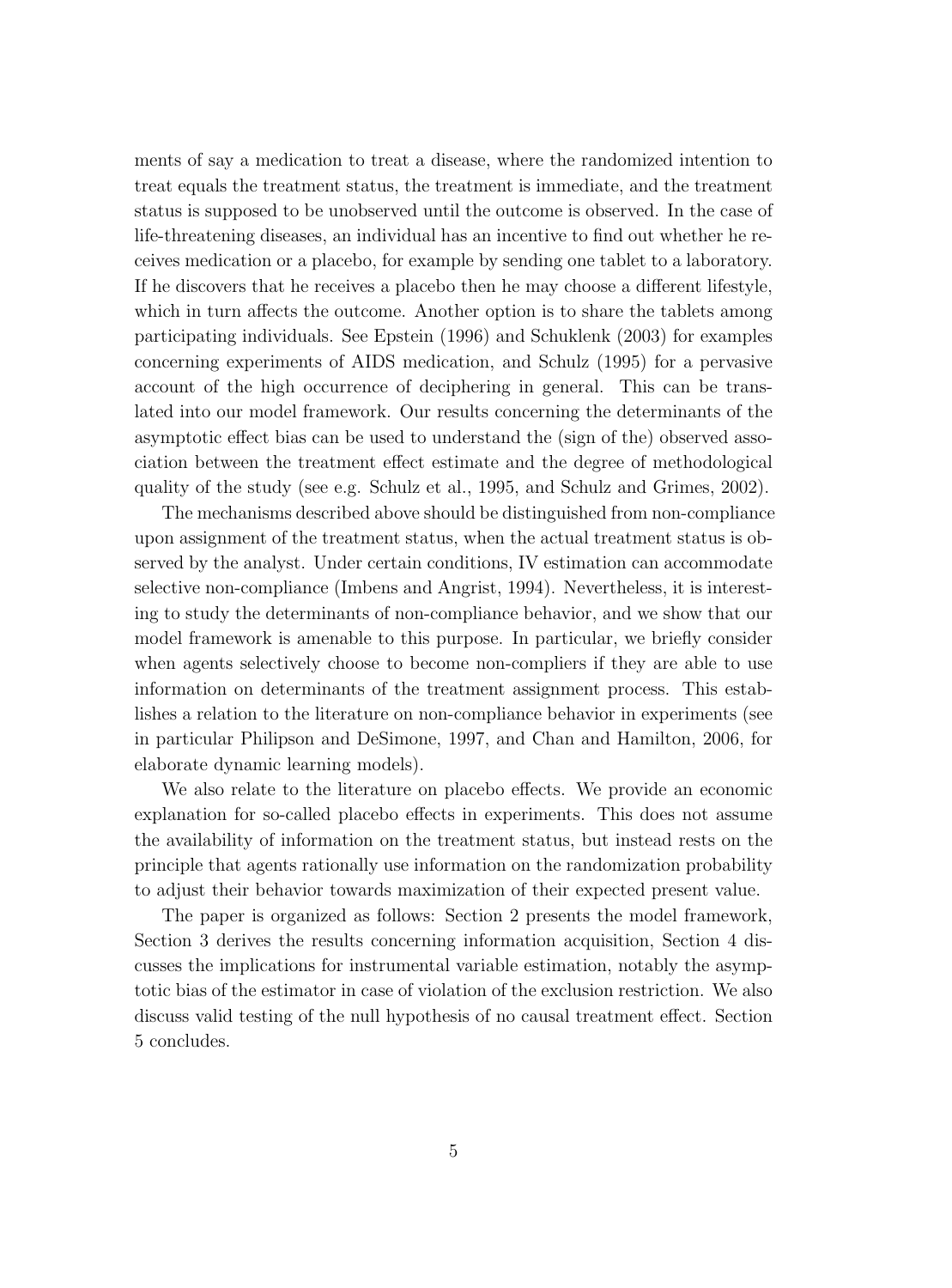## **2 The model framework**

The main insights and results can be derived in a simple model framework with three time periods.

Consider an assignment process leading to the actual treatment status of an agent or decision maker.<sup>3</sup> We assume that this process depends on a variable Z. At the onset of the first period, Z is realized separately for each agent. We take the distribution of  $Z$  as exogenously given and assume that  $Z$  is dispersed, so  $var(Z) > 0$ . Z is the candidate instrumental variable. Each agent knows the distribution of Z across all agents. However, an agent does not necessarily know his own realization of Z. More precisely, in Period 1, each agent decides whether to acquire information on Z at cost  $\gamma > 0$  or not.

At the onset of Period 2, the agent determines his optimal strategy or effort s. The agent may or may not know his private value of  $Z$  when determining  $s$ , but we assume that in Period 2 the agent does not know yet his treatment status  $Y$ . Without this assumption the analysis would be irrelevant, because there would never be any incentive to acquire information on the policy intensity. As we shall see, the analysis can allow for additional time periods and for agents to modify their strategy upon learning their value of  $Y$ , as long as their behavior before learning Y has an effect on the outcome. The effort s involves costs  $c(s)$  to be paid in Period 2.

In Period 3, the agent's actual treatment status  $Y$  is realized. Both s and Y affect the outcome  $U$ , which is also realized in Period 3, simultaneously with or after the realization of Y. We express the outcome U given  $Y = y$  and given s as  $W \cdot f(y, s) + \varepsilon$ , with  $0 \le f(y, s)$  and  $0 < W < \infty$ . Here W is just a multiplicative constant in the outcomes, and we merely introduce it to facilitate the analysis of effects of multiplicative changes in the outcomes. In the first leading example, f may be the probability of making an income gain, and  $W$  may be the expected income gain. The term  $\varepsilon$  is an idiosyncratic outcome component. We assume that  $\mathbb{E}(\varepsilon|Z) = 0$ , but all other determinants of Y may be correlated to  $\varepsilon$ . The latter dependence captures the endogeneity of the actual treatment.

Summarizing, the sequence of events is as follows: the treatment assignment intensity  $Z$  is realized,  $Z$  is acquired or not, the effort  $s$  is chosen, the treatment Y is realized, and the outcome  $Wf(y, s) + \varepsilon$  is realized.

The above framework gives rise to a "reduced form" treatment evaluation model. First, as will become clear below, we may assume without loss of gener-

<sup>3</sup>The model can be expressed in terms of counterfactual outcomes; see Angrist, Imbens and Rubin (1996) for an exposition.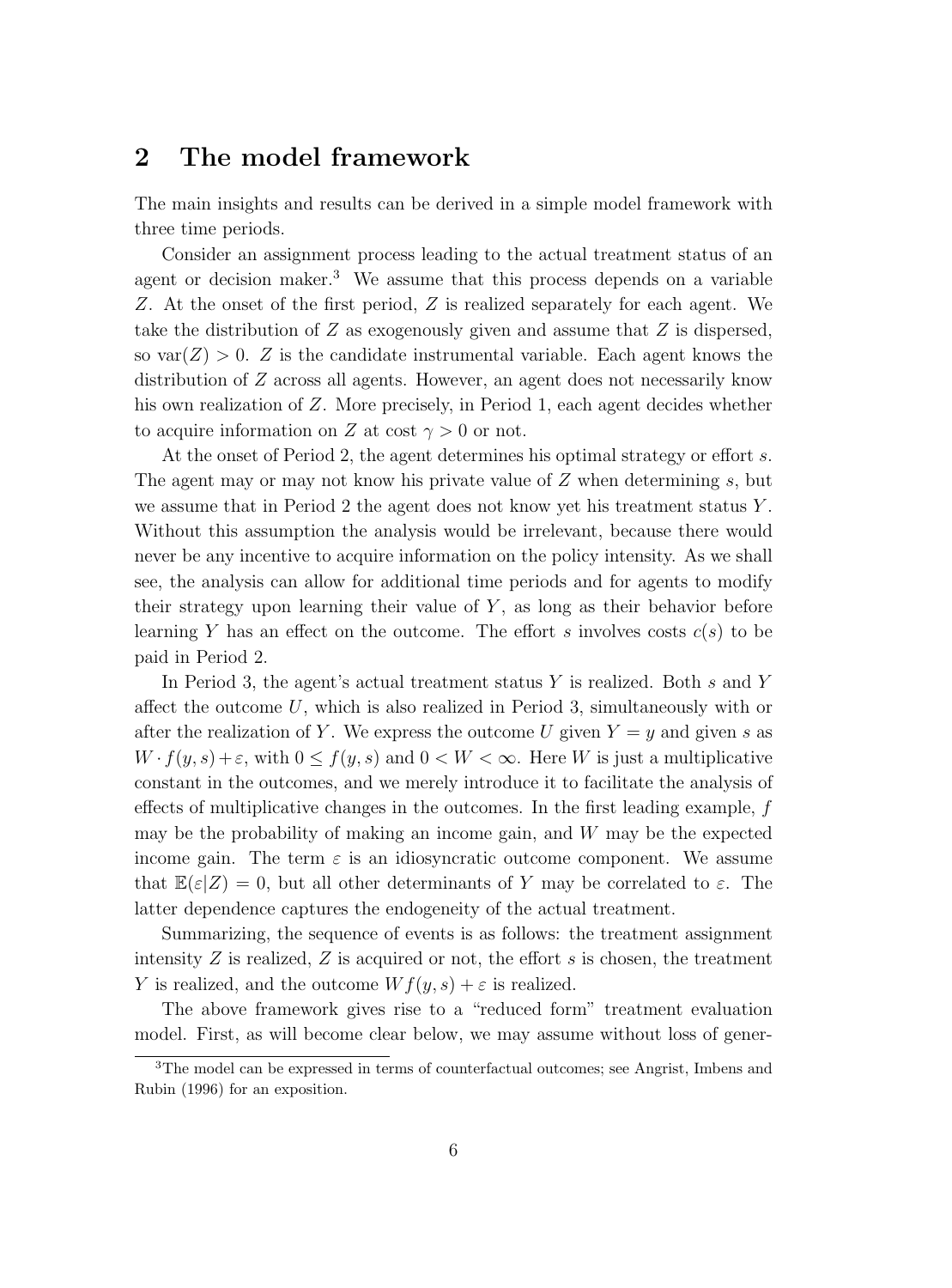ality that  $\mathbb{E}(Y|Z=z)=z$ . This leads to a "treatment equation",

$$
Y = Z + \omega \tag{1}
$$

where  $\mathbb{E}(\omega|Z) = 0$ . Secondly, we have an "outcome equation",

$$
U = Wf(Y, s) + \varepsilon \tag{2}
$$

with  $\mathbb{E}(\varepsilon|Z) = 0$ . The analyst observes U, Y, and Z.

Suppose that, more general than equation (1), we would specify  $\mathbb{E}(Y|Z =$  $z$ ) =  $q(z)$  for some function q. Typically, it is not difficult to estimate q, and this is why we simply redefine  $g(z)$  as our z. This presupposes that g varies with z. In other words, Z as a candidate instrumental variable must be informative. Also, note that the specification  $Y = Z + \omega$  with  $\mathbb{E}(\omega|Z) = 0$  can also capture discrete Y. Notably, if Y is binary, one may define  $Y = 1 \iff Y^* > 0$  with  $Y^* = Z + \omega^*$  and  $\omega^*$  being uniformly distributed on the interval [−1,0]. To facilitate the exposition we assume that  $Pr(Z \ge 0, Y \ge 0) = 1$ .

Suppose that in Period 1 the agent does not acquire his personal realization of Z. Then Z only affects U by way of Y, so Z is a valid instrumental variable  $(IV)$ because the corresponding exclusion restriction (ER) is satisfied. Now suppose that in Period 1 the agent does acquire his personal realization of Z. Then Z may affect his value of s. In that case, from equation (2), there is a causal effect of Z on the outcome, resulting in a violation of the ER needed for instrumental variable estimation (IVE). Before we analyze this, we first derive in the next subsection the agent's optimal behavior concerning s and concerning acquisition of  $Z$ .

### **3 Economic behavior**

#### **3.1 Present values**

An agent maximizes his expected present value. To focus on the main issue we consider risk neutral agents. If the agent does not know his value of  $Z$  then the expected present value  $R_0$  at the onset of Period 2 equals

$$
R_0 = \max_{s \in \mathcal{S}} -c(s) + \frac{1}{1+r} \mathbb{E}_Z \mathbb{E}_{Y|Z} \left( W \cdot f(Y, s) \right) \tag{3}
$$

S denotes the choice set of s, with  $S \subset [0,\infty)$ . We denote the optimal s by  $s_0$ .

Now suppose that the agent knows that his value of  $Z$  is  $z$ . The expected present value  $R(z)$  at the onset of Period 2 is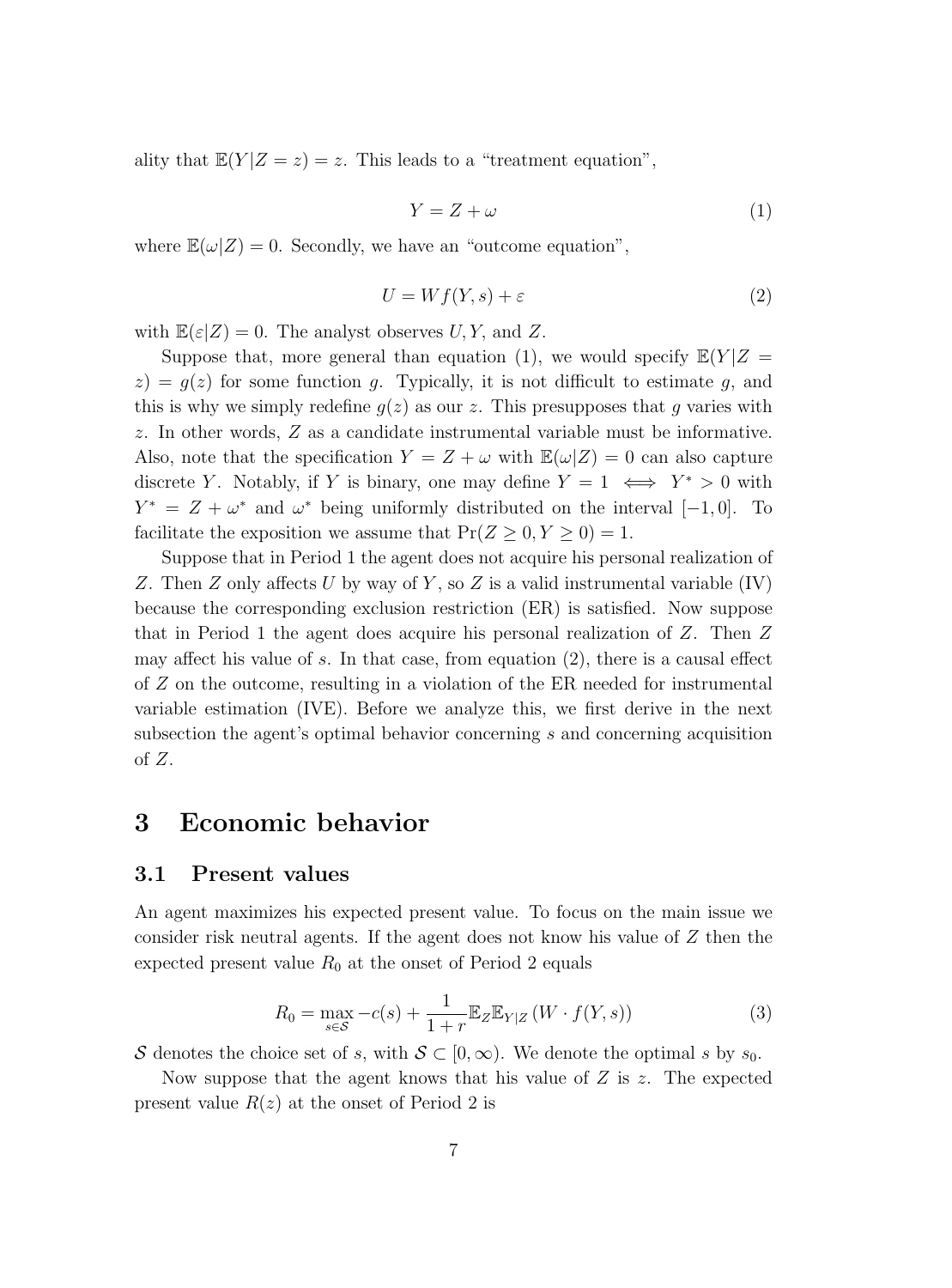$$
R(z) = \max_{s \in \mathcal{S}} -c(s) + \frac{1}{1+r} \mathbb{E}_{Y|Z=z} \left( W \cdot f(Y,s) \right) \qquad (i = 1, 2) \tag{4}
$$

where r is the discount factor. The optimal s can be expressed as  $s(z)$ .

The value of information  $V$  in Period 1 equals

$$
V = \frac{1}{1+r} (\mathbb{E}_Z R(Z) - R_0)
$$
\n<sup>(5)</sup>

It is optimal to acquire Z in Period 1 if and only if  $V > \gamma$ . A central issue of the paper is under which conditions this occurs. For the moment, we simplify the above expressions by subsuming the parameter  $W/(1 + r)$  into the function f, and  $1 + r$  in (5) into V.

The first insight is that if f is additive in Y and s then the optimal  $s(z)$  in (4) does not depend on z, and it is equal to  $s_0$ . Consequently,  $V = 0$ , and the agent does not acquire Z. In sum,

**Proposition 1.** If the outcome is additive in the treatment status and the effort of the agent then the exclusion restriction is satisfied.

Throughout the paper we consider functions  $f$  that are positive and increasing. As will become clear below, the main practical distinction in the derivations will be whether  $S$  is discrete or not. In the continuous case we often assume that c is quadratic, with  $c(s) = \frac{1}{2}c_0s^2$  and  $c_0 > 0$ . Also, many results will be derived for the following functional form for  $f$ ,

$$
f(y,s) = \psi_0 + \psi_1 s + \psi_2 y + \rho y s \tag{6}
$$

with suitable restrictions on  $\psi_1, \psi_2, \psi_3, \rho$  guaranteeing that f is positive and increasing in the relevant intervals for y and s. We do however also provide results for non-parametric specifications of f. The functional form in  $(6)$  is concise and allows for explicit expressions and results for the quantities of interest. The interaction parameter  $\rho$  captures the degree of complementarity  $(\rho > 0)$  or substitutability ( $\rho < 0$ ) of treatment and effort, in the outcome. The functional form is less restrictive as may seem. First of all, with binary  $s$  and  $y$ , (6) is non-parametric because the four possible values of f (i.e.,  $f(1,1), f(1,0), f(0,1),$ and  $f(0, 0)$  are represented by  $\psi_0, \psi_1, \psi_2$ , and  $\rho$ . Secondly, as will become clear below, we may generalize the term  $\psi_0 + \psi_2 y$  at no cost to a general function  $k_2(y)$  (provided that the resulting f is positive and increasing). So all results based on (6) generalize in this respect. The same applies if we replace  $\psi_1$ s by a function  $k_1(s)$ , provided that  $k_1(s)-c(s)$  is quadratic (and again f is positive and increasing), where quadraticness is merely needed to ensure explicit expressions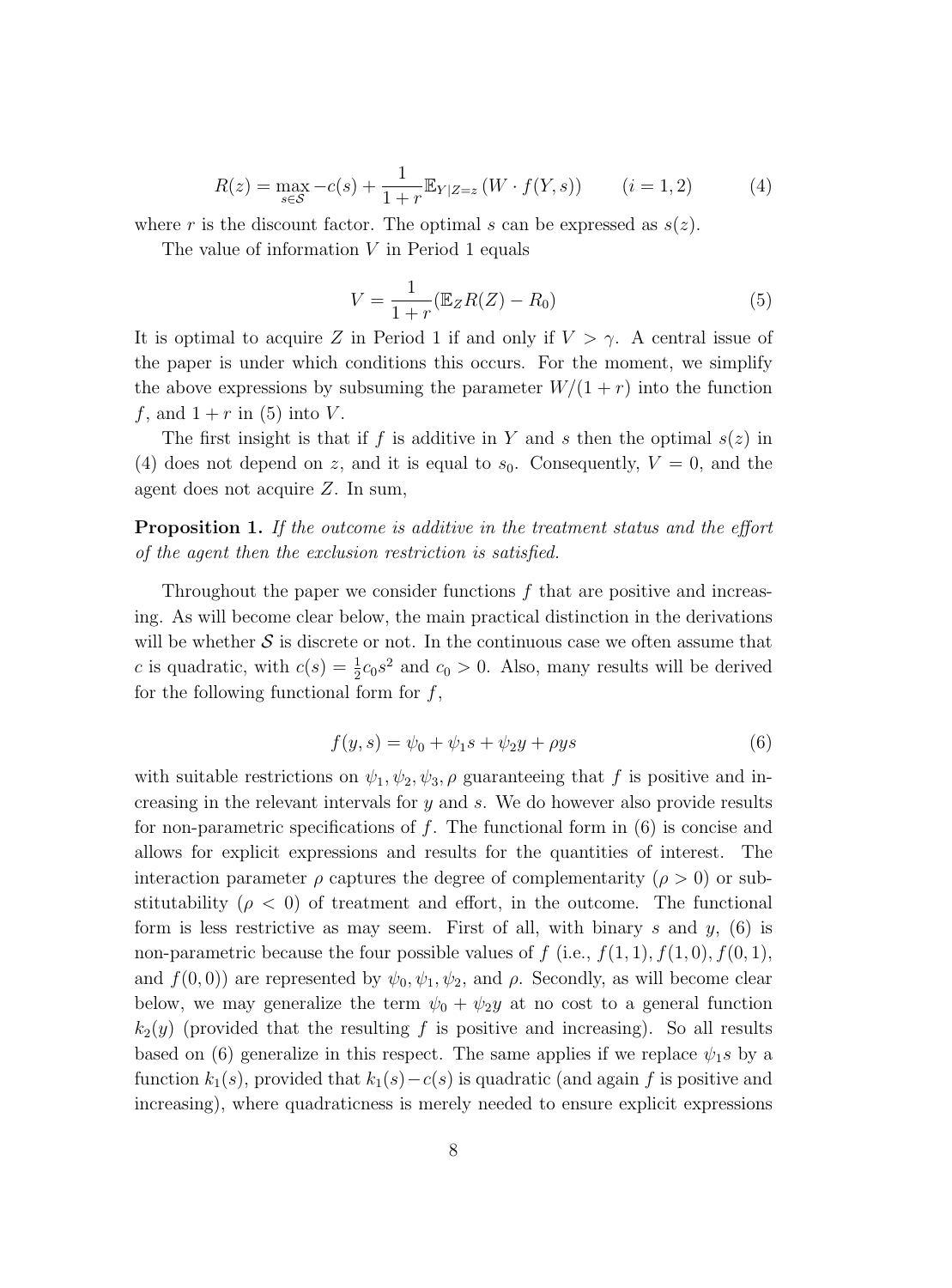for the optimal s. More in general, the right-hand side of (6) can be interpreted as the first part of an expansion of the underlying  $f$ . It is also useful to point out that in the related literature on decision making with a noisy signal about the unknown state of the world, the general effect of the shape of the outcome function  $(f)$  on the value of information  $(V)$  is typically too hard to analyze in terms of the model primitives, if no parametric assumptions are made on  $f$  (see Persico, 2000, and Athey and Levin, 2001). We return to this literature below.

#### **3.2 Optimal behavior with continuous effort**

Suppose that the choice set  $S$  of effort s is an interval. We do not restrict  $Z$  or Y to be discrete or continuous, so the results below are valid in both cases.

We start with the model in which the functions  $f$  and  $c$  satisfy  $(6)$  and the quadratic specification  $c(s) = \frac{1}{2}c_0s^2$ , respectively. Within this framework we first consider the case  $\rho > 0$ . This means that treatment and effort are complements in the outcome. The requirements that  $f$  is positive and increasing are then fulfilled by way of the restrictions that  $\psi_0 > 0, \psi_1 \geq 0, \psi_2 \geq 0$ . Also, we assume that  $c_0 > 0$ . The optimal s is always positive, and we assume that the lower and upper boundary of  $S$  are not binding for the optimal s.

Let  $\overline{z} := \mathbb{E}(Z)$  denote the population mean of Z. It is easy to derive that the optimal effort equals

$$
s(z) = \frac{\psi_1 + \rho z}{c_0}
$$
  
\n
$$
s_0 = \frac{\psi_1 + \rho \overline{z}}{c_0}
$$
\n(7)

Note that  $s(z)$  increases in z. This was to be expected. The complementarity of f implies that the marginal return of effort is higher if the expected (beneficial) treatment level is higher. Also, the optimal effort is higher if the cost of it is lower, if the marginal return of it is higher, and if the degree of complementarity is higher. The optimal s does not depend on the marginal effect  $\psi_2$  of the treatment  $\boldsymbol{Y}.$ 

By substituting (7) into equations (4) and (3), we obtain that

$$
V = \frac{1}{2c_0} \rho^2 \text{var}(Z)
$$
\n(8)

Consequently, the ER is violated iff  $\frac{1}{2c_0} \rho^2 \text{var}(Z) > \gamma$ .

Before we interpret this result we first analyze the case  $\rho < 0$ . This means that treatment and effort are substitutes in the outcome. In the case of participation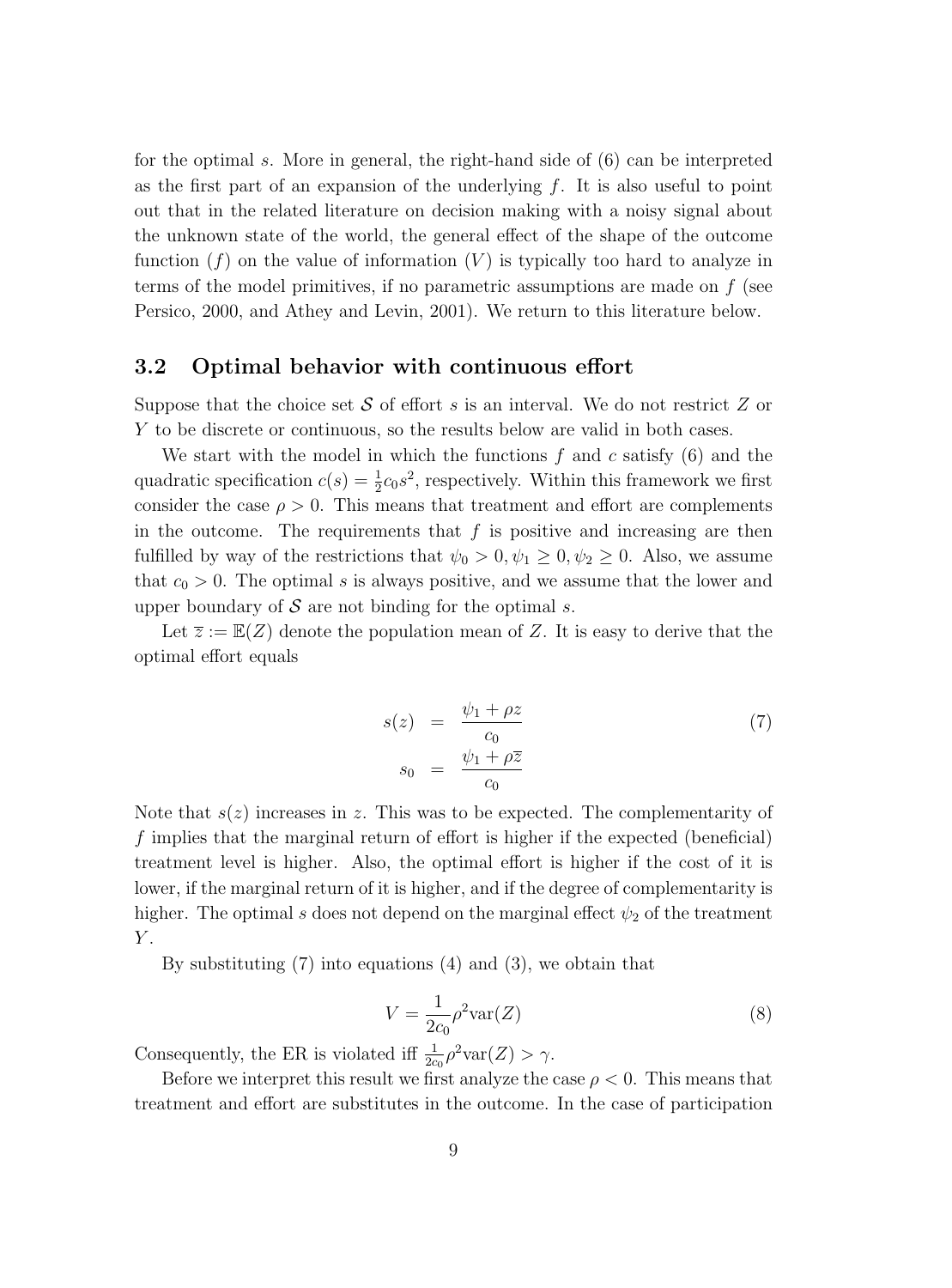in active labor market programs, this case may be more realistic than the case  $\rho > 0$ . For example, there may be an upper bound on the outcome, and the effort has to compete with efforts for other activities outside of the model.<sup>4</sup> We also assume again that  $c_0 > 0$ . The requirement that f is positive and increasing now leads to more complex restrictions on the parameters of  $f$ . Notably, the parameters need to ensure that Y and s are bounded from above. For a start, we take  $\psi_0 > 0, \psi_1 > 0, \psi_2 > 0$ . Next, we ensure that f increases in s for every y in the support of Y. Sufficient for this is that  $Pr(Y < \frac{\psi_1}{-\rho}|Z = z) = 1$  for every z in the support of Z, because this implies that  $Pr(Y < \frac{\psi_1}{-\rho}) = 1$ , which implies the desired property of f. Note that  $Pr(Y < \frac{\psi_1}{-\rho} | Z = z) = 1$  together with  $\mathbb{E}(Y|Z=z) = z$  also implies that  $\Pr(Z < \frac{\psi_1}{-\rho}) = 1$ , which in turn implies that the optimal  $s$  is positive. Finally, we ensure that  $f$  increases in  $Y$  for every  $s$ . This is satisfied if  $s < \frac{\psi_2}{-\rho}$ . We want to have a sufficient condition for this in terms of the model parameters. The optimal  $s$  decreases in  $z$ , so the largest possible value of s as a function of z is achieved at  $z = 0$ . This value equals  $\psi_1/c_0$ . Thus, f has the desired property if  $\psi_1/c_0 < \psi_2/(-\rho)$  or, equivalently,  $\psi_2 c_0 + \rho \psi_1 > 0$ . In sum, we require

$$
\psi_0 > 0
$$
,  $\psi_1 > 0$ ,  $\psi_2 > 0$ ,  $\psi_2 c_0 + \rho \psi_1 > 0$ ,  $Pr(Y < \frac{\psi_1}{-\rho} | Z = z) = 1$ , (9)

where the last requirement applies for all  $z$  in the support of  $Z$ . The requirements also imply that the optimal s satisfies  $0 < s \leq \psi_1/c_0$ .

We again assume that the lower and upper boundary of  $\mathcal S$  are not binding for the optimal s. It is not difficult to see that the expressions for the latter are the same as  $(7)$ , with  $s(z)$  now decreasing in z. The resulting expression for V is also the same as in (8). We thus obtain,

**Proposition 2.** Consider the model with continuous effort, quadratic costs of effort, and the outcome function  $(6)$  with the conditions that ensure that it increases in effort and the treatment status. Then the exclusion restriction is violated iff  $\rho^2 \text{var}(Z)/(2c_0) > \gamma$ .

This means, first of all, that the ER is likely to be violated if the treatment status and the effort before the treatment strongly interact in their effect on the outcome. This is because in that case the optimal effort  $s(z)$  is very responsive to

<sup>4</sup>This does not rule out that the treatment and the efforts *after* the realization of the treatment are complements in their effect on outcomes in subsequent time periods. These are not in the present model but one can extend it to include them.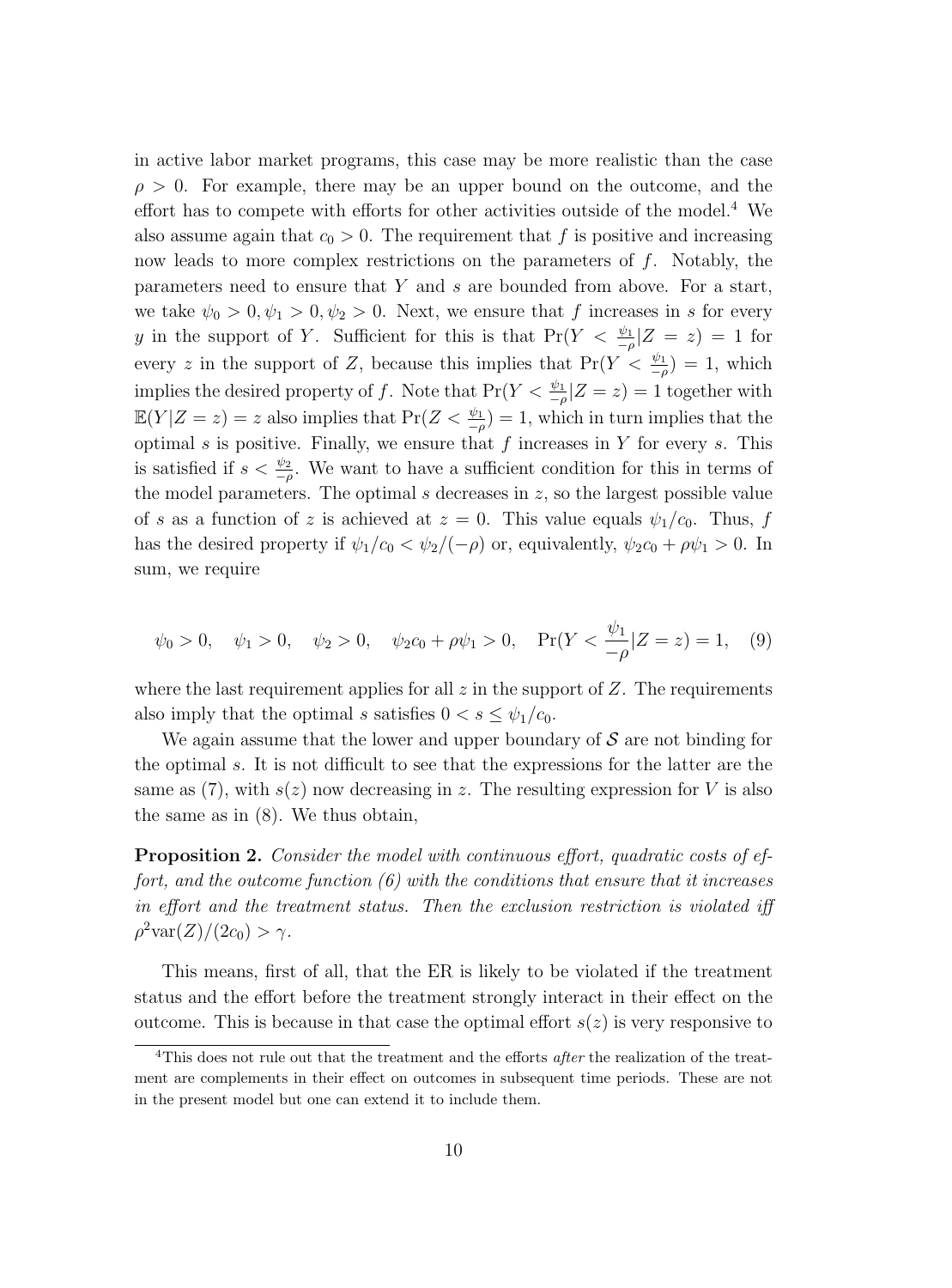the agent's value z, and the loss of choosing the wrong amount of effort is larger. For example, if  $\rho > 0$  then knowing that z is large leads to an optimal effort  $s(z)$ that is also very large, while knowing that z is small leads to a small  $s(z)$ , and in both of these cases the alternative choice of an intermediate effort level  $s_0$  entails a substantial loss.

Violation is also more likely if Z has a large variance. In that case, the candidate instrument generates a large range of mean policy intensities  $Y|Z$ , and it is more likely that not acquiring Z leads to a large loss. If the effort cost parameter  $c_0$  is large then violation is less likely, because then the optimal effort is small whether one acquires z or not. Violation of the ER is more likely if  $\gamma$  is small, which is trivial to understand.

It is also useful to discuss which model parameters do not affect the likelihood that the ER is violated. First, consider the parameter  $\psi_2$ . Until now we have not defined summary treatment effects yet. However, it is clear that any such measure depends on  $\psi_2$ . But this parameter does not affect the value of information. Therefore, the size of the (average) treatment effect does not affect the validity of the ER.

Secondly, consider the strength of the candidate instrument. This is usually defined as the strength of the association between  $Z$  and  $Y$ , for example as measured by the correlation coefficient  $R^2(Y, Z)$ , which in our model reduces to  $var(Z)/var(Y)$ . This quantity does not have a direct effect on the validity of the ER. If the residual variance var $(\omega)$  in the "treatment equation" (1) is of a higher order of magnitude than  $var(Z)$  then the candidate instrument is weak but it may nevertheless have a large variance by itself, and the latter makes it likely that the ER is violated. The underlying reason is that agents are only concerned with the *mean* of the treatment status  $Y$  given  $z$ , when they decide on their optimal  $\text{effort } s.$ <sup>5</sup>

Thirdly, the validity of the ER does not depend on  $\psi_0$  and  $\psi_1$ . The fact that

$$
V = \frac{1}{2c_0} \rho^2 \text{var}_Z(\mathbb{E}(k(Y)|Z))
$$

If, for example,  $k(y) = y^3$  and  $\omega \equiv Y - Z$  is symmetric, then  $var_Z(\mathbb{E}(k(Y)|Z))$  can be shown to equal var $(Z^3) + 9(\text{var}(\omega))^2 \text{var}(Z)$ , which in turn equals

$$
\text{var}(Z^3) + 9(\text{var}(Z))^3 \left[ \frac{1}{R^2(Y, Z)} - 1 \right]^2
$$

Therefore, the value of information V increases in  $var(\omega)$ , and increases in the weakness of the candidate IV as conventionally defined.

<sup>&</sup>lt;sup>5</sup>More general functional forms of  $f(y, s)$  may have somewhat different implications. If  $f(y, s) = \rho k(y) s$  for some increasing function k then it can be shown that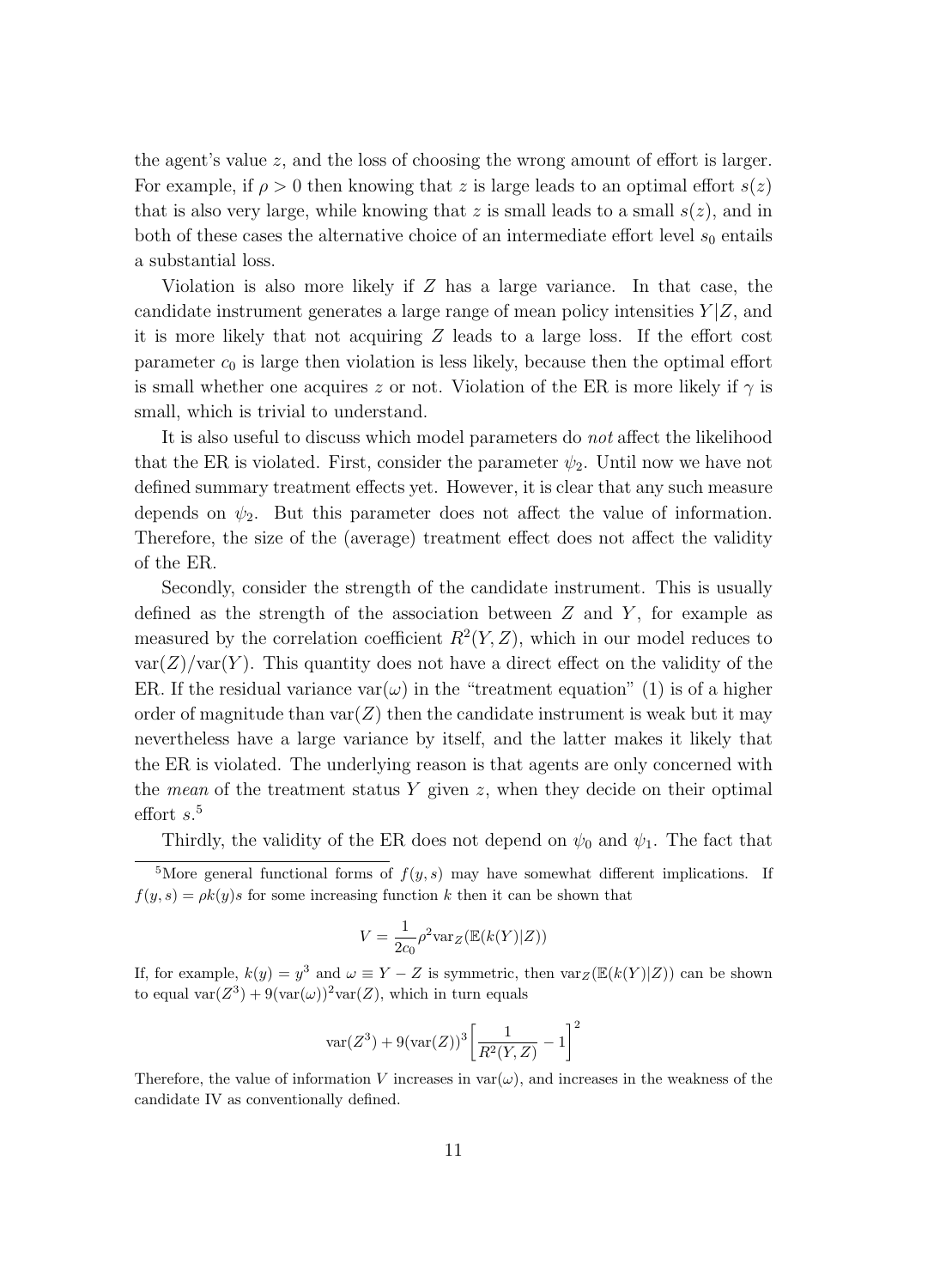it does not depend on any of the  $\psi_i$  parameters reflects the fact that additive effects of treatment status and effort do not affect the ER (recall Proposition 1).

We now return to the related literature on decision making with a noisy signal about the state of the world. In this literature, agents receive a signal (say,  $Z$ ) about the unknown state of the world (say, Y) and they have to decide on which action (say s) to take. The outcome (say, f) depends on Y and s (see Gollier, 2001, for a recent overview of models with signals, effort, and outcomes). The main difference with our setup is that in this literature the focus is on the strength of the causal effect from the state of the world Y on the signal  $Z$  (or, equivalently, on the quality of the signal), whereas in our setup  $Z$  causally affects Y. Also, this literature restricts attention to outcome functions  $f$  that satisfy generalized notions of complementarity in the state of the world and the action of the individual (like supermodularity).

Nevertheless, some of the results from this literature are directly applicable to our context. Athey and Levin (2001) present a generalized version of the following. Consider our model with continuous effort, where the treatment status Y increases in Z in the sense of first-order stochastic dominance. The outcome function increases in effort and the treatment status, and the cross-derivative is positive. Then there is a monotone positive relation between  $z$  and the optimal effort  $s(z)$ .

If no parametric assumptions are made on  $f$  then the general effect of the shape of the outcome function  $(f)$  on the value of information  $(V)$  is typically too hard to analyze in terms of the model primitives (see Persico, 2000, and Athey and Levin, 2001). Results for given (i.e., not optimally determined) functions  $s(z)$  emphasize the importance of the degree of complementarity of the outcome function on the value of information.

#### **3.3 Optimal behavior with discrete effort**

Now let  $S$  be discrete. For expositional reasons, we simplify the analysis by assuming that s is binary, i.e. is taken from the set  $\{0, 1\}$ . We adopt specification (6) for f. The cost of effort function  $c(s)$  is now represented by its two possible values  $c(0)$  and  $c(1)$ . By analogy to the previous subsection, we denote  $c(1)-c(0)$ by  $c_0$ , which may be called the cost of effort. The expressions for the present values can now be simplified to

$$
R(z) = \psi_0 - c(0) + \psi_2 z + \max\{0, \psi_1 + \rho z - c_0\}
$$
  
\n
$$
R_0 = R(\overline{z})
$$
\n(10)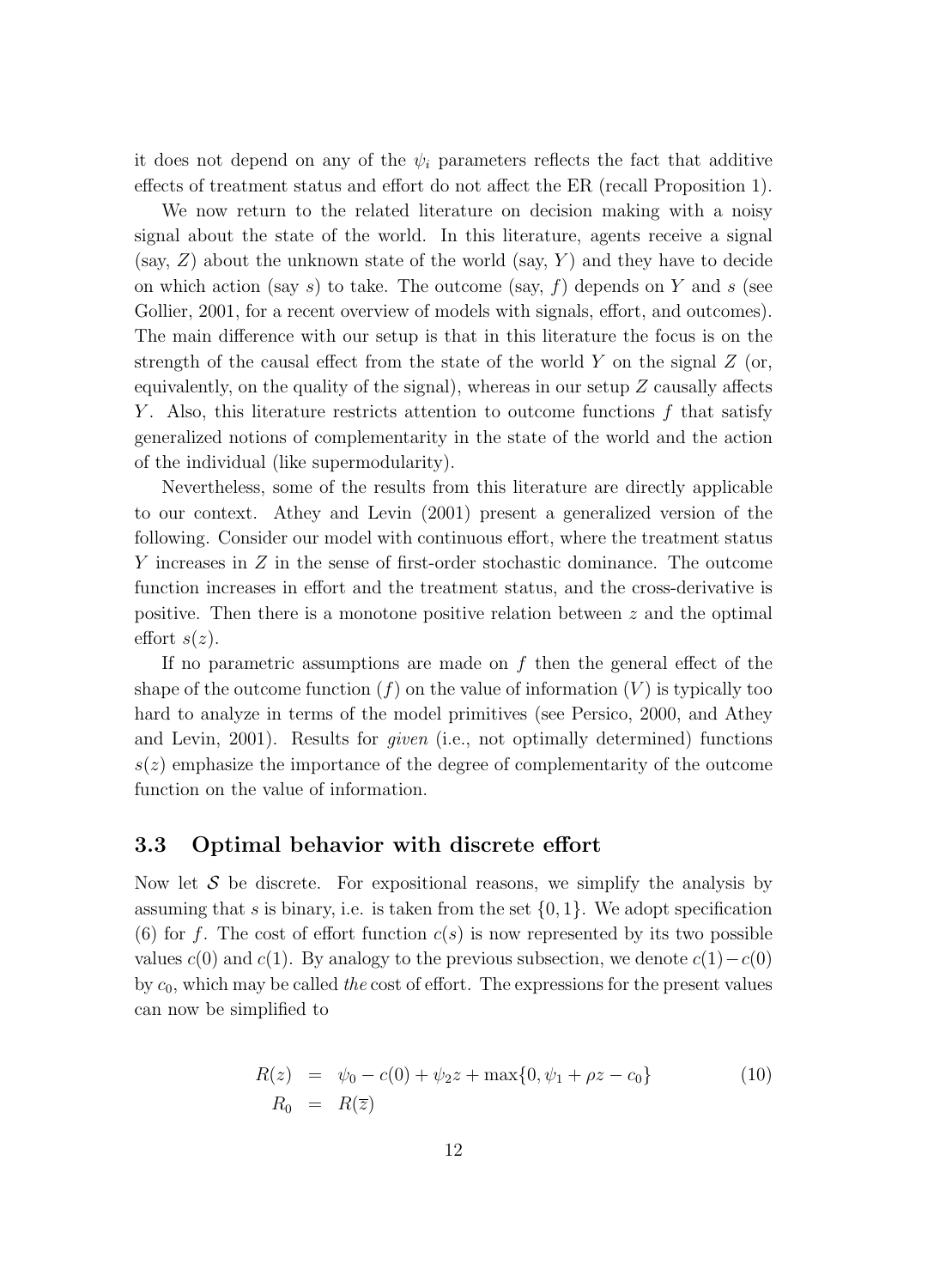and the agent chooses  $s = 1$  iff the second term in the maximum exceeds 0, so we replace equation (7) by

$$
s(z) = \mathcal{I}\left(\frac{\psi_1 + \rho z}{c_0} > 1\right)
$$
  
\n
$$
s_0 = \mathcal{I}\left(\frac{\psi_1 + \rho \overline{z}}{c_0} > 1\right)
$$
\n(11)

where  $I(.)$  denotes the indicator function. The intuition behind these expressions is exactly as for equation (7). The difference is that  $s(z)$  is now discrete instead of continuous, and the optimal choice of s is now insensitive to small changes in the parameter values.

To facilitate the exposition, we make the additional assumption that Z has two possible values in the population of agents:  $Pr(Z = z_1) = p = 1 - Pr(Z = z_2)$ , with  $z_1 \neq z_2$  and  $0 < p < 1$  and normalization  $z_1 > z_2$ . It is again useful to distinguish between the two cases in which treatment and effort are substitutes  $(\rho < 0)$  or complements  $(\rho > 0)$  for the outcome. This time we start with the former case, which requires again some restrictions on the range of values of the model parameters. By analogy to the previous subsection, we impose

$$
\psi_0 > 0
$$
,  $\psi_1 > 0$ ,  $\psi_2 > 0$ ,  $\psi_2 + \rho > 0$ ,  $Pr(Y < \frac{\psi_1}{-\rho} | Z = z_i) = 1$ 

where the last requirement applies for both  $z_i$ . In fact, the results below also apply if  $\psi_2 + \rho = 0$ , meaning that with effort  $s = 1$  it is irrelevant whether the treatment is realized or not. This describes situations in which the outcome of interest is the transition from unemployment to work if this is achieved with certainty by the effort  $s = 1$  but the treatment by itself cannot achieve this.

With  $\rho < 0$ , equation (11) implies that

$$
0 \le s(z_1) \le s_0 \le s(z_2) \le 1
$$

and we can distinguish between the following four "regimes",

- Regime 1.  $\psi_1 + \rho z_1 > c_0$ . Then  $s(z_1) = s_0 = s(z_2) = 1$ .
- Regime 2.  $\psi_1 + \rho z_1 \leq c_0 < \psi_1 + \rho \overline{z}$ . Then  $0 = s(z_1) < s_0 = s(z_2) = 1$ .
- Regime 3.  $\psi_1 + \rho \overline{z} \leq c_0 < \psi_1 + \rho z_2$ . Then  $0 = s(z_1) = s_0 < s(z_2) = 1$ .
- Regime 4.  $\psi_1 + \rho z_2 \le c_0$ . Then  $0 = s(z_1) = s_0 = s(z_2)$ .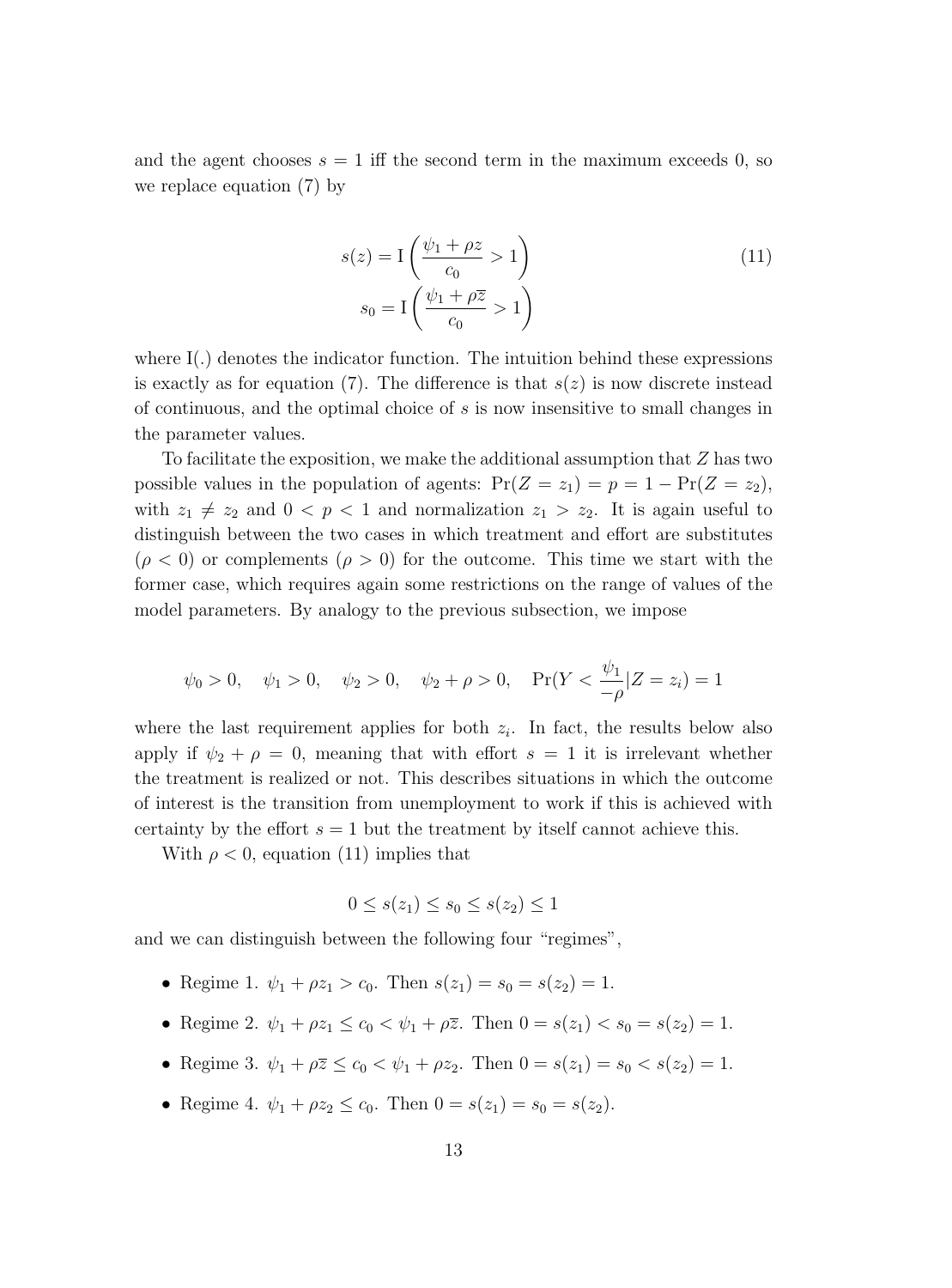Next, we consider V. In Regime 1,  $V = 0$ , implying that the information is not bought. This is because the agent knows that he will always provide effort, under every policy, whether the policy is known or not, so the information is irrelevant for the optimal behavior. The same line of reasoning applies to Regime 4. So, for certain extreme parameter values, the agent does not acquire his value of Z. Now consider Regimes 2 and 3. We obtain that in Regime 2,

$$
V = p\left(c_0 - \psi_1 - \rho z_1\right)
$$

(recall that  $p := \Pr(Z = z_1)$ ). This result is particularly easy to interpret. In Regime 2, the information on  $Z$  is valuable if and only if in truth he has policy intensity  $z_1$ , because he *does* provide effort if he has no information. Therefore the value V equals minus the expected loss of making such a wrong decision. More precisely, V equals the product of  $\lceil$  the probability that, when Z is not acquired, an effort  $s_0$  is chosen that is not optimal in the light of the actual Z and  $\lceil$  minus the loss of choosing  $s_0$  given that the actual Z would lead to another choice of  $s$ . In Regime 2, the statement in the first square brackets equals  $Pr(Z = z_1)$ , which equals p. The statement in the second square brackets equals [ the additional cost  $c_0$  of choosing  $s_0 = 1$  compared to the costs one would have made if one would know that  $Z = z_1$  minus [the additional expected return of choosing  $s_0 = 1$  compared to the expected return if one would know that  $Z = z_1$ ].

Similarly, in Regime 3,

$$
V = (1 - p)(\psi_1 + \rho z_2 - c_0)
$$

Note that  $V > 0$  if and only if the optimal effort when knowing that  $Z = z<sub>1</sub>$ differs from the optimal effort when knowing that  $Z = z_2$ . This is intuitively clear: only in these cases does the knowledge of Z potentially have an effect on the effort provided.

Consider Figure 1, plotting V against  $c_0$ . The maximum of V as a function of  $c_0$  is attained at the boundary between Regimes 2 and 3, which means  $c_0 =$  $\psi_1 + \rho \overline{z}$ . This value  $V_{max}$  equals

$$
V_{max} = |\rho|p(1-p)(z_1 - z_2)
$$

 $V_{max} > \gamma$  iff there are values  $c(1), c(0)$  of the cost-of-effort function for which it is optimal to buy the information.

 $6$ In this section, "wrong" is used in the sense of "wrong if the agent knows his actual value of  $Z$ ".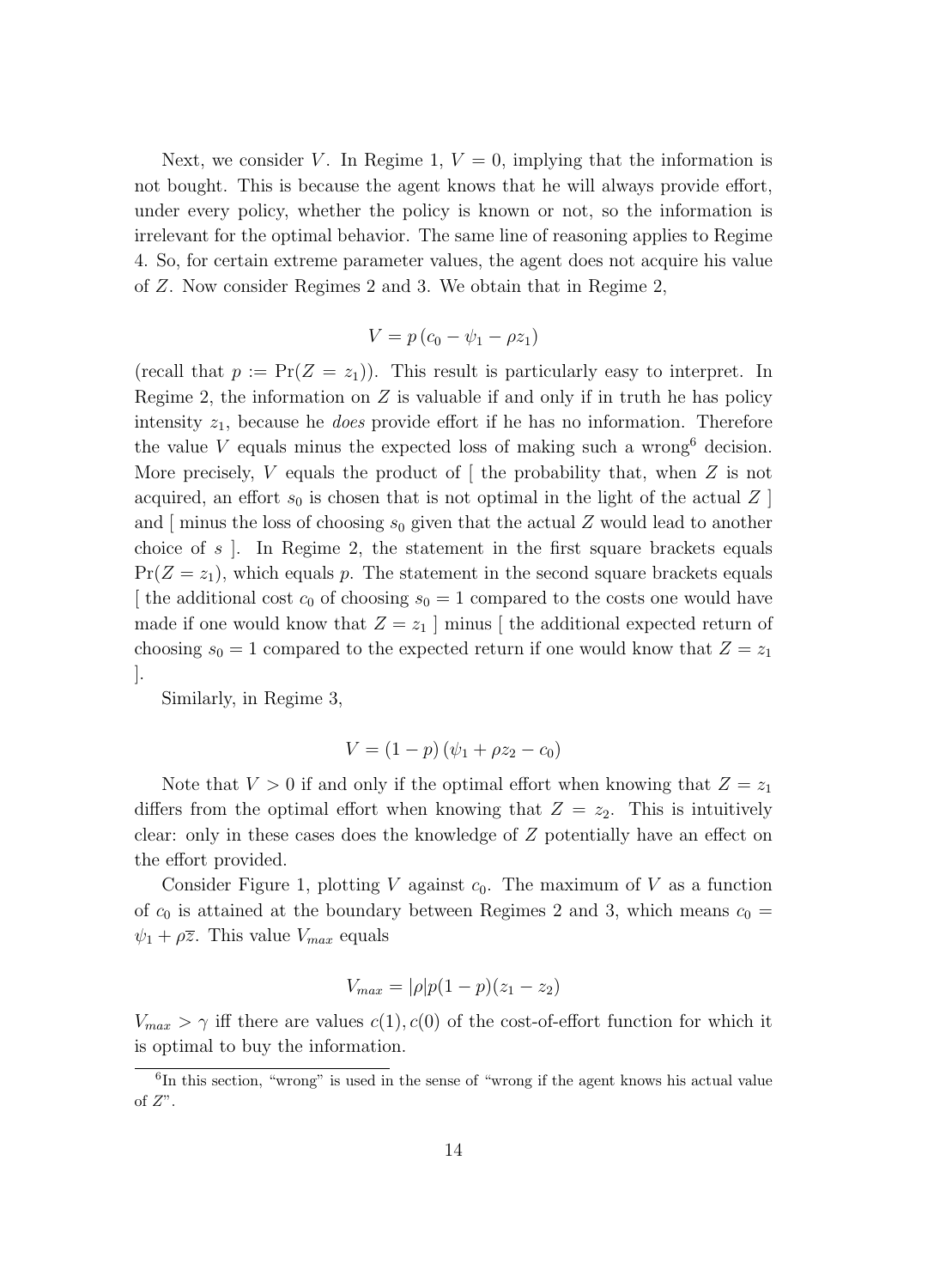

Figure 1. The value of information  $V$  as a function (indicated by the fat solid curve) of the cost of effort  $c_0 := c(1) - c(0)$ . Note: the parameter  $\gamma$  denotes the information acquisition cost.

The expression for  $V_{max}$  is similar to the expression (8) for V in the continuous case. In particular, note that  $var(Z) = p(1-p)(z_1-z_2)^2$ . The comparative statics results concerning the effects of  $\rho$ ,  $\gamma$  and var $(Z)$  for the continuous case therefore carry over to the present discrete case. For example, concerning  $p$  we find that acquisition is more likely if  $p$  is not too large and not too small. To understand this, note that  $p = 1/2$  maximizes the variance of Z in the population, for given values of  $z_1, z_2$ . The a priori uncertainty concerning which value of Z applies is largest for such intermediate values of  $p$ , and so is therefore the a priori probability of providing the wrong amount of effort.

What is particular about the discrete case is that for certain parameter values (namely in Regimes 1 and 4) the optimal s does not depend on Z. Due to the continuity of the value functions, the ensuing low value of information also applies for parameter values such that one is in one of the other regimes but close to Regimes 1 and 4. In those cases the loss of making a wrong decision on s is too small to justify the acquisition of one's value of  $Z$ . To analyze the associated comparative statics effects, one needs to examine for which parameter values one is likely to end up in Regimes 1 or 4. For example, acquisition is more likely if  $c_0$ is not too large and not too small. To understand this, note that for high or low values of  $c_0$  the information does not lead to behavioral changes and so is useless.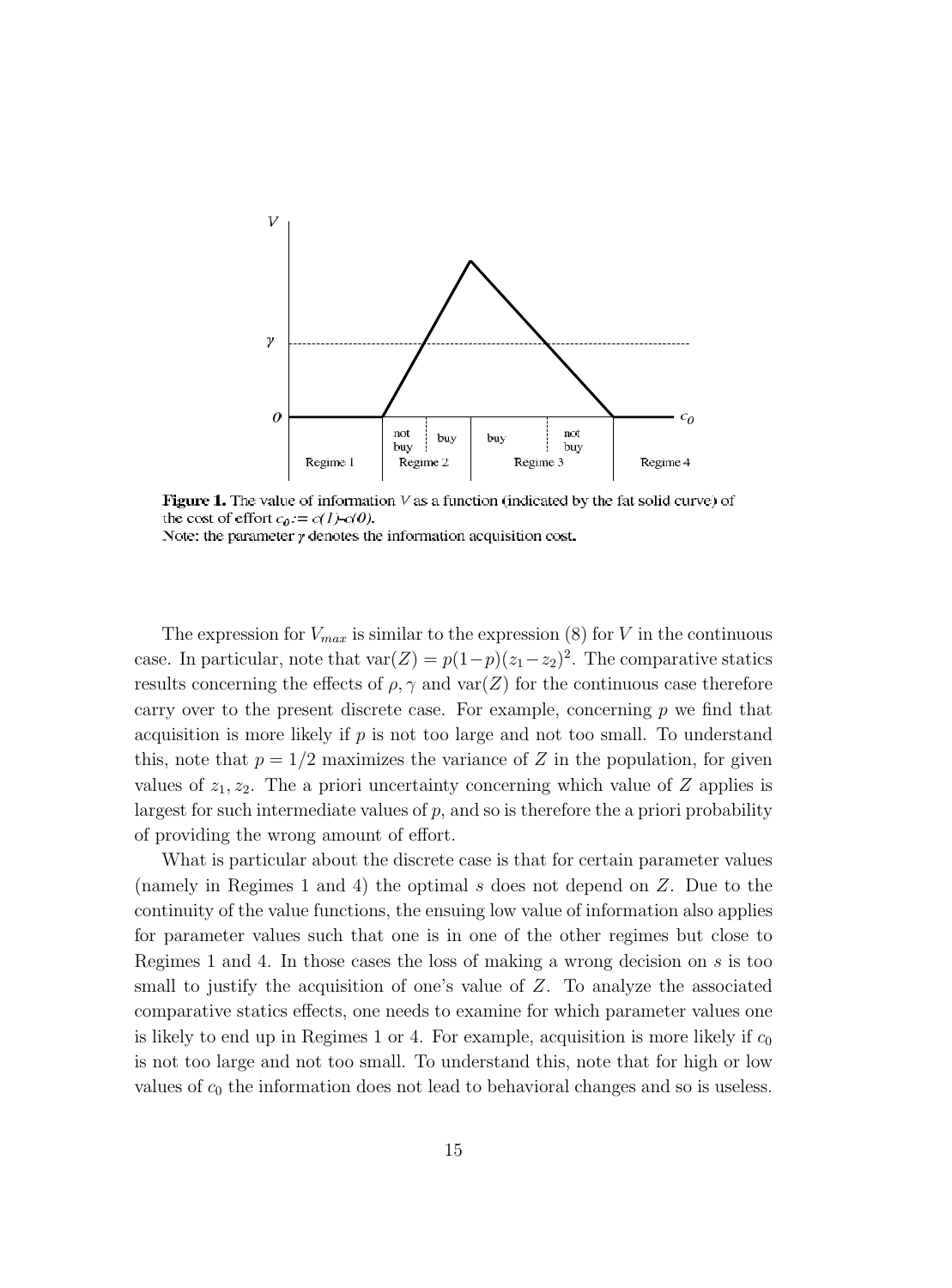We may re-interpret the effects of the costs parameters  $c_0$  and  $\gamma$  in terms of marginal utility losses for a risk-averse agent who cannot transfer resources between time periods and who has a per-period utility function that displays decreasing absolute risk aversion. If the agent has a low per-period baseline income then the marginal utility losses of costs  $c_0$  in Period 2 and  $\gamma$  in Period 1 are relatively high. The acquisition of information is unlikely for two reasons: it is expensive and it is useless because it does not affect optimal effort. This makes violation of the exclusion restriction unlikely. If the agent has a very high per-period baseline income then the marginal utility loss of costs  $c_0$  in Period 2 is small, and acquisition is again unlikely, but now only for the second of the above two reasons.<sup>7</sup> Again, the exclusion restriction is then relatively easy to justify. For agents with per-period baseline incomes in between these extremes it is more likely that information on  $Z$  is acquired, so then the exclusion restriction is more easily violated. From this point of view, instrumental variable analyses that restrict attention to agents with low or high resources (e.g. income) are more likely to be valid than analyses that include agents with intermediate resource levels.

The results for the case  $\rho > 0$  are a mirror image of those for  $\rho < 0$ . The optimal efforts satisfy  $0 \leq s(z_2) \leq s(\overline{z}) \leq s(z_1) \leq 1$ , and these can be characterized in terms of the model parameters by applying equation (11). For sake of brevity we do not present the other results for this case.

One may combine the discrete case of this subsection with the continuous case of the previous subsection, e.g. by allowing the effort s to attain all values in a fixed interval, e.g.  $[0, 1]$ , with bounds that are binding for certain model parameter values. Sufficiently large parameter value changes then typically lead to results that correspond to those in this subsection.

#### **3.4 Examples**

Recall that in the first leading example, the treatment is participation in a job search assistance program for unemployed individuals, and the policy intensity differs across regions. An unemployed individual knows that there is a chance that he may enroll in a job search assistance program, and this affects his job search strategy before actual enrollment. If the program is attractive and if the applicable regional probability of enrollment into the program is known, then this

<sup>7</sup>Unless of course the expected marginal return of providing effort is always very small as well. The problem with characterizing comparative statics effects on optimal behavior if the latter is a highly non-linear function of a large number of parameters is that there are often joint limiting values of a subset of parameters that "push" the result in any desired direction.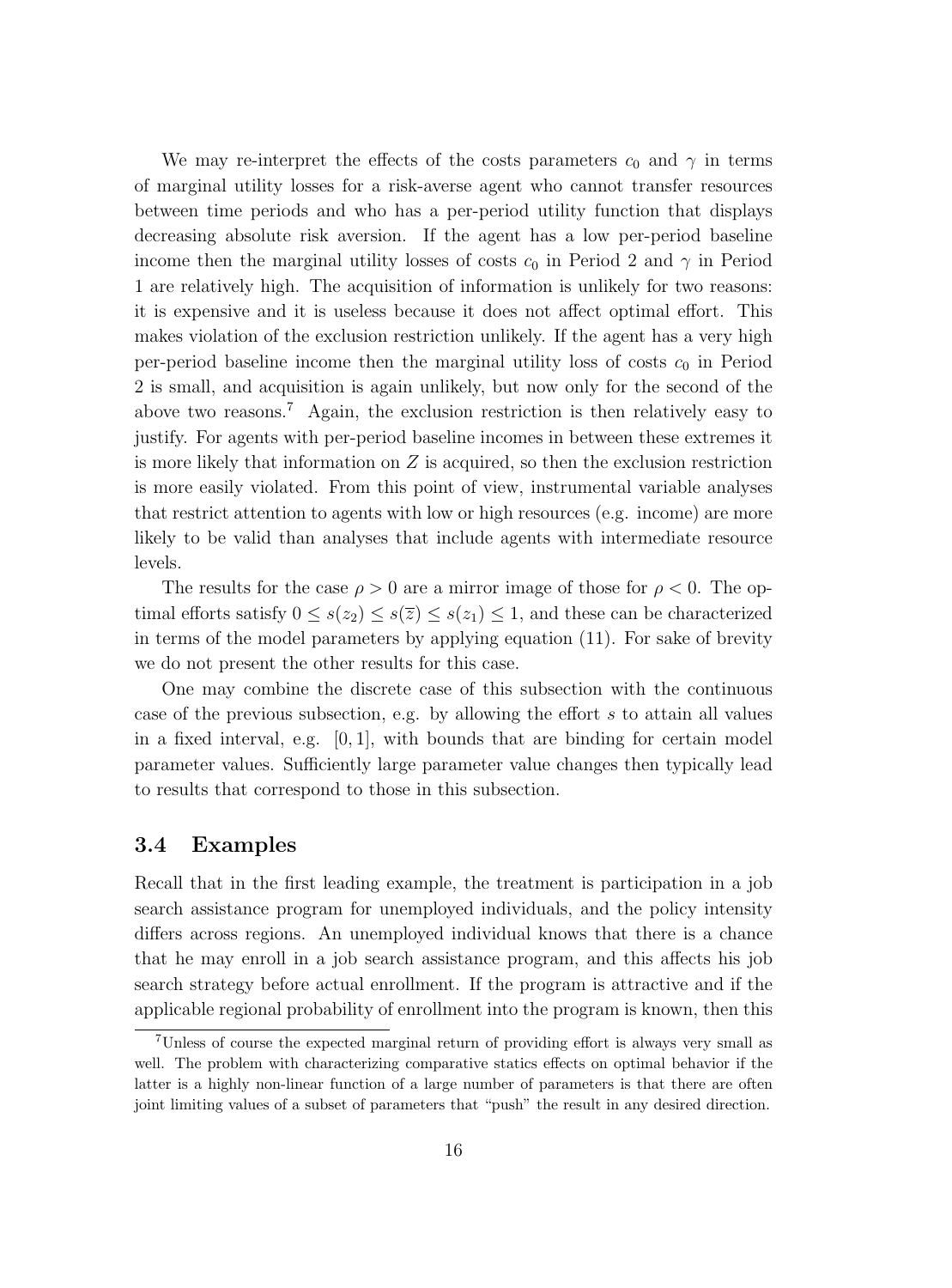probability affects the optimal private job search effort before enrollment into the program. Typically, the effort is lower if the probability of enrollment is higher, leading to a lower exit probability to work before enrollment. We now apply the results in order to inquire the conditions under which Z is a valid instrumental variable, that is, the conditions under which the agent does not acquire his value of Z.

First, it is relatively easy for agents to learn the specific situation in their own region and the effect of this on the rate at which they may expect to be treated. This questions the relatively common approach to use regional variation in the budget for (or, more generally, an indicator of the geographical availability of) active labor market programs as an instrumental variable to study causal effects of the program.

The agents' incentive to acquire information is even larger if the policy intensity varies strongly across the regions or if the agents take the a priori probability of whether one lives in the high-budget region to be equal to around  $1/2$  which means that about half of the agents are exposed to the high-budget situation. In the limiting case where the policy intensity Z is binary, we have that  $Y \equiv Z$ , so the candidate instrument has maximum strength. It follows that in this case, strong instruments are more likely to be invalid instruments. In fact, the case where  $Z$  is binary is equivalent to a deliberate randomization of the binary intention to treat Z with full compliance. Typically, in experiments, the intention to treat is randomized with probability equal to  $1/2$ . Our results suggest that (provided that the individual randomization outcome can only be acquired at a positive cost when one has to decide the effort level s) it may be better to use a smaller or larger probability, because this reduces the likelihood that the agent has an incentive to acquire and use the value of the candidate instrumental variable.

So far we have only examined a single candidate instrumental variable. Clearly, if there are many such variables, each giving only limited information on the treatment assignment process, and if the cost of information acquisition is linear in the number of variables on which information is acquired, then this reduces the likelihood that the exclusion restriction is violated. Other obvious results concern the timing of events (i.e., the relative lengths of the time periods in the model). For example, with a small amount of time between the moment at which the policy intensity is determined and the moment at which the treatment is realized, the scope for information acquisition is reduced. If treatment and outcome are realized close in time then acquisition is attractive from the point of view that its expected future returns are discounted less heavily.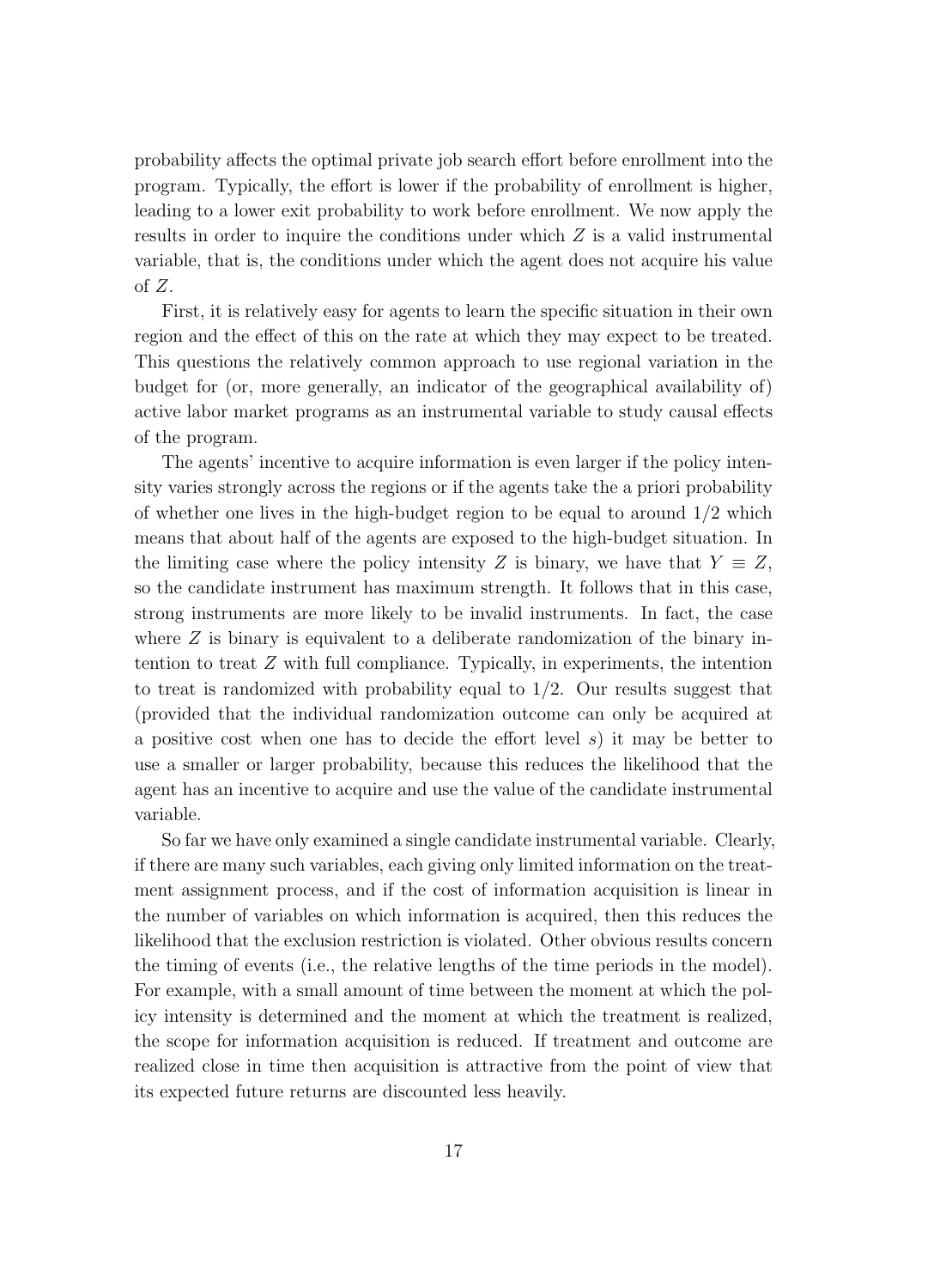#### **3.5 An economic model for selective non-compliance**

Suppose that agents can manipulate the probability distribution of their treatment status Y, by way of choosing an action s before Y is realized. As an extreme example, if the treatment status  $Y$  is binary, they may switch treatment status by choosing an appropriate s. Agents' optimal s may depend on  $Z$ , which may be acquired at a cost.

This model framework can be reformulated in terms of our framework, by allowing s to affect the distribution of  $Y|Z$ , which we denote by  $G(Y|Z; s)$ . If the agent does not acquire Z then he chooses action or effort  $s_0$  leading to  $G(Y|Z; s_0)$ which we denote by  $H(Y|Z)$ . We start off by assuming that s does not affect the expected outcome function f, so we write  $f := f(Y)$  instead of  $f(Y, s)$ . Note that this implies that the exclusion restriction is satisfied.

To see the connection to our framework, note that determining the optimal s involves calculation of  $\mathbb{E}_{Y|Z=z,s}f(Y)$ . This equals  $\int f(y)dG(y|z; s)$ , which can be rewritten as<sup>8</sup>

$$
\int f(y)dG(y|z;s) = \int \left[\frac{f(y)dG(y|z;s)}{dH(y|z)}\right] dH(y|z)
$$

The term in square brackets can now be interpreted as a new outcome function f and we can use the results derived earlier in the section to study the extent to which agents acquire their value of z.

Under certain conditions, IV estimation accommodates selective non-compliance, where it is (often tacitly) assumed that the compliance decision is made upon the realization of the treatment status  $Y$ . In the setup of this subsection, the compliance decision is made *before* the realization of Y, but in this setup the ER is not violated either, because the actual outcome  $f$  only depends on  $Y$ . Obviously, the setupof this subsection and the framework earlier in the paper can be combined by allowing the original  $f$  to depend on  $s$  as well.

<sup>&</sup>lt;sup>8</sup>If z is a location parameter of the distribution of  $[Y|Z=z;s]$ , so that  $G(Y|z;s)$  can be expressed as  $G_0(Y-z|s)$  with  $G_0$  functionally independent of z, then this can be further simplified to  $\int f(y+z)dG_0(y|s)$ .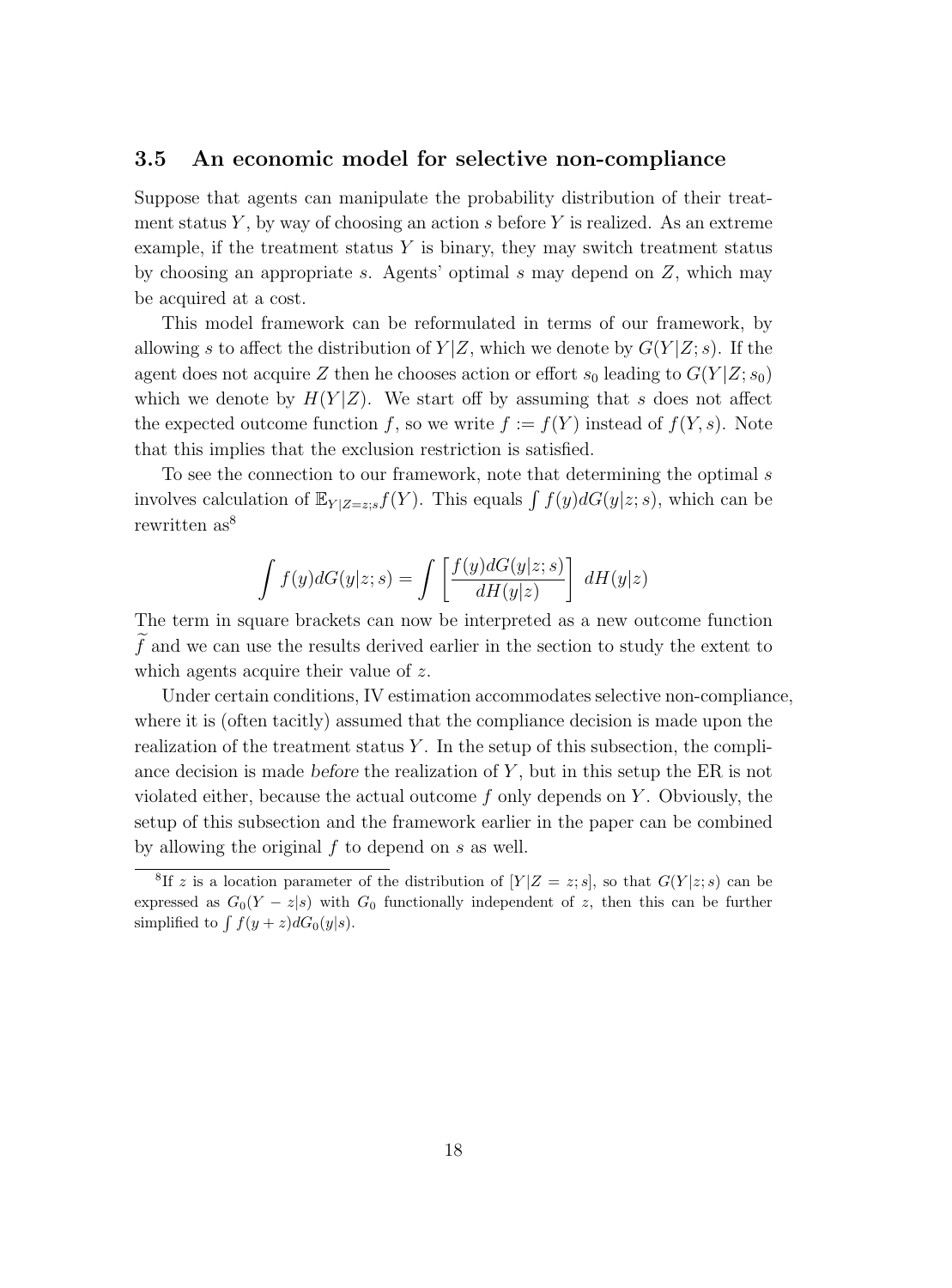## **4 The magnitude of the bias of the instrumental variable estimator if the exclusion restriction is violated**

#### **4.1 The parameter of interest and the estimator**

In this section we address the bias of the instrumental variable estimator due to the exclusion restriction violations that we consider. It is useful to return to the "reduced form" model representation from Section 2. IVE involves the estimation of the effect of  $Y$  on  $U$ , holding all other determinants of  $U$  constant. In the model, this is the partial derivative or first difference of f with respect to its first argument. The classical IV regression estimator, if applied to data on U, Y, and Z, estimates  $cov(U, Z)/cov(Y, Z)$ . More precisely, estimation involves that these two covariances are replaced by their sample equivalents, and then the probability limit of the estimator, which we denote by  $\beta_{IV}$ , satisfies

$$
\widehat{\beta}_{IV} \to \frac{\text{cov}(U, Z)}{\text{cov}(Y, Z)}
$$

In our model framework, if the ER is valid, this equals

$$
\frac{\text{cov}(f(Y, s_0), Z)}{\text{cov}(Y, Z)}\tag{12}
$$

We simply define this to be the parameter of interest  $\beta$ . It captures the mean slope of the outcome as a function of treatment status for a given fixed effort.<sup>9</sup> Note that this definition of  $\beta$  is particularly sensible if f is linear in Y, as is the case in specification (6), because then the slope of the outcome as a function of treatment status for a given fixed effort is a constant equal to  $\beta$ . Moreover, as we shall see,  $\beta$  is a local average treatment effect if Z is discrete with two points of support. Note that we assume population homogeneity of all model parameters, functions, and distributions.

Throughout the upcoming subsections we assume that the function f governing the observed outcomes is the same as the function  $f$  that agents use in Periods 1 and 2 to assess their expected utility in Period 3. This entails that agents know the average treatment effect that the researcher aims to estimate. In Subsection 4.5 we relax this assumption and show how the results change.

<sup>&</sup>lt;sup>9</sup> This is even clearer for the approximation of  $\beta$  obtained by applying Stein's Lemma. For two random variables  $X_1, X_2$  and a function g, this Lemma states that  $cov(g(X_1), X_2) \approx$  $\mathbb{E}(g'(X_1))\text{cov}(X_1, X_2)$ . Application leads to  $\beta \approx \mathbb{E}(\frac{\partial f}{\partial y}(Y, s_0))$ .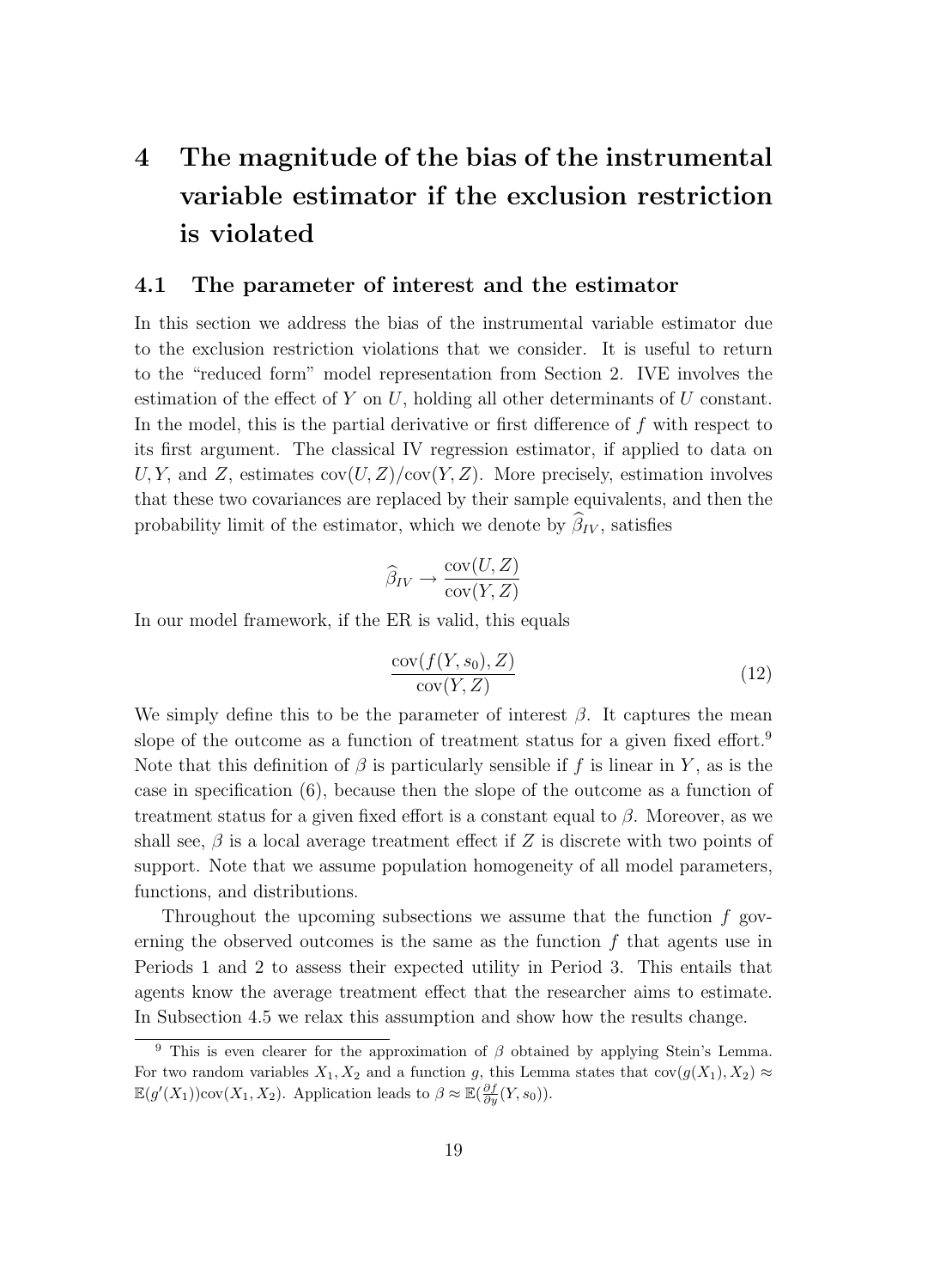Expression (12) can be simplified by noting that  $cov(Y, Z)$  equals  $var(Z)$ . Also, for any two random variables  $X_1, X_2$ , there holds that  $cov(X_1, X_2)$  $cov(\mathbb{E}(X_1|X_2), X_2)$ . This results in

$$
\beta = \frac{\text{cov}(\mathbb{E}(f(Y, s_0)|Z), Z)}{\text{var}(Z)}\tag{13}
$$

If the ER does not apply, then

$$
\widehat{\beta}_{IV} \to \frac{\text{cov}(f(Y, s(Z)), Z)}{\text{cov}(Y, Z)} = \frac{\text{cov}(\mathbb{E}(f(Y, s(Z))|Z), Z)}{\text{var}(Z)}\tag{14}
$$

Note that  $\beta_{IV}$  captures the over-all effect of Z on the outcome. If the ER is violated then the over-all effect does not equal the causal treatment effect but also includes the causal chain that runs by way of the effort s. From equations (13) and (14) it follows that

$$
\widehat{\beta}_{IV} - \beta \to \frac{\text{cov}(\mathbb{E}(f(Y, s(Z)) - f(Y, s_0)|Z), Z)}{\text{var}(Z)}\tag{15}
$$

Somewhat loosely, this is an average of the effect on the outcome of the dependence of s on  $Z$ .<sup>10</sup> If treatment and effort are complements in the outcome then one may expect that the optimal effort is an increasing function of  $z$ , and consequently one may expect the asymptotic bias to be positive. In the next subsections we examine this more formally.

If Z describes the assigned treatment (as opposed to the actual treatment  $Y$ ) then the over-all effect is usually called the intention-to-treat (ITT) effect on the outcome. This can be decomposed into the actual treatment effect  $\beta$  and the announcement or ex ante effect of the treatment (see e.g. Abbring and Van den Berg, 2003, 2005, for this terminology). The latter thus equals  $\beta_{IV} - \beta$ , which is the asymptotic bias of the IV estimator  $\beta_{IV}$  of  $\beta$ .

$$
\widehat{\beta}_{IV} - \beta \approx s'(\overline{z}) \mathbb{E}_{\omega} \left( \frac{\partial f}{\partial s} (\omega + \overline{z}, s_0) \right)
$$

<sup>&</sup>lt;sup>10</sup> This is again more transparent for approximations of the asymptotic bias. Application of Stein's Lemma (see footnote 9) leads to  $\widehat{\beta}_{IV} - \beta \approx \mathbb{E}_Z(\frac{d}{dz}\mathbb{E}(f(Y,s(Z)) - f(Y,s_0)|Z))$ . Application of the Delta method approximation (which, for a random variable  $X$  and a function  $g$ , states that  $cov(g(X), X) \approx g'(\mathbb{E}(X)) var(X)$  leads to  $\widehat{\beta}_{IV} - \beta \approx \frac{d}{dz} \mathbb{E}(f(Y, s(z)) - f(Y, s_0)|z)|_{z=\overline{z}}$ . It can be shown that if z is a location parameter of the distribution of  $[Y|Z=z]$  and if  $s(\overline{z})=s_0$ and  $s(z)$  is differentiable then this simplifies further to

where  $\omega = Y - Z$  (see equation (1)). Clearly,  $s'(\overline{z})$  captures the responsiveness of effort to the value of Z, and the second term in the right hand side captures the effect of effort on the outcome. We return in the next subsection to the quality of these approximations in special cases.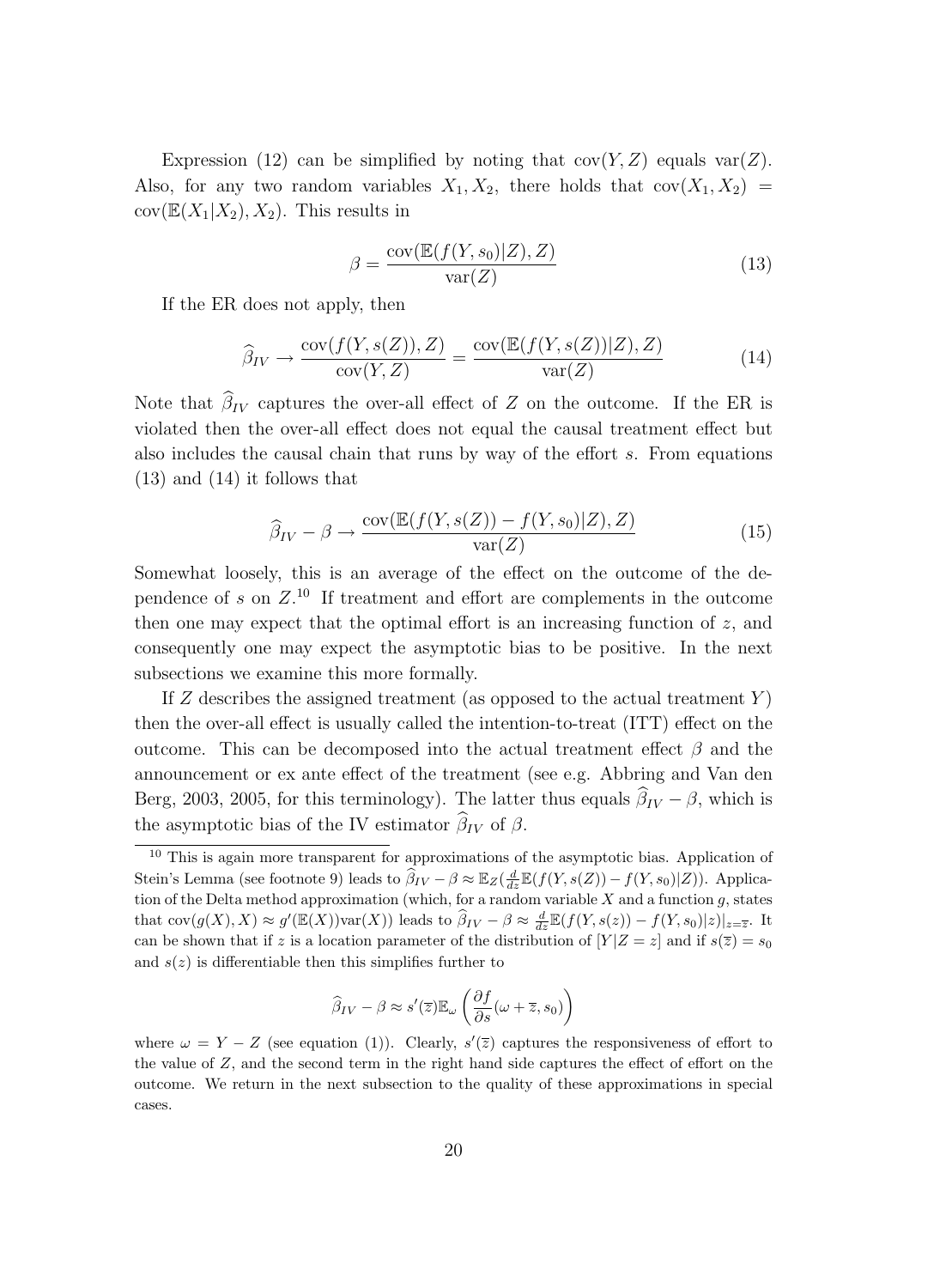From an econometric regression point of view, one may state that the asymptotic bias of the IV estimator results from the fact that the size of the causal effect of treatment on outcome depends on the candidate IV. An alternative way to look at the asymptotic bias is to write the outcome equation as  $U =$  $f(Y,s_0)+(f(Y,s(Z))-f(Y,s_0))+\varepsilon$ . By ignoring the dependence of s on Z, an IV regression analysis takes the sum of the second and third terms in the right-hand side as the residual term in the outcome equation. Consequently, the candidate IV Z is correlated to the error term in the outcome equation.

Note that instrumental variable estimators are typically biased in case of ER violations even if there is no selectivity in the treatment.

#### **4.2 Continuous effort**

Suppose that the ER is violated. We are first going to examine the asymptotic bias in the model with continuous effort, quadratic costs of effort, and the outcome function (6), with the conditions that ensure that it increases in effort and the treatment status. Subsequently we generalize the cost-of-effort function and the outcome function.

With the outcome function (6),  $\beta$  as defined above is the average treatment effect in the population  $\partial f(y, s)/\partial y$  which in this specific case does not depend on y, and which is evaluated at  $s = s_0$ . By substituting f into (13), and substituting  $s_0$ , we obtain,

$$
\beta = \psi_2 + \rho s_0 = \psi_2 + \rho \frac{\psi_1 + \rho \overline{z}}{c_0} \tag{16}
$$

which is always positive, by virtue of the conditions ensuring that  $f$  is increasing.

Similarly, by substituting (6) and  $s(z)$  from (7) into (14), we obtain,

$$
\widehat{\beta}_{IV} \to \psi_2 + \frac{2\rho\psi_1}{c_0} + \frac{\rho^2}{c_0} \frac{\text{cov}(Z, Z^2)}{\text{var}(Z)}\tag{17}
$$

As a result,

$$
\widehat{\beta}_{IV} - \beta \to \frac{\rho}{c_0} \left[ \psi_1 - \rho \overline{z} + \rho \frac{\text{cov}(Z, Z^2)}{\text{var}(Z)} \right]
$$
(18)

In Appendix 1 we prove the following:

**Proposition 3.** Consider the model with continuous effort, quadratic costs of effort, and the outcome function  $(6)$  with the conditions that ensure that it increases in effort and the treatment status. If the exclusion restriction is violated then the asymptotic bias of the IV estimator  $\beta_{IV}$  has the same sign as  $\rho$ .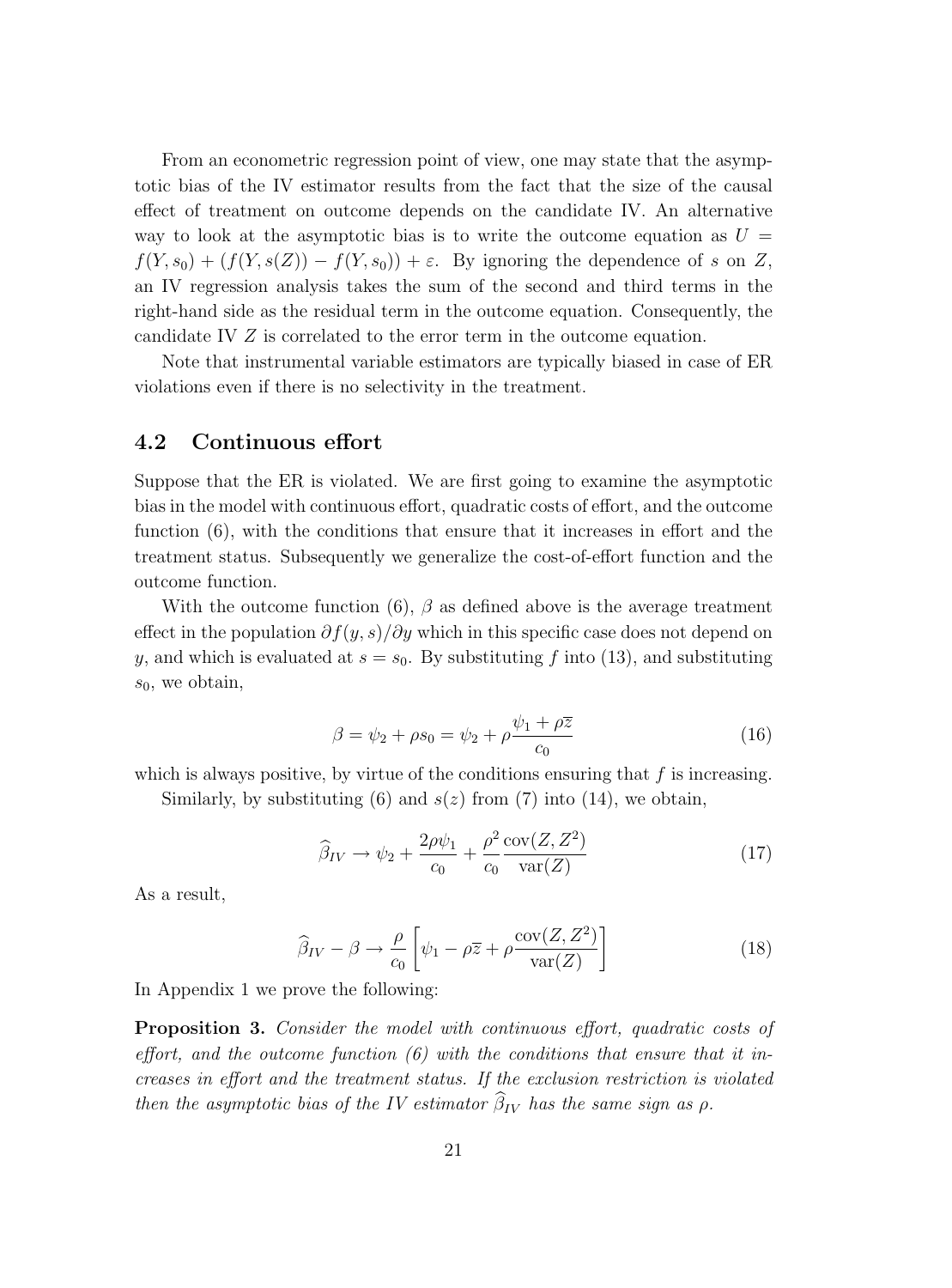This result reinforces earlier results on the importance of the interaction parameter. For  $\rho > 0$  the result is very intuitive. In that case, if the agent acquires his value  $z$  of  $Z$ , then effort is increasing in  $z$ ; the estimated treatment effect is then boosted, and the causal effect of the treatment is over-estimated, so asymptotically  $\beta_{IV} > \beta$ . In Appendix 1 we demonstrate that if  $\rho > 0$  then  $\beta_{IV}$  and  $\beta_{IV} - \beta$ increase in  $\rho$ . If  $\rho$  increases then it is optimal to make the effort  $s(z)$  more responsive to  $z$ , so that the announcement effect and therefore the asymptotic bias increase. For  $\rho < 0$  the additive and the interaction effects of  $s(z)$  have opposite signs, but the former dominates. Note also that the asymptotic bias decreases in  $c_0$ . If costs of effort are low then it is pays off to supply a large amount of effort for certain  $z$ , thus making effort more responsive to  $z$ .

In Appendix 1 we also demonstrate that (18) can be rewritten as

$$
\widehat{\beta}_{IV} \to 2\beta - \psi_2 + \frac{\rho^2 \overline{z}}{c_0} \xi \sigma \tag{19}
$$

where  $\xi$  and  $\sigma$  are the skewness and the coefficient of variation of  $Z$ , so  $\xi := \kappa_3 / \kappa_2^{\frac{3}{2}}$ and  $\sigma := \kappa_2^{\frac{1}{2}}/\overline{z}$ , with  $\kappa_i := \mathbb{E}(Z - \overline{z})^i$ . From this equation some additional comparative statics results follow. As  $\beta$  does not depend on moments of Z higher than the first, it follows that  $\beta_{IV}$  and  $\beta_{IV} - \beta$  increase in the skewness  $\xi$  of Z. This makes sense: e.g. if  $Z$  is highly skewed to the right then relatively many agents have a very high treatment value and a very high effort level, leading to a very high correlation between outcome and candidate instrument.

Notice that if Z is symmetric (i.e.  $\xi = 0$ ) then the variance of Z does not affect the asymptotic bias of  $\beta_{IV}$ . In this case, increasing  $var(Z)$  leads to an increasing value of information, and therefore an increasing likelihood of ER violation, but not to an increasing asymptotic bias of the IV estimator.<sup>11</sup> So in this sense the asymptotic bias is even less sensitive to the strength of the candidate instrument than the ER.

Equation (19) can also be used to bound  $\beta$  further. We consider using the sign of the skewness of  $Z$ , which is always observable. In particular, in case of a balanced experiment,  $\xi = 0$ . We also consider cases where one has a priori knowledge on the sign of  $\rho$  and on whether the additive effect  $\psi_2$  of treatment on outcome is zero or positive.

**Corollary 1.** Under the conditions of Proposition 3,

(i). If Z is symmetric or skewed to the left then, asymptotically,  $\beta \geq \frac{1}{2}\widehat{\beta}_{IV}$ .

<sup>&</sup>lt;sup>11</sup>With our outcome and cost functions, the case  $\xi = 0$  is also the case for which the asymptotic bias approximations by Stein's Lemma and the Delta method, in footnote 10, are exact.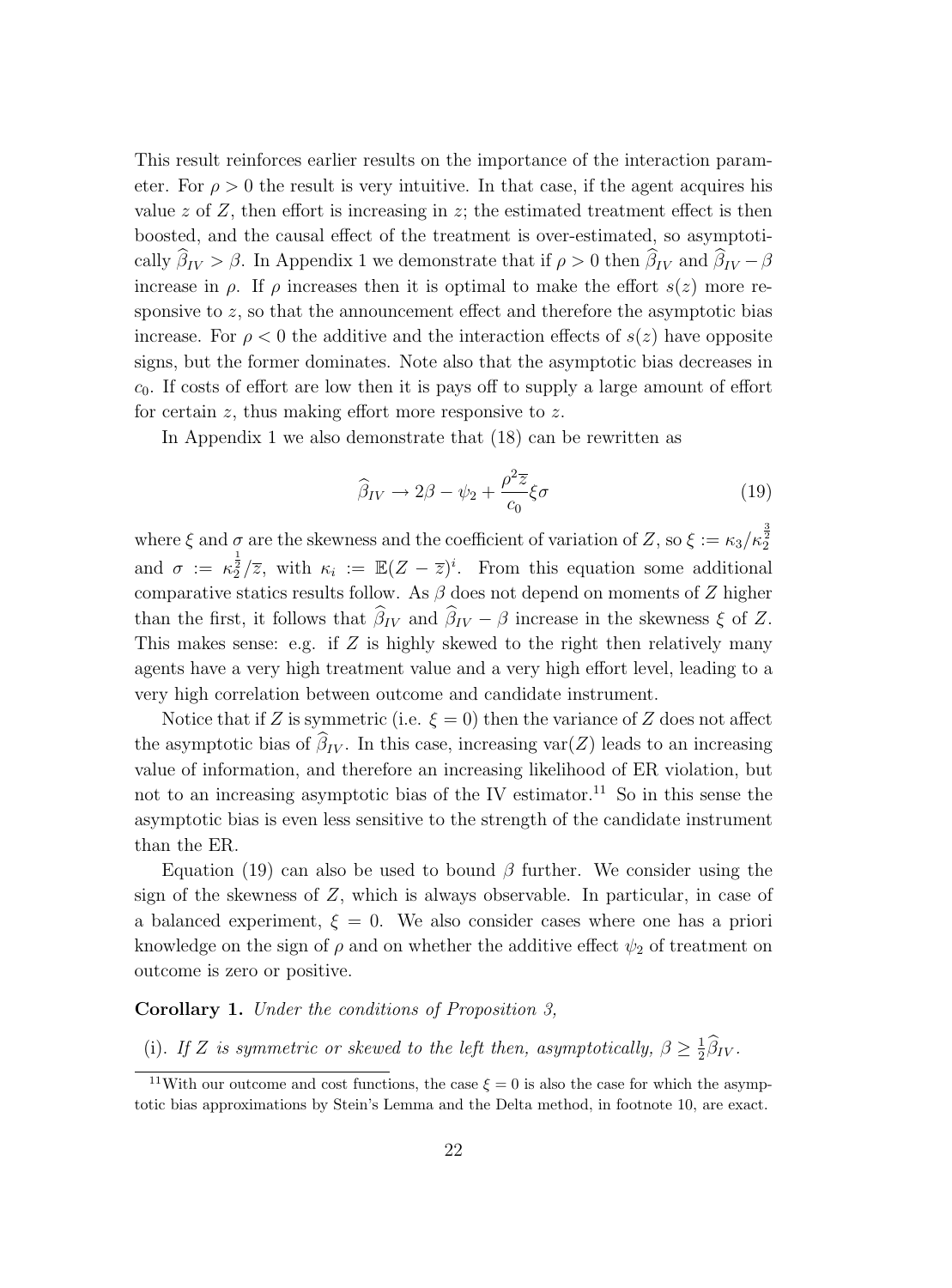- (ii). If Z is symmetric and  $\psi_2 = 0$  then, asymptotically,  $\beta = \frac{1}{2}\widehat{\beta}_{IV}$ .
- (iii). If Z is skewed to the right and  $\psi_2 = 0$  then, asymptotically,  $\beta < \frac{1}{2}\widehat{\beta}_{IV}$ .
- (iv). If Z is symmetric or skewed to the left and  $\rho > 0$  then, asymptotically,  $\frac{1}{2}\widehat{\beta}_{IV} \leq \beta < \widehat{\beta}_{IV}.$

Extension to other cases is straightforward. Notice that  $\psi_2 = 0$  implies that  $\rho > 0$ .

We now consider more general models. First, if we replace the additive term  $\psi_0 + \psi_2 y$  in the outcome function by a general function  $k_2(y)$  then all asymptotic bias results remain valid. Next, we relax the assumption that costs of effort are quadratic.

**Proposition 4.** Consider the model with continuous effort and the outcome function (6) with  $\psi_0 > 0, \psi_1, \psi_2 \geq 0$ , and  $\rho > 0$ . Let the cost of effort be increasing, convex, and differentiable and lead to an interior solution for the optimal effort. If the exclusion restriction is violated then the asymptotic bias of the IV estimator  $\beta_{IV}$  is positive.

See Appendix 2 for the proof.

It is more difficult to extend the result to the case where treatment and effort are substitutes in the outcome (i.e.,  $\rho < 0$ ). This is because with  $\rho < 0$  the additive treatment effect and the interaction effect of treatment and effort have opposite signs.<sup>12</sup>

Next, we relax the assumption that f satisfies  $(6)$ , so we do not make any parametric assumptions on the cost function and the outcome function. We use the monotonicity result of Athey and Levin (2001) (see Subsection 3.2) as an input. As noted above, in the literature on decision making with signals on the unknown state of the world, comparative statics are sometimes too hard to analyze in terms of the model primitives, and one can only derive results

$$
\widehat{\beta}_{IV} - \beta \approx (\psi_1 + \rho \overline{z})s'(\overline{z})
$$

 $12$ See e.g. equation (33) in Appendix 2. Specifically, with less parametric assumptions, it is cumbersome to formulate and exploit restrictions ensuring that the outcome increases in treatment and effort everywhere if treatment and effort are substitutes. However, using the Delta method approximation (see footnote 10) the desired result follows. We substitute the result from Appendix 2 that  $s(\overline{z}) = s_0$  into the approximation, to obtain:

With  $\rho < 0$ , the function  $s(z)$  is decreasing (see Appendix 2), and the requirement that f is increasing implies that  $\overline{z} \langle \psi_1/(-\rho) \rangle$ . The right-hand side of the above approximation is therefore negative.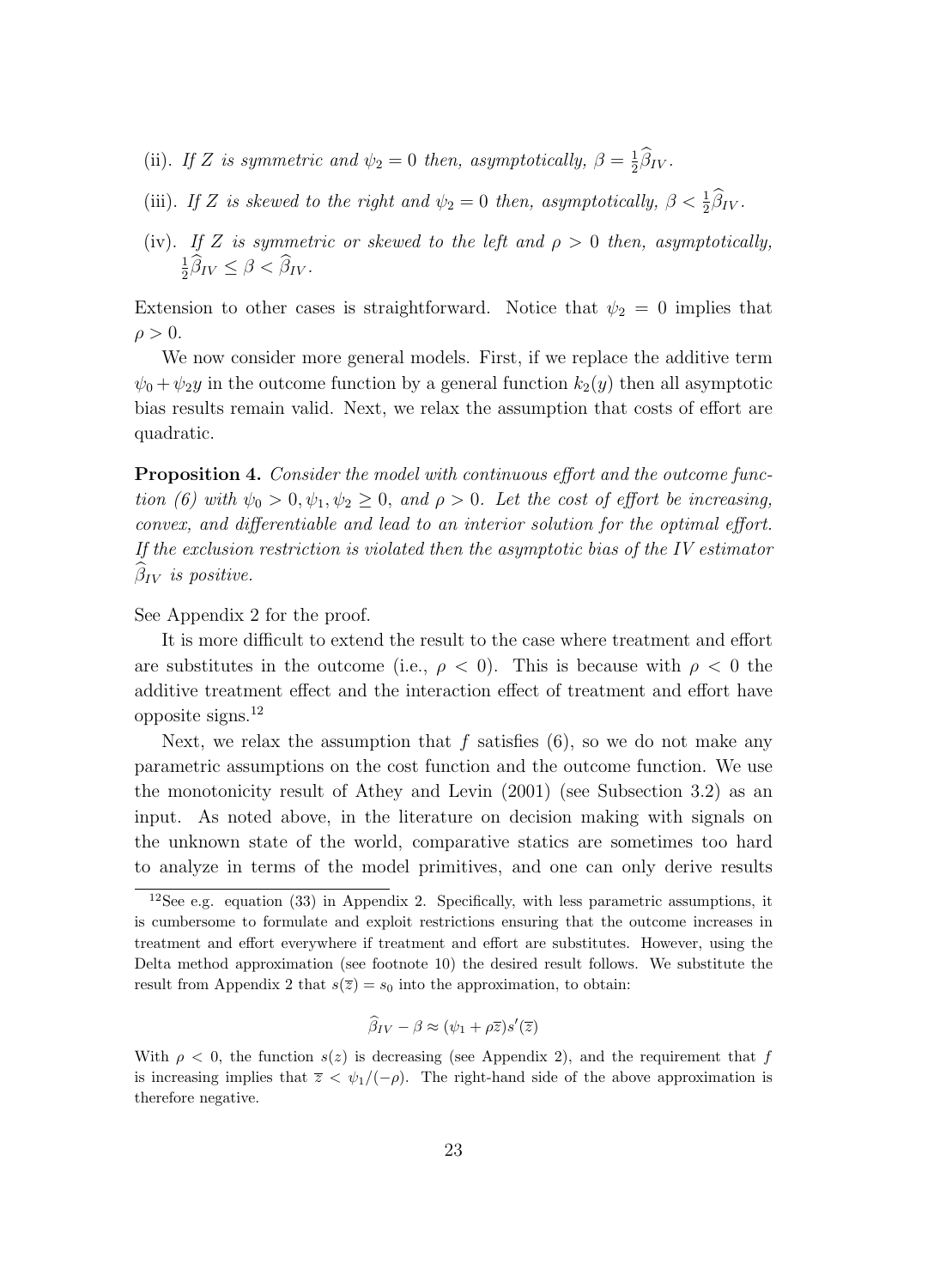for given (i.e., not optimally determined) effort functions. To a certain extent our next result shares this feature, in that we assume that the optimal effort function  $s(z)$  satisfies  $s(\overline{z}) = s_0$  without translating this into model primitives. The assumption means that the agent's optimal effort if he knows that he has the average treatment intensity is equal to the agent's optimal effort if he does not know his intensity. In the cases considered in the previous propositions, this assumption actually follows from the assumptions on the model primitives.

**Proposition 5.** Let the outcome function  $f(y, s)$  be non-negative, increasing and supermodular in y and s. Let the treatment status  $Y$  increase in  $Z$  in the sense of first-order stochastic dominance. Let the optimal effort function  $s(z)$  satisfy  $s(\overline{z}) = s_0$ . If the exclusion restriction is violated then the asymptotic bias of the *IV* estimator  $\beta_{IV}$  is non-negative.

See Appendix 3 for the proof. Supermodularity captures complementarity and is satisfied if the cross-derivative of  $f(y, s)$  with respect to y and s is positive. The assumption that  $Y$  increases in  $Z$  in the sense of first-order stochastic dominance is not nested with the assumption that  $\mathbb{E}(Y|Z=z)=z$ , although the former is weaker as a condition for  $\mathbb{E}(Y|Z=z)$  to increase in z.

Note that Proposition 5 does not require continuity of effort s. In the next subsection we consider the discrete case in more detail.

#### **4.3 Discrete effort**

Let s be binary and let Z have a discrete distribution with points of support  $z_1 > z_2$ , like in Subsection 3.3. It can be shown that  $\beta$  in (13) then simplifies to

$$
\beta = \frac{\mathbb{E}(f(Y, s_0)|z_1) - \mathbb{E}(f(Y, s_0)|z_2)}{z_1 - z_2}
$$

which is a local average treatment effect (compare Imbens and Angrist, 1994; note that the denominator equals  $\mathbb{E}(Y | z_1) - \mathbb{E}(Y | z_2)$ . If the ER is valid then the IV estimator  $\beta_{IV}$  converges to this number. Accordingly, a Wald estimator can be used as IV estimator.

If the ER is violated then we can simplify (14) to

$$
\widehat{\beta}_{IV} \to \frac{\mathbb{E}(f(Y, s(z_1))|z_1) - \mathbb{E}(f(Y, s(z_2))|z_2)}{z_1 - z_2}
$$
\n(20)

so that again  $\beta_{IV}$  captures the over-all effect of Z on the outcome.

We proceed by taking the outcome function  $f$  to satisfy  $(6)$ . From the above (as well as from the previous subsection) it immediately follows that  $\beta = \psi_2 + \rho s_0$ .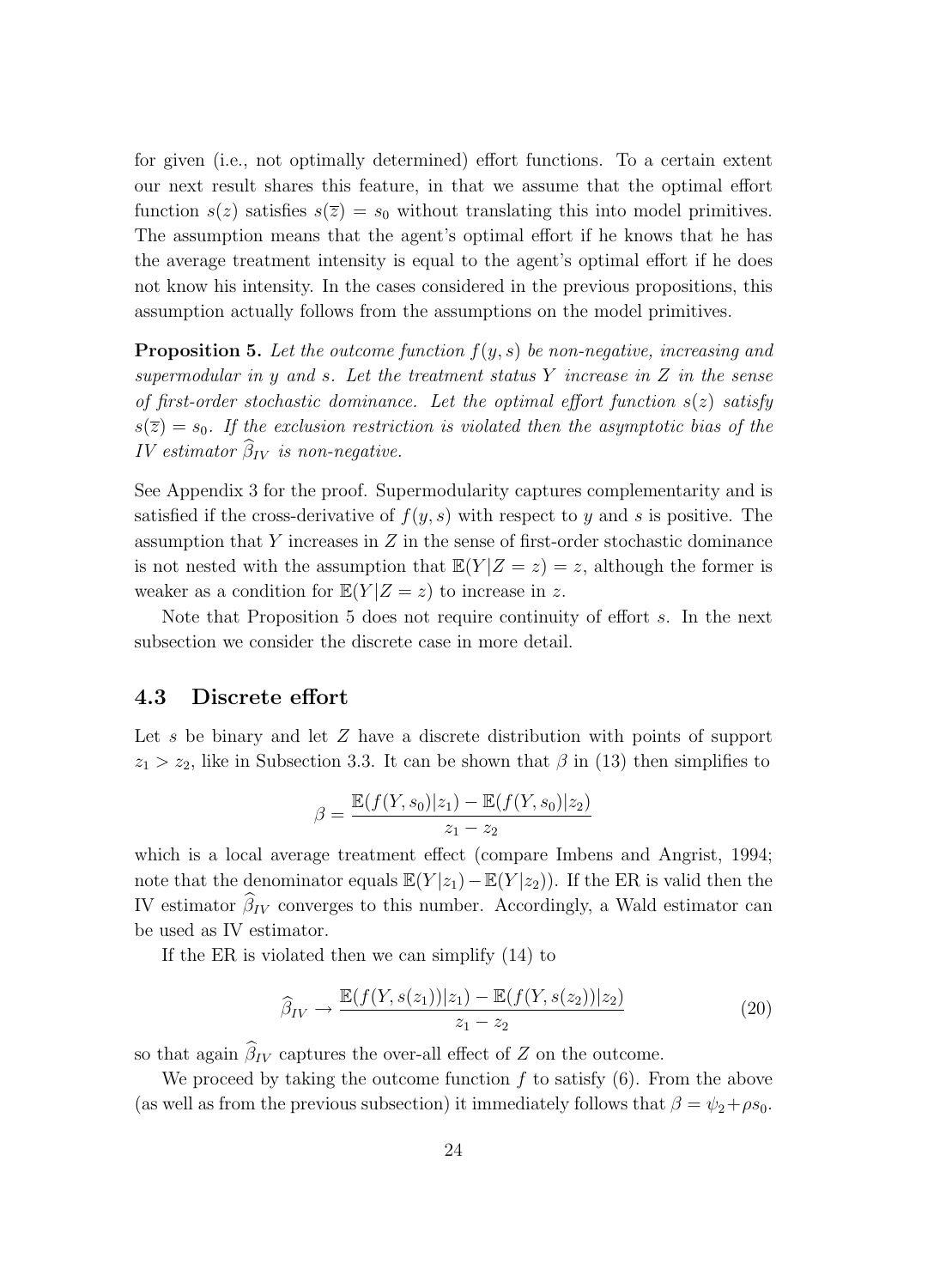If the ER is violated then necessarily  $s(z_1) \neq s(z_2)$ . With  $\rho < 0$ , violation implies that  $0 = s(z_1) < s(z_2) = 1$ , whereas with  $\rho > 0$  this is reversed. By elaborating on equation  $(14)$  or on equation  $(20)$ , we obtain

$$
\widehat{\beta}_{IV} \to \psi_2 - \frac{\psi_1 + \rho z_2}{z_1 - z_2} \quad \text{if } \rho < 0
$$

$$
\widehat{\beta}_{IV} \to \psi_2 + \frac{\psi_1 + \rho z_1}{z_1 - z_2} \quad \text{if } \rho > 0
$$

Depending on the sign of  $\rho$  and the value of  $s_0$ , we have four different expressions for the asymptotic bias,

$$
\widehat{\beta}_{IV} - \beta \rightarrow -\frac{\psi_1 + \rho z_2}{z_1 - z_2} \quad \text{if } \rho < 0 \text{ and } s_0 = 0
$$
  

$$
\widehat{\beta}_{IV} - \beta \rightarrow -\frac{\psi_1 + \rho z_1}{z_1 - z_2} \quad \text{if } \rho < 0 \text{ and } s_0 = 1
$$
  

$$
\widehat{\beta}_{IV} - \beta \rightarrow \frac{\psi_1 + \rho z_1}{z_1 - z_2} \quad \text{if } \rho > 0 \text{ and } s_0 = 0
$$
  

$$
\widehat{\beta}_{IV} - \beta \rightarrow \frac{\psi_1 + \rho z_2}{z_1 - z_2} \quad \text{if } \rho > 0 \text{ and } s_0 = 1
$$

Thus,

**Proposition 6.** Consider the model with binary effort, a candidate IV with a discrete distribution with two points of support, and the outcome function (6) with the conditions that ensure that it increases in effort and the treatment status. If the exclusion restriction is violated then the asymptotic bias of the IV estimator  $\beta_{IV}$  has the same sign as  $\rho$ .

The bias terms are larger if  $z_1$  and  $z_2$  are close. However, recall that this result is derived under the simplifying assumptions that all agents are in Regime 2 and acquire information on  $Z$ , so that  $z_1$  and  $z_2$  can not be too close.

From the interpretation of the bias as capturing the announcement effect or ex ante effect of the treatment, it follows that a large bias term is equivalent to a large ex ante effect. This means that a large bias is often associated to a high value of information.

## **4.4 Testing for a causal treatment effect in absence of an exclusion restriction**

Despite the fact that the IV estimator is asymptotically biased if the ER is violated, we can still use standard tests to inquire whether the treatment has a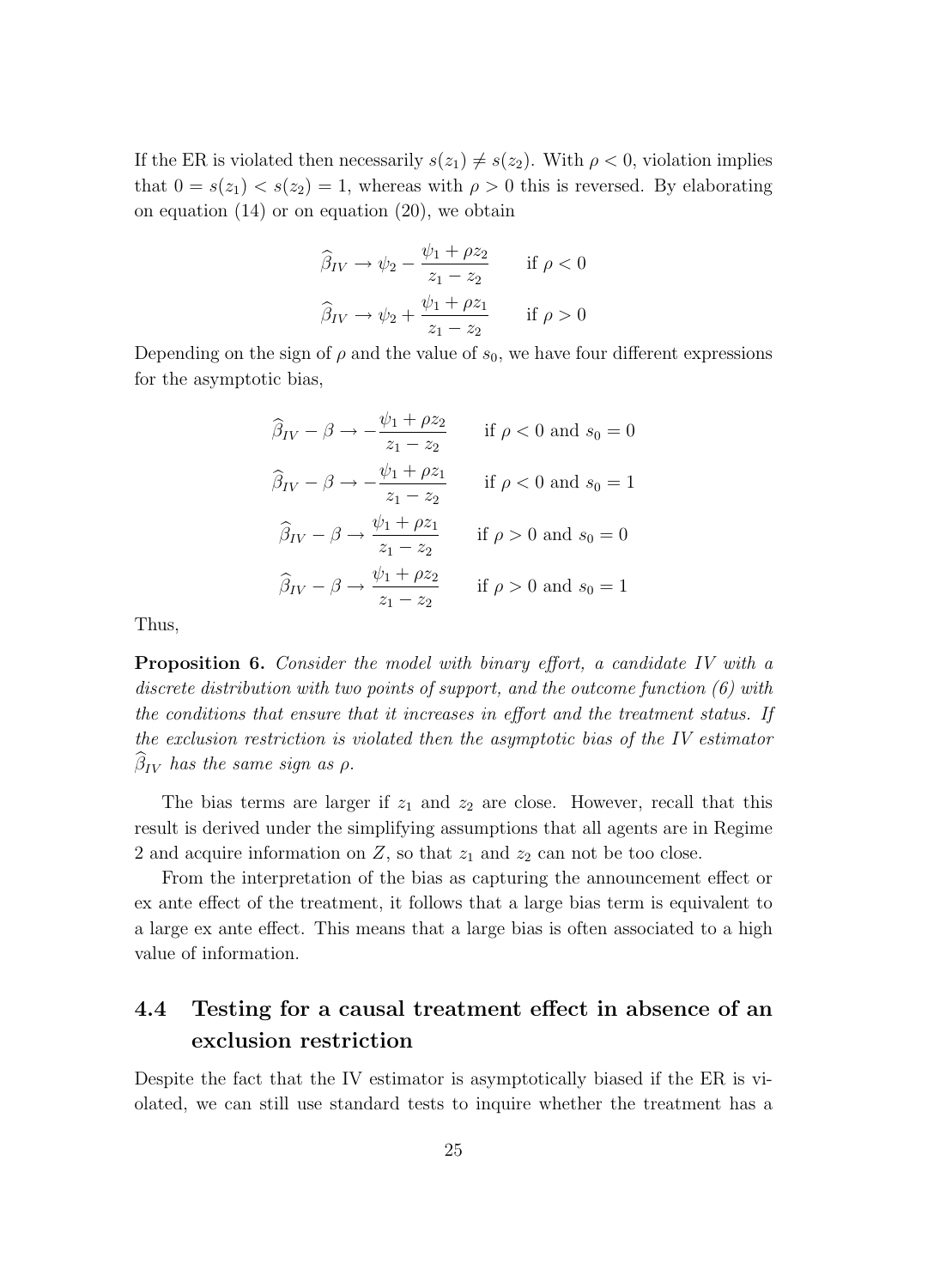causal effect on the outcome. To see this, notice that in absence of a treatment effect the value of information is zero, so there is no acquisition of information, implying that the ER is satisfied and the IV treatment effect estimator is asymptotically equal to zero. The standard asymptotic tests of the null hypothesis of a zero treatment effect therefore have the correct size. This exploits the insight that in our model any violation of the ER is behaviorally triggered by a non-zero treatment effect.

One may wonder what the power is of such tests if the null hypothesis of no treatment effect is incorrect in reality and, in addition, the ER is violated. We shed some light on this by examining the (asymptotic) signs of  $\beta$ ,  $\beta_{IV}$ , and  $\beta_{IV} - \beta$ . According to expression (13), the treatment effect parameter  $\beta$  has the same sign as  $cov(\mathbb{E}(f(Y,s_0)|Z), Z)$ . If the treatment status Y increases in Z in the sense of first-order stochastic dominance, and  $f(y, s)$  strictly increases in y, then  $\mathbb{E}(f(Y,s_0)|Z)$  increases in Z, and consequently  $\beta > 0$ .

To proceed, it matters again whether treatment and effort are complements or substitutes in the outcome. For the former case we saw earlier in this section that asymptotically  $\beta_{IV} \geq \beta$ . Therefore one may expect a higher power of the standard asymptotic tests of the null hypothesis of a zero treatment effect, compared to when the ER is not violated. This makes sense: the true treatment effect is magnified by the agents' efforts.

For the substitution case with our parametric functional forms of  $f(y, s)$  and  $c(s)$ , we saw that asymptotically  $\beta_{IV} < \beta$ . The next example shows that it is even possible that asymptotically  $\beta_{IV} = 0$ .

Example 1. Let  $\psi_1 = \psi_2 = c_0 = 1$  and  $\rho = -3/4$ . Note that these values satisfy the parameter restriction  $\psi_2 c_0 + \rho \psi_1 > 0$  (see (9)). In turn, they imply that  $Pr(Z < 4/3) = 1$ . By substituting our f and  $s(z)$  into (14) we obtain that asymptotically  $\widehat{\beta}_{IV} \ge 0$  iff cov $(Z, -\frac{1}{2}Z + \frac{9}{16}Z^2) \ge 0$ . The function  $-\frac{1}{2}Z + \frac{9}{16}Z^2$ strictly decreases in Z on the interval  $(0, \frac{4}{9})$ , so if this interval includes the support of Z then asymptotically  $\beta_{IV} < 0$ . If Z has a discrete distribution with as only two points of support  $1/3$  and  $5/9$  then  $\beta_{IV} \rightarrow 0$ .

In this pathological case the asymptotic power is zero. In general, in the substitution case, one may expect the power to be lower if the ER is violated than if the ER is satisfied.

One way to improve the power is to look for evidence of higher-order dependencies between the candidate instrument Z and the outcome U. Under the null hypothesis, these must be absent as well.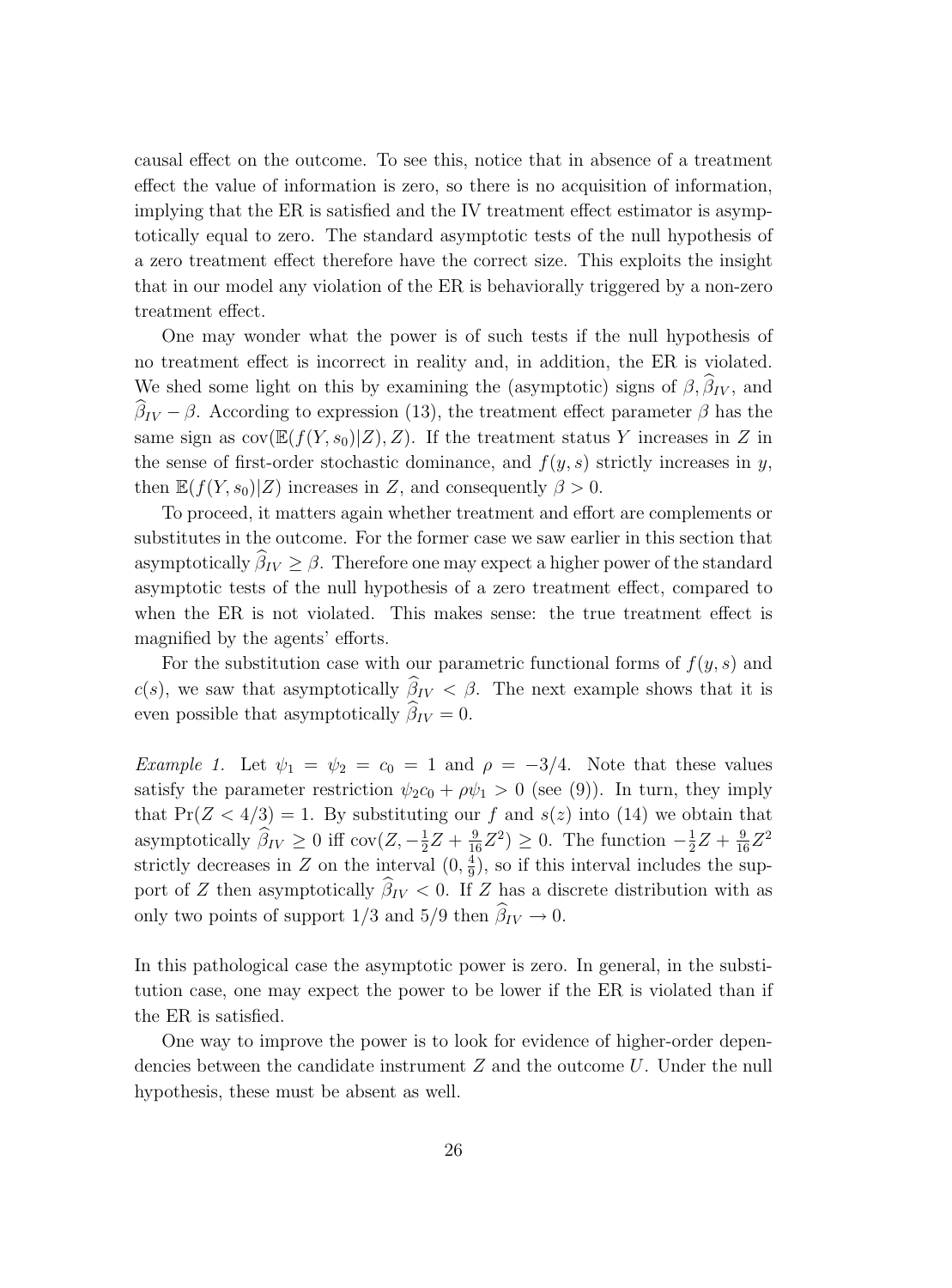## **4.5 Systematic difference between the outcome and the agent's utility in the outcome period**

We now allow the function  $f^*$  governing the observed outcomes to differ from the function f that agents use in Periods 1 and 2 to evaluate their expected utility in Period 3. This is relevant in a number of cases. The function  $f^*$  may not take account of side-effects that make the treatment unattractive to the agent. Also, agents may not know the value of the average treatment effect that the researcher aims to estimate, and the assumptions they make about this in Periods 1 and 2 may be deviate systematically from the actual  $f^*$ .

The analysis in Section 3 describes how the choice of the effort level s and the validity of the ER depend on f. These decisions do not depend on  $f^*$ , so all results from that section also apply to the current framework.

To proceed, we start assuming that  $f$  satisfies  $(6)$ , that effort is continuous, and that the actual outcomes U are generated by  $U = f^*(Y, s) + \varepsilon$  with

$$
f^*(y,s) = \psi_0^* + \psi_1^*s + \psi_2^*y + \rho^*ys \tag{21}
$$

The case  $\psi_2 < \psi_2^*$  is particularly interesting as it captures situations where the agent perceives a disutility of the treatment that is not revealed in the outcome. Also, with  $\rho < \rho^* < 0$ , the agent dislikes the combination of high treatment and high effort more than is warranted by the corresponding actual outcome.

Equations (16) and (17), expressing the parameter of interest  $\beta$  and the probability limit of its estimator  $\beta_{IV}$  in terms of the model parameters, are now replaced by

$$
\beta = \psi_2^* + \rho^* s_0 = \psi_2^* + \rho^* \frac{\psi_1 + \rho \overline{z}}{c_0} \tag{22}
$$

$$
\widehat{\beta}_{IV} \rightarrow \psi_2^* + \frac{\rho \psi_1^* + \rho^* \psi_1}{c_0} + \frac{\rho \rho^*}{c_0} \frac{\text{cov}(Z, Z^2)}{\text{var}(Z)}\tag{23}
$$

In Appendix 4 we prove the following extension of Proposition 3,

**Proposition 7.** Consider the model with continuous effort, quadratic costs of effort, the agents' outcome utility function  $(6)$  with the conditions that ensure that it increases in effort and the treatment status, and the outcome function (21) with the conditions that (i) if  $\rho^* \geq 0$  then  $\psi_1^* \geq 0$ , and (ii) if  $\rho^* < 0$  then  $\psi_1^* > 0$  and  $Pr(Z < -\psi_1^*/\rho^*) = 1$ . If the exclusion restriction is violated then the asymptotic bias of the IV estimator  $\beta_{IV}$  has the same sign as  $\rho$ , with the single exception that if  $\rho^* = \psi_1^* = 0$  then this bias is zero.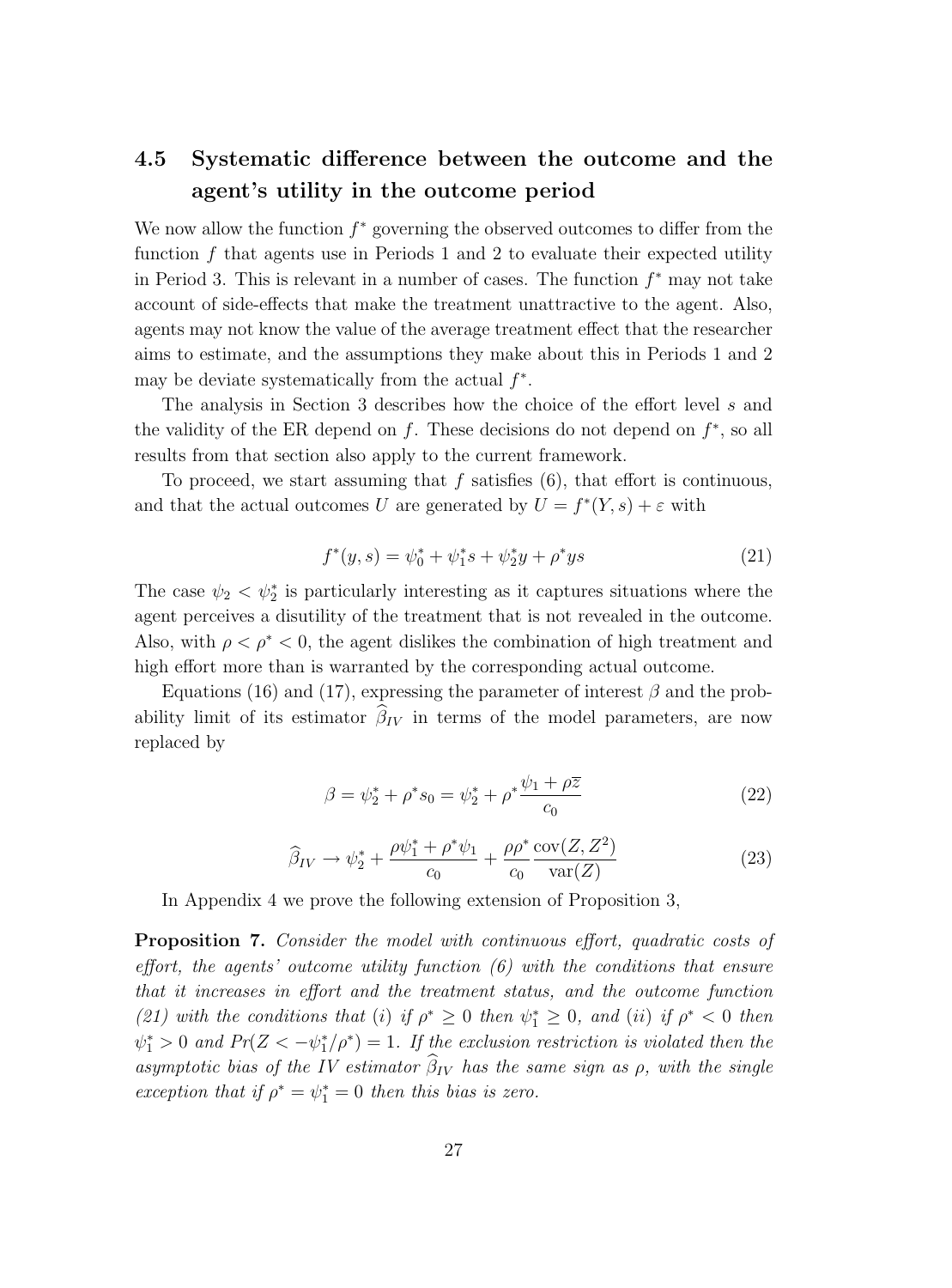The conditions (*i*) and (*ii*) on the range of  $\psi_1^*$  and the support of Z serve to ensure that  $f^*(y, s)$  is increasing in s. This implies that we assume that both f and  $f^*$  are increasing in s. Note that to some extent any disutility of s can be accommodated for by the cost function  $c(s)$  in Period 2. Note that we do not assume that the actual average treatment effect has the same sign as the perceived expected treatment effect, since we do not make assumptions on (the sign of)  $\psi_2^*, \rho^*,$  and  $\psi_0^*$ .

Proposition 7 implies that of the two interaction parameters, it is the interaction in the agent's objective function that drives the asymptotic bias. The underlying reason is that the sign of this interaction determines whether the agent's effort is increasing or decreasing in z. If it is increasing then this boosts the estimated average treatment effect regardless of how the actual outcomes generated. Notice also that the asymptotic bias is completely independent of the actual and the perceived additive treatment effect parameters  $\psi_2^*$  and  $\psi_2$  and of the strength of the candidate instrument. The other propositions of Subsections 4.2 and 4.3 can be generalized accordingly.

It is sometimes plausible that the agent can have access to more information on the determinants of the treatment assignment process than the analyst can observe. As this is somewhat related to the topic of this subsection, we briefly discuss its main implications for the asymptotic bias here, using a simple framework where the assignment process can be captured by the following "treatment equation"

$$
Y = Z_1 + Z_2 + \omega \tag{24}
$$

with  $\mathbb{E}(\omega|Z) = 0$  and also  $\mathbb{E}(\varepsilon|Z) = 0$ , where  $Z := (Z_1, Z_2)$ . We define  $Z_1$  and  $Z_2$  such that  $\mathbb{E}(Z_1) = 0$ , and, consequently,  $\mathbb{E}(Y|Z_1 = z_1, Z_2 = z_2) = z_2$ . The analyst observes  $U, Y$ , and  $Z_2$  but not  $Z_1$ . The agent is able to acquire his values of  $Z_1$  and of  $Z_2$ . We adopt the usual functional forms for  $f(y, s)$  and  $c(s)$  and we start off with the assumption that  $Z_1 \perp Z_2$ . Notice that the parameter of interest β is now defined using  $Z_2$ , as follows:  $β := cov(f(Y, s_0), Z_2)/cov(Y, Z_2)$ .

We can distinguish between four cases, depending on which  $Z_i$  are acquired by the agent. Firstly, suppose the ER applies to both  $Z_1$  and  $Z_2$ . Then either (or both) can be used as instrumental variables. Secondly, suppose the ER only applies to  $Z_1$ . Then  $Z_1$  is a valid instrument but it is unobserved to the analyst, so it cannot be used for inference. In this case,  $Z_1$  can be subsumed into  $\omega$ , which leads to the main model framework of this paper. Thirdly, suppose the ER only applies to  $Z_2$ . Then  $Z_2$  can be used for IV estimation.

Fourthly, and most interestingly, suppose the ER is violated for both  $Z_1$  and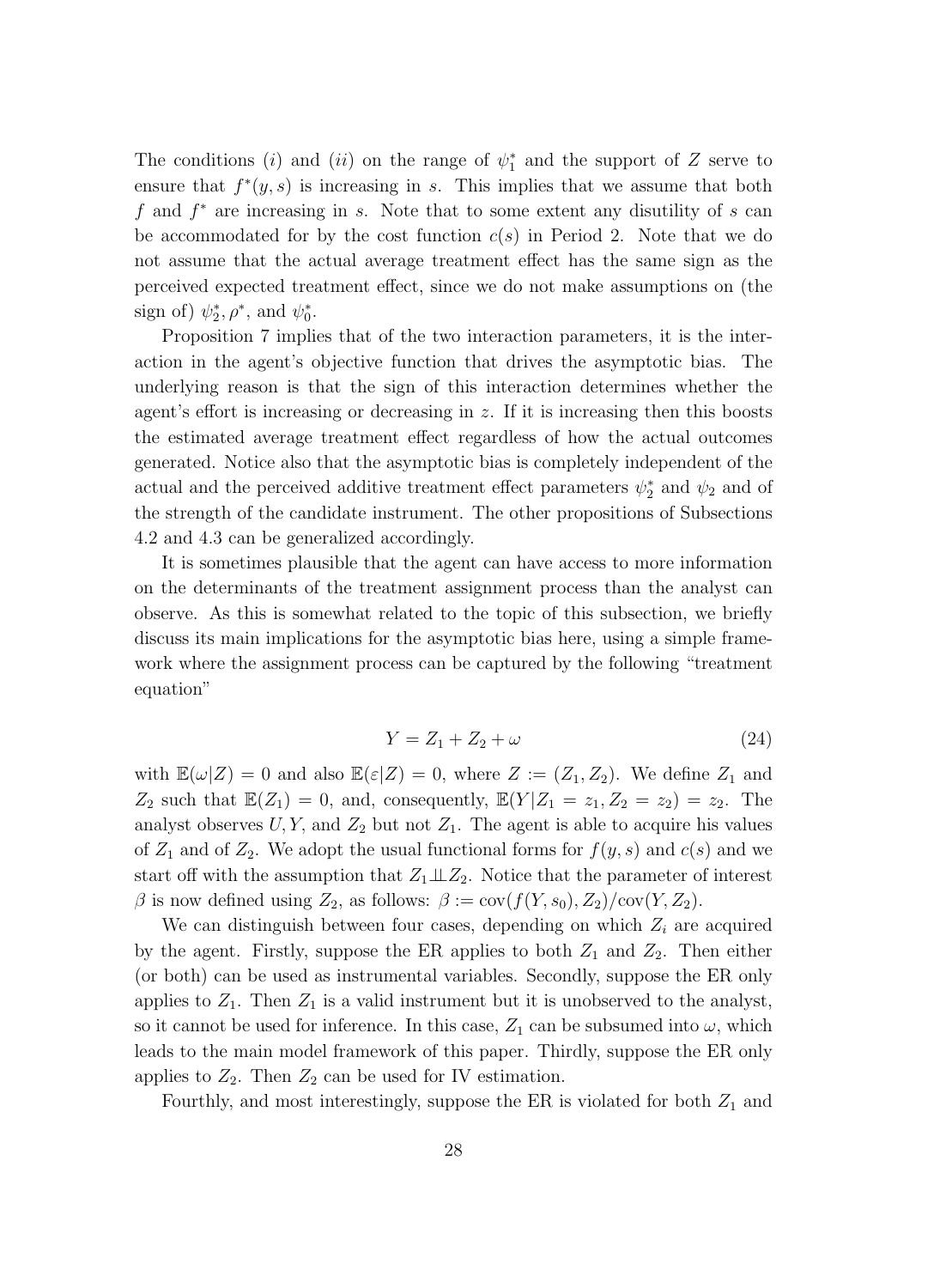$Z_2$ . We redefine  $Z_1$  and  $Z_2$  such that  $\mathbb{E}(Z_1) = 0$ . By analogy to Subsection 4.1,  $\beta$ can now be shown to equal  $\psi_2 + \rho s_0$ , where  $s_0 = (\psi_1 + \rho \overline{z}_2)/c_0$ . The IV estimator  $\beta_{IV}$  converges to  $cov(f(Y, s(Z)), Z_2)/cov(Y, Z_2)$ , where  $s(z)=(\psi_1+\rho(z_1+z_2))/c_0$ . This can be shown to lead to exactly the same expression for  $\beta_{IV}$  as (17) in Subsection 4.2, with  $Z_2$  now replacing Z. Consequently, the results of the previous subsections all apply here. In sum, the results of the paper are robust with respect to whether the agent has more information on the treatment assignment process than the analyst. Note though that the maintained assumption that the private information is orthogonal to the shared information (i.e.  $Z_1 \perp Z_2$ ) is crucial. Without this assumption it is more difficult to assess the asymptotic bias.

## **4.6 Changing the variance of the candidate instrument or the randomization probability**

By definition, it is difficult to empirically test the predictions of the paper, because exclusion restrictions are untestable. As an alternative approach, one may look for exogenous variation in the model parameters that affect the value of information. For a certain range of parameter values the ER is satisfied, whereas for another range it is not. With sufficient variation of these parameters in the data, it can be verified whether the estimated treatment effect behaves as predicted as a function of the parameter. Note that this does not involve a comparison between different values of a candidate IV. Rather, the comparison is at a deeper level, namely between different evaluation settings.

In fact, of all the determinants of V in the continuous case of Subsection 3.2, only the variance of Z is more or less directly observable. We therefore compare settings with different distributions of the candidate IV, notably with different variances. To proceed, let effort be continuous, and let Z have a distribution with separate parameters capturing the mean  $\bar{z}$  and the variance  $\sigma_z^2$ . The data should now include settings with different values of  $\sigma_z^2$ .

From the results in the paper it follows that the ER is satisfied iff  $\sigma_z^2$  <  $2c_0\gamma/\rho^2$ . For these (smaller) values of  $\sigma_z^2$ , the IV estimator  $\hat{\beta}_{IV}$  estimates the policy effect parameter  $\beta$ . This parameter depends on  $\bar{z}$  but not on  $\sigma_z^2$  or any other feature of the distribution of Z. For the values of  $\sigma_z^2$  larger than  $2c_0\gamma/\rho^2$ , the ER is violated, and  $\beta_{IV}$  estimates a number different from  $\beta$ , where the sign of the difference is determined by  $\rho$ . In general, this number varies itself with  $\sigma_z^2$ . Moreover,  $\hat{\beta}_{IV}$  as a function of  $\sigma_z^2$  is discontinuous at  $2c_0\gamma/\rho^2$ .

In sum, the model predicts that as  $\sigma_z^2$  increases, there is a point at which  $\beta_{IV}$  makes a discontinuous jump. This can be verified empirically. To the left of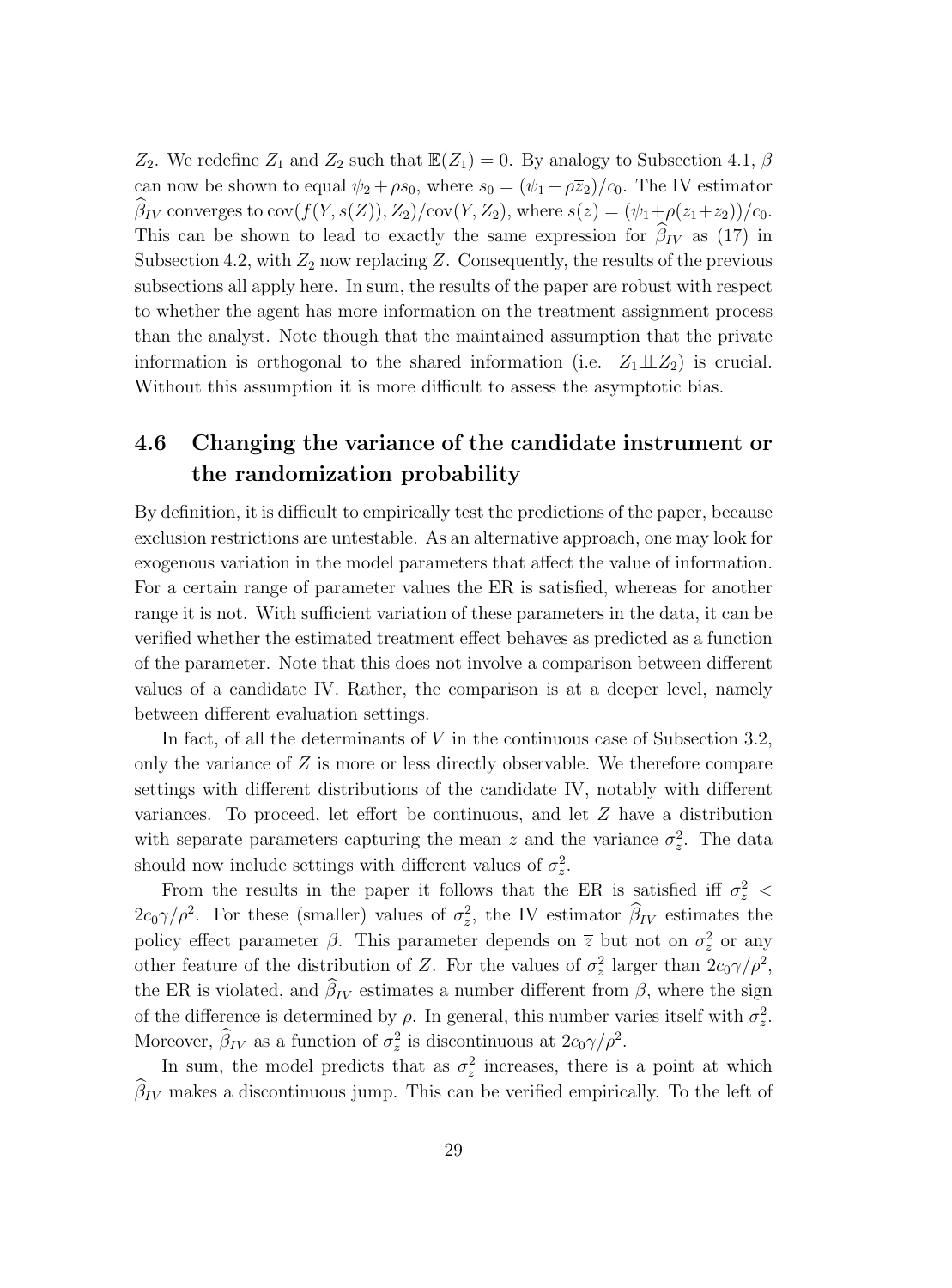the discontinuity point,  $\beta_{IV}$  is constant, but this depends crucially on the usual functional forms for  $f(y, s)$  and  $c(s)$ . If one has a priori knowledge on the sign of the interaction of y and s in  $f(y, s)$  then one can verify empirically that the jump has the same sign.

Now suppose that  $Z \equiv Y$  is binary, with  $p := \Pr(Z = 1)$ . This captures experiments in which participants can only observe their treatment status at a cost. The parameter  $p$  is then the randomization probability or treatment assignment probability. This is the only parameter of the distribution of Z, so it is not possible to vary  $var(Z)$  while keeping  $\overline{z}$  constant. Specifically,  $var(Z)$  =  $p(1-p)$  while  $\mathbb{E}(Z) = p$ . We therefore aim to compare settings with different values of p, which is directly observable.

From the results in the paper it follows that the ER is violated iff  $p(1-p)$  $2c_0\gamma/\rho^2$ . This translates into a symmetric non-empty interval around  $p = 1/2$ provided that  $\rho^2 > 8c_0\gamma$ , which we assume here. The interval is strictly embedded in (0, 1). For values of p close to 0 or 1, the IV estimator  $\beta_{IV}$  estimates the policy effect parameter  $\beta$ , which equals

$$
\beta = \psi_2 + \rho \frac{\psi_1 + \rho p}{c_0}
$$

This parameter depends on  $p$ , meaning that the average treatment effect differs across experiments with different randomization probabilities, even if the ER is satisfied, like in a medical double-blind experiment. It is interesting to examine this in some detail. If  $p$  is high then the agents know that it is likely that they have been assigned to the treatment group. With  $\rho > 0$  ( $\rho < 0$ ), the marginal expected return of effort is higher (lower) if the expected treatment is higher, so agents then have an incentive to provide more (less) effort  $s_0$ . This boosts the treatment effect.

This provides an alternative explanation for the evidence gathered by Malani (2006b) that the estimated treatment effect in double-blind medical trials increases with the announced treatment probability. Malani (2006b) attributes this fact to placebo effects. (Malani, 2006a, uses similar data to study how enrollment among heterogeneous individuals in a medical trial depends on the treatment probability.) In our framework, agents rationally adjust their efforts in response to the probability of being assigned to the treatment group.

For the values of p close to 1/2, the ER is violated, and  $\beta_{IV}$  estimates a number different from  $\beta$ , where the sign of the difference is determined by  $\rho$ . Specifically,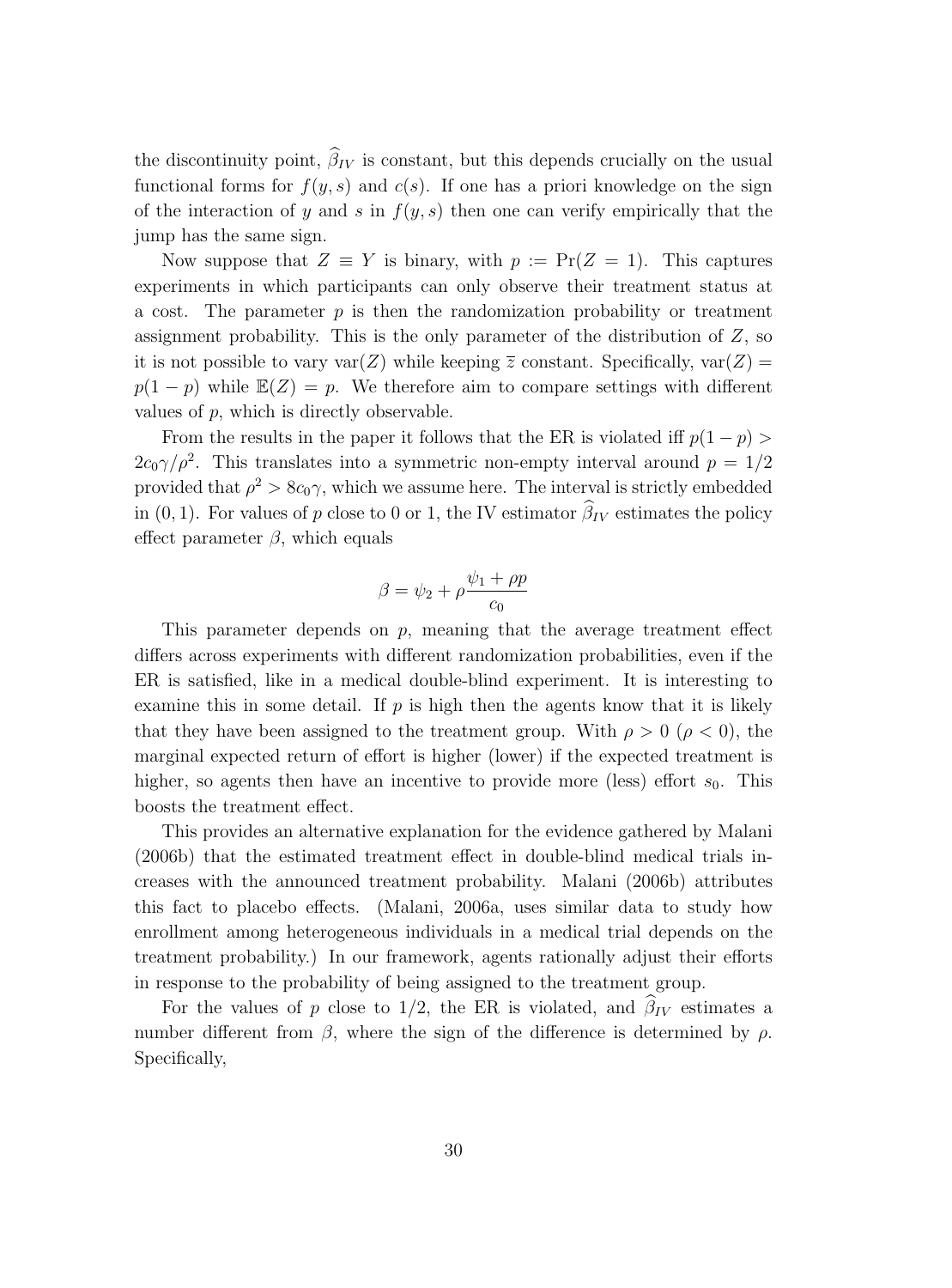$$
\widehat{\beta}_{IV} \rightarrow \psi_2 + \frac{2\rho\psi_1}{c_0} + \frac{\rho^2}{c_0}
$$

This does not depend on p, but that result depends crucially on the functional forms for  $f(y, s)$  and  $c(s)$ . More importantly,  $\beta_{IV}$  as a function of p is discontinuous at  $1/2 \pm 1/2\sqrt{1-8c_0\gamma/\rho^2}$ .

In sum, the model predicts that as  $p$  increases from 0 to 1, there are two points at which  $\beta_{IV}$  makes a discontinuous jump, and these jumps have opposite signs. This can be verified empirically. If one has a priori knowledge on the sign of the interaction of y and s in  $f(y, s)$  then one can verify empirically that the sequence of the signs of the jumps is correct. For example, if the interaction sign is negative, so treatment and effort are substitutes, then one would expect the estimated treatment effect to be relatively small for treatment probabilities close to 1/2.

## **5 Conclusions**

Exclusion restrictions for instrumental variable estimation are untestable and therefore need to be justified externally. We consider situations in which there is a time interval between the moment the agent realizes that he may be exposed to the policy and the actual exposure. We economically analyze the decision whether to acquire information concerning the value of the candidate instrumental variable.

The results suggest, first, that the exclusion restriction is more likely to be violated if the candidate instrument covers a large shift in policy intensity or if it divides the population into groups of similar size. We also find that the exclusion restriction is more likely to be violated if the outcome of interest strongly depends on interactions between the agent's effort before the outcome is realized on the one hand, and the agent's treatment status on the other.

Deliberate randomization of the intention to treat often does not help. In social experiments, the randomization outcome is typically available to the agent at low cost. Moreover, the typical randomization probability of 1/2 corresponds to a high incentive to acquire one's realization. In fact, it may be better to use a smaller or larger probability, because this reduces the incentive to acquire and use the value of the candidate instrumental variable.

Having a weak instrument does not helpeither. Weakness of the candidate instrument, as defined or measured in ways proposed in the literature, is not directly related to the likelihood that the exclusion restriction is violated.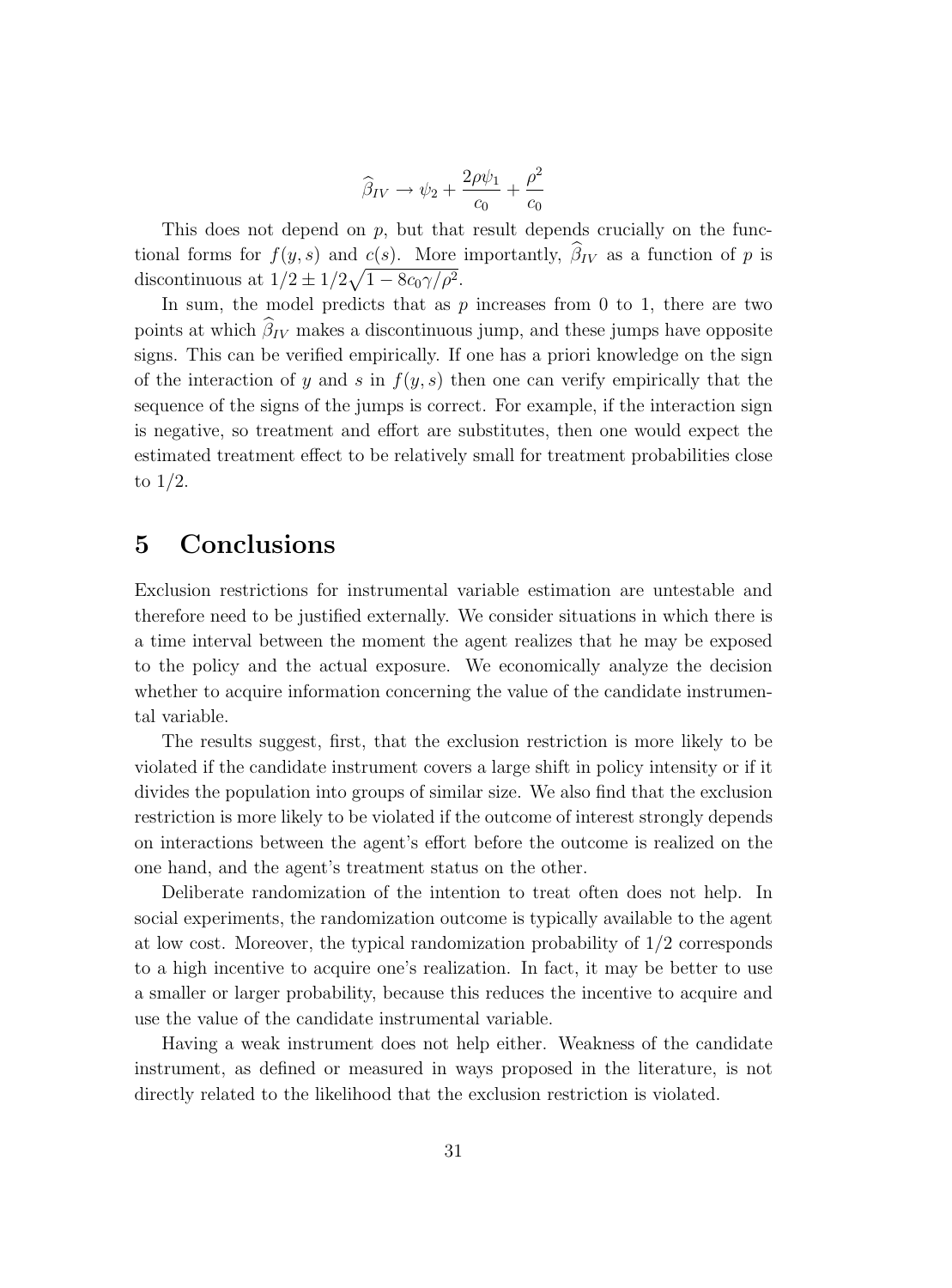With discrete effort, instrumental variable analyses that restrict attention to agents with low or high resources (e.g. income) are more likely to be valid than analyses that include agents with intermediate resource levels. The reason is that for the former groups, the information is useless because it does not affect optimal effort. In addition, for the low resource agents, it may be too expensive.

Finally, concerning the bias in case of violation of the exclusion restriction, we find that typically, it is large if the value of information is large.

Suppose the circumstances are such that it is plausible that the exclusion restriction is violated, so IV cannot be applied. One way to proceed is to estimate a structural economic model. Alternatively, with sufficient variation in the timing of treatment and the outcome of interest, then one may follow the so-called "timing-of-events" approach (Abbring and Van den Berg, 2003), that is, impose some semi-parametric structure and exploit the variation in the timing of events for identification of a causal treatment effect. Note that the value of Z, if observed, does not have any influence on optimal behavior *after* the actual treatment. Abbring and Van den Berg (2005) exploit this so-called "ex post exclusion restriction" for identification of selection effects. They also demonstrate that, with sufficient semi-parametric structure, the information in the timing of events enables identification of the ex ante effect and the treatment effect.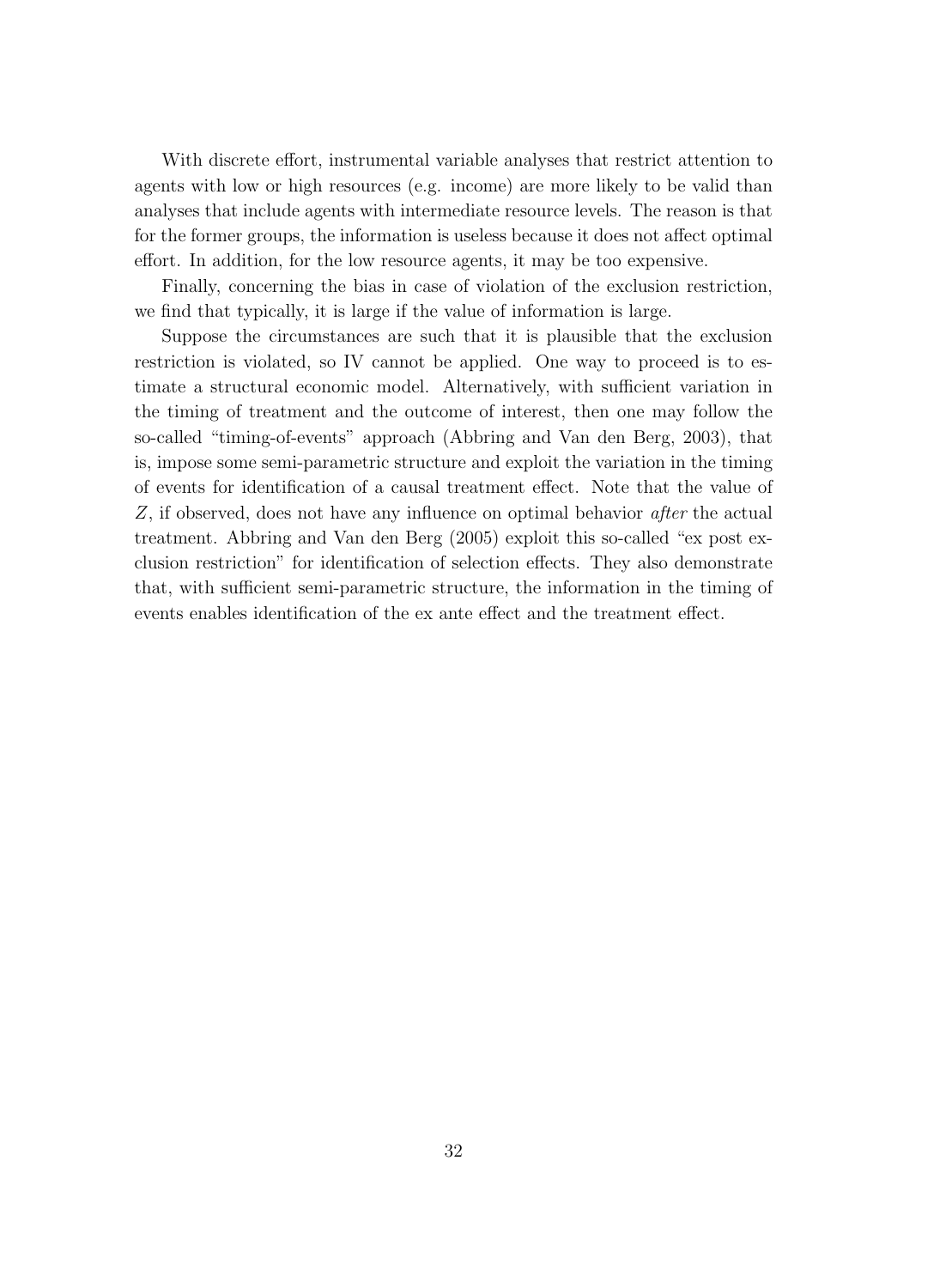## **Appendix**

#### **Appendix 1 Proof of Proposition 3 and some implications**

First of all, recall that  $Pr(Z \ge 0) = 1$  and  $var(Z) > 0$ . From (18), if  $\rho = 0$  then the asymptotic bias is zero.

Now consider the case  $\rho > 0$ . From Subsection 3.2, the conditions on the outcome function that are listed in the proposition amount to  $\psi_0 > 0, \psi_1 \geq$  $0, \psi_2 \geq 0$ . Also,  $c_0 > 0$ . By substituting  $cov(Z, Z^2) = \mathbb{E}(Z^3) - \overline{z} \mathbb{E}(Z^2)$  into (18), it follows that asymptotically  $\beta_{IV} - \beta$  has the same sign as

$$
\psi_1 + \rho \overline{z} \left[ \frac{\widetilde{\mu_3} - 2\widetilde{\mu_2} + 1}{\widetilde{\mu_2} - 1} \right] \tag{25}
$$

where  $\tilde{\mu}_i := \mathbb{E}Z^i/\overline{z}^i$  for  $i = 2, 3$ . Note that the denominator of the above term in square brackets is proportional to  $var(Z)$  which is positive. Consequently, the term in square brackets is positive iff the numerator is positive. The latter is equivalent to  $\tilde{\mu}_3 > \tilde{\mu}_2^2 - (\tilde{\mu}_2 - 1)^2$ . From Shohat and Tamarkin (1943)'s results for the so-called Stieltjes Moment Problem it follows that a random variable Z with  $Pr(Z \ge 0) = 1$  and  $var(Z) > 0$  necessarily satisfies  $\mathbb{E}(Z)\mathbb{E}(Z^3) > (\mathbb{E}(Z^2))^2$ , with the exception of the special case in which the support of  $Z$  consists of two mass points, one of which is zero. The inequality is equivalent to  $\tilde{\mu}_3 > \tilde{\mu}_2^2$ , which in turn implies that  $\tilde{\mu}_3 > \tilde{\mu}_2^2 - (\tilde{\mu}_2 - 1)^2$ . For the special case in which the support of Z consists of two mass points, one of which is zero, there holds that  $\tilde{\mu}_3 = \tilde{\mu}_2^2$ , but also that  $\tilde{\mu}_2 - 1 > 0$ , so that again  $\tilde{\mu}_3 > \tilde{\mu}_2^2 - (\tilde{\mu}_2 - 1)^2$ . Consequently, the asymptotic bias is always positive.

Now consider the case  $\rho < 0$ . From Subsection 3.2, the conditions on the outcome function that are listed in the proposition amount to  $\psi_0 > 0, \psi_1 >$  $0, \psi_2 > 0, \Pr(Y \leq \frac{\psi_1}{-\rho} | Z = z) = 1$  for all possible realizations z, and  $\psi_2 c_0 + \rho \psi_1 > 0$ 0, with  $c_0 > 0$ . From equation (18), and by analogy to equation (25), we obtain that asymptotically  $\beta_{IV} - \beta$  has the same sign as

$$
\frac{\psi_1}{\rho} + \frac{\mu_3 - 2\overline{z}\mu_2 + \overline{z}^3}{\mu_2 - \overline{z}^2} \tag{26}
$$

where  $\mu_i := \mathbb{E}(Z^i)$ . In Subsection 3.2 we saw that the parameter inequalities for this case imply that  $Pr(Z < \frac{\psi_1}{-\rho}) = 1$ , so Z satisfies  $Pr(Z \in [0, -\psi_1/\rho)) = 1$ . We denote  $-\psi_1/\rho$  by  $z_u$ . The term (26) is negative iff

$$
-z_u(\mu_2 - \overline{z}^2) + \mu_3 - 2\overline{z}\mu_2 + \overline{z}^3 \tag{27}
$$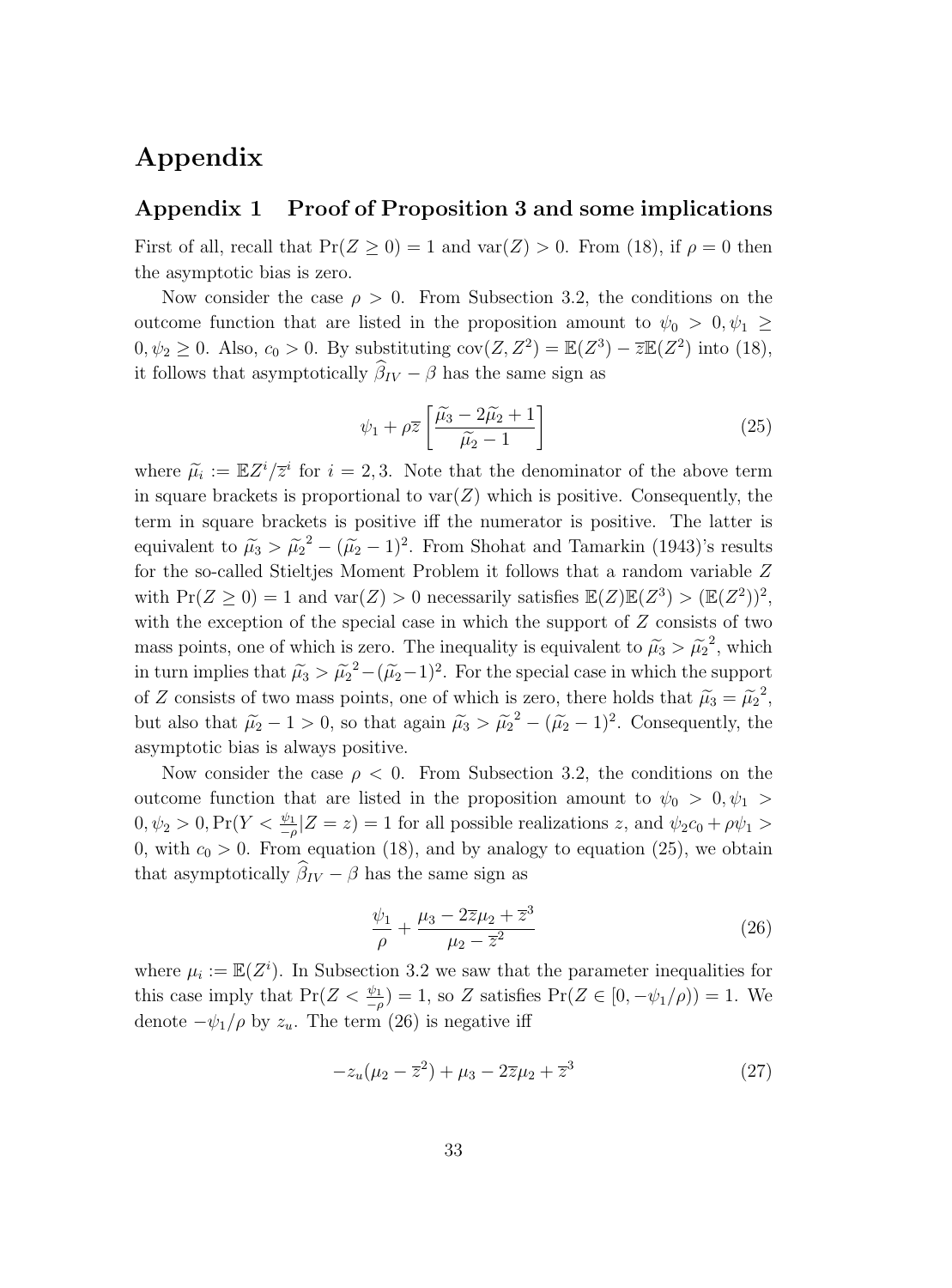is negative. For convenience, we rewrite this in terms of central moments of Z. Let  $\kappa_i := \mathbb{E}(Z - \overline{z})^i$ . Then (27) equals

$$
\kappa_3 - (z_u - \overline{z})\kappa_2 \tag{28}
$$

To sign this, we apply results for the so-called Hausdorff Moment Problem (see Shohat and Tamarkin, 1943, and Frontini and Tagliani, 1995). In particular, a random variable  $Z_0$  with  $Pr(Z_0 \in [0, 1)) = 1$  and  $var(Z_0) > 0$  necessarily satisfies

$$
(1 - \mathbb{E}(Z_0))(\mathbb{E}(Z_0^2) - \mathbb{E}(Z_0^3)) > (\mathbb{E}(Z_0) - \mathbb{E}(Z_0^2))
$$

We take  $Z = z_u \cdot Z_0$ , so that Z satisfies  $Pr(Z \in [0, z_u)) = 1$  and  $var(Z) > 0$ , as required, and we use the notation  $\overline{z}$  and  $\mu_i$  to denote its moments. Clearly,  $\overline{z} = z_u \mathbb{E}(Z_0)$  and  $\mu_i = z_u^i \mathbb{E}(Z_0^i)$ . The above moment inequality can now be written as

$$
z_u^2(\mu_2 - \overline{z}) - z_u(\mu_3 - \overline{z}\mu_2) + \overline{z}\mu_3 - \mu_2^2 > 0
$$

and in terms of central moments of Z this simplifies to

$$
0 > \kappa_2^2 + (z_u - \overline{z}) \left[ \kappa_3 - (z_u - \overline{z}) \kappa_2 \right]
$$

Since  $z_u > \overline{z}$ , this implies that  $\kappa_3 - (z_u - \overline{z})\kappa_2 < 0$ . Consequently, the asymptotic bias is always negative. This completes the proof of Proposition  $3.\Box$ 

Notice that the result for  $\rho < 0$  also applies if we allow for Y and Z to be able to attain the value  $z_u$ . Also, notice that by substituting  $cov(Z, Z^2) = \mathbb{E}(Z^3) - \overline{z}\mathbb{E}(Z^2)$ into (18) and by rewriting this in terms of central moments  $\kappa_i$  of Z, we obtain

$$
\widehat{\beta}_{IV} - \beta \rightarrow \frac{\rho \psi_1}{c_0} + \frac{\rho^2 \overline{z}}{c_0} \left[ \frac{\kappa_3}{\overline{z} \kappa_2} + 1 \right]
$$
\n(29)

By substituting  $\beta$  into the right-hand side, and by noting that  $\kappa_3/(\overline{z}\kappa_2)$  equals the skewness of  $Z$  times the coefficient of variation of  $Z$ , we obtain equation (19) in the main text. Also, by combining equation (29) with the proof for the case  $\rho > 0$ , it becomes clear that in that case  $\beta_{IV}$  and  $\beta_{IV} - \beta$  asymptotically increase in  $\rho$ .

#### **Appendix 2 Proof of Proposition 4**

Because  $c(s)$  is not parameterized, there are no parameterized expressions for  $s(z)$  and  $s_0$  either. However, from equations (3) and (4) it follows that with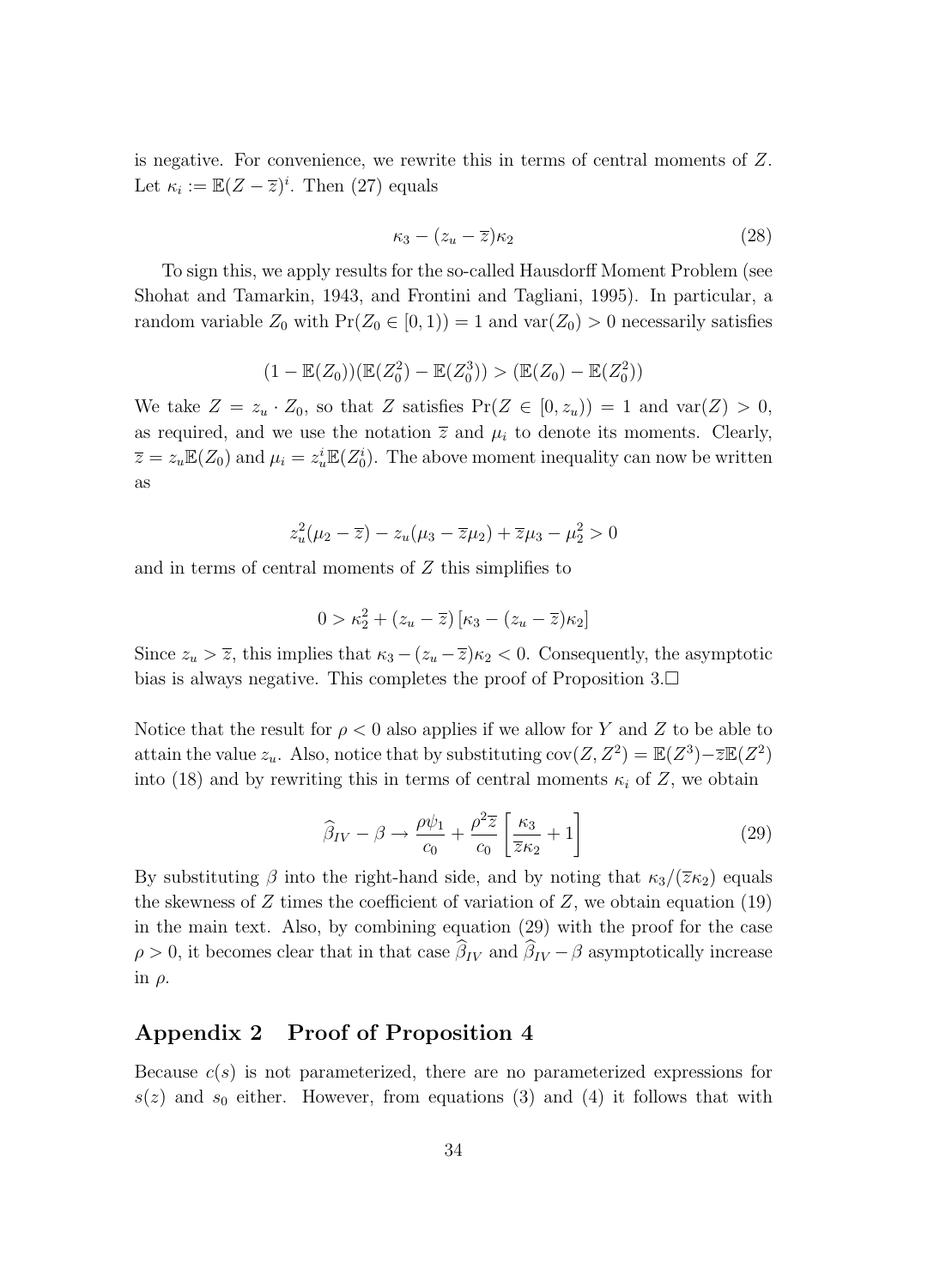the outcome function (6) and with the assumptions on f and on  $c(s)$  listed in the proposition, the optimal effort level  $s(z)$  in absence of the ER increases in z (whereas with  $\rho < 0$  it decreases in z). Moreover,

$$
c'(s_0) = \psi_1 + \rho \overline{z} = c'(s(\overline{z}))
$$

implying that  $s(\overline{z}) = s_0$ . The latter means that the agent's optimal effort if he knows that he has the average treatment intensity is equal to the agent's optimal effort if he does not know his intensity. We will use this below. Note that the function  $s(z)$  cannot be constant over the support of Z.

If we substitute  $(6)$  into  $(13)$  then we obtain that

$$
\beta = \psi_2 + \rho s_0 \tag{30}
$$

Similarly, if we substitute (6) into (14) then we obtain that

$$
\widehat{\beta}_{IV} \to \psi_2 + \frac{\psi_1 \text{cov}(Z, s(Z))}{\text{var}(Z)} + \frac{\rho \text{cov}(Z, Zs(Z))}{\text{var}(Z)} \tag{31}
$$

Since  $s(z)$  is increasing, the second term on the right-hand side is positive. By comparing (31) to (30), it then follows that if the third term on the right-hand side of (31) is larger than or equal to  $\rho s_0$  then asymptotically  $\beta_{IV} > \beta$ . Since  $\rho > 0$ , this requires that

$$
\frac{\text{cov}(Z, Zs(Z))}{\text{var}(Z)} \ge s_0
$$

which is equivalent to  $cov(Z, Z[s(Z) - s_0]) \geq 0$ . The latter can be written as

$$
\mathbb{E}(Z^2s(Z)) - \overline{z}\mathbb{E}(Zs(Z)) - s_0\mathbb{E}(Z^2) + s_0\overline{z}^2 \ge 0
$$

which is equivalent to

$$
\mathbb{E}\left[Z(Z-\overline{z})(s(Z)-s_0)\right] \ge 0\tag{32}
$$

Earlier in this proof we derived that  $s(z)$  is increasing and that  $s(\overline{z}) = s_0$ . These two facts imply that  $s(z) \geq s_0 \iff z > \overline{z}$ . Consequently, (32) is true, and this completes the proof. $\square$ 

Note that we can rewrite equation (31) as

$$
\widehat{\beta}_{IV} \to \beta + \frac{\psi_1 \text{cov}(Z, s(Z))}{\text{var}(Z)} + \frac{\rho \mathbb{E}\left[Z(Z - \overline{z})(s(Z) - s_0)\right]}{\text{var}(Z)}\tag{33}
$$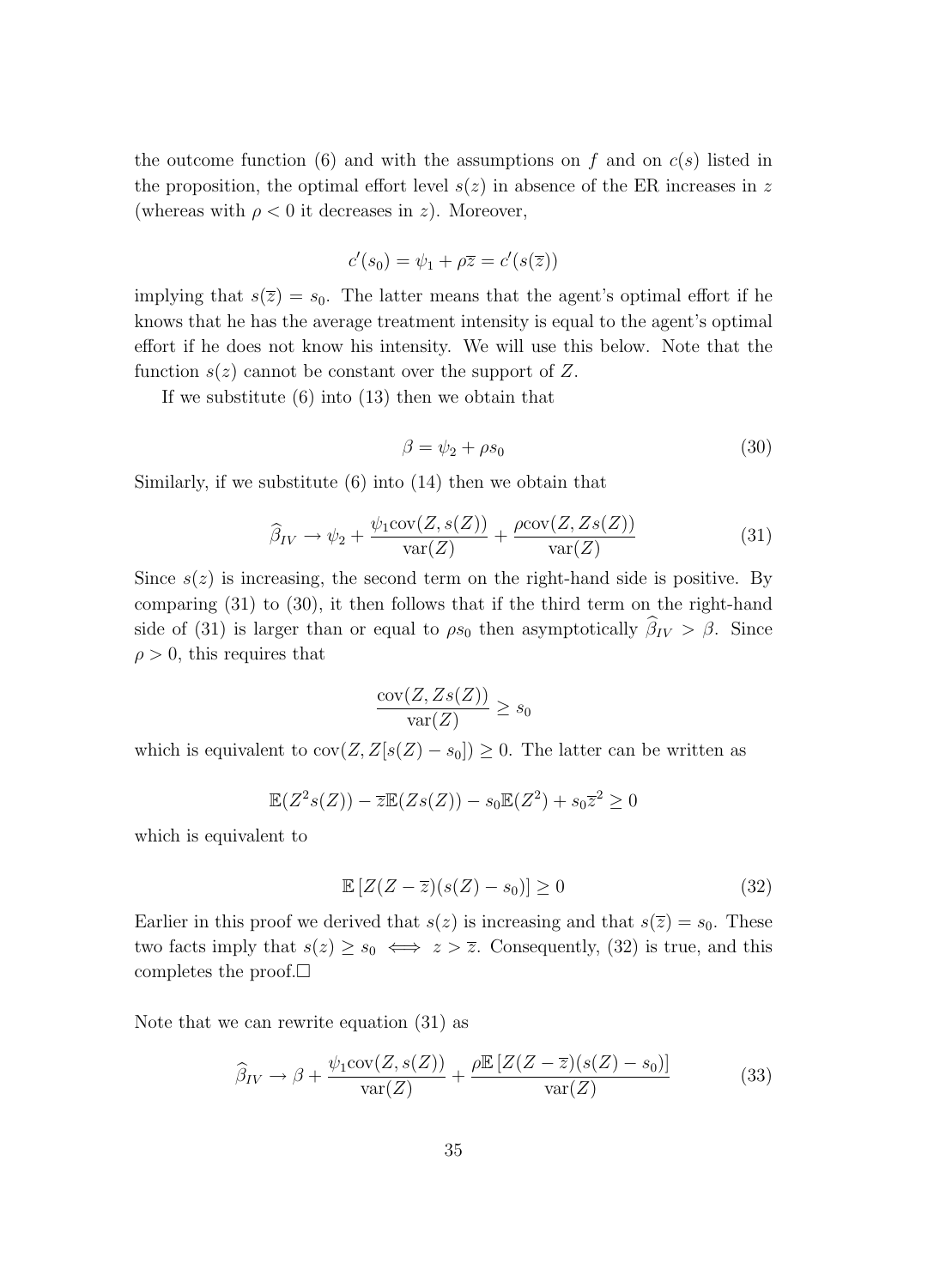#### **Appendix 3 Proof of Proposition 5**

In terms of our model and notation, Athey and Levin (2001) prove that the assumptions on the function f imply that the optimal effort level  $s(z)$  in absence of the ER increases in z.

The numerator on the right-hand side of (15), cov( $\mathbb{E}(f(Y,s(Z)) - f(Y,s_0)|Z)$ , Z) determines the sign of the asymptotic bias. Following the line of reasoning that leads up to  $(32)$  in Appendix 2, it is easy to see that this numerator can be written as

$$
\mathbb{E}\left[ (Z - \overline{z}) \cdot \mathbb{E}(f(Y, s(Z)) - f(Y, s_0)|Z) \right]
$$
\n(34)

Since s increases,  $s(z) \geq s(\overline{z}) \iff z \geq \overline{z}$ . Now f is non-negative, increasing and supermodular, so for any given y there holds that  $f(y, s(z)) \ge f(y, s(\overline{z}))$  if and only if  $z \ge \overline{z}$ . By assumption,  $s(\overline{z}) = s_0$ , so for any given y there holds that  $f(y, s(z)) \ge f(y, s_0)$  if and only if  $z \ge \overline{z}$ . The expectation over  $Y|Z = z$  of  $f(Y,s(z))-f(Y,s_0)$  then also has the property that it is non-negative if and only if  $z \geq \overline{z}$ . Consequently, (34) is non-negative, and this completes the proof.

#### **Appendix 4 Proof of Proposition 7**

Equations (22) and (23) imply that

$$
\widehat{\beta}_{IV} - \beta \to \frac{\rho}{c_0} \left[ \psi_1^* - \rho^* \overline{z} + \rho^* \frac{\text{cov}(Z, Z^2)}{\text{var}(Z)} \right]
$$
(35)

Clearly, if  $\rho = 0$  or if  $\rho^* = \psi_1^* = 0$  then the asymptotic bias is zero.

Now consider the other cases, so  $\rho \neq 0$ , and, in addition,  $\rho^* \neq 0$  and/or  $\psi_1^* > 0$ . The proof in Appendix 1 of Proposition 3 demonstrates that if  $\rho^* > 0$ then

$$
\psi_1^* - \rho^* \overline{z} + \rho^* \frac{\text{cov}(Z, Z^2)}{\text{var}(Z)}\tag{36}
$$

is positive. If  $\rho^* = 0$  then  $\psi_1^* > 0$  and again (36) is positive. Similarly, the proof in Appendix 1 demonstrates that if  $\rho^* < 0$  then the expression in (36) divided by  $\rho^*$  is negative, taking into account the assumptions that then  $\psi_1^* > 0$  and  $Pr(Z < -\psi_1^*/\rho^*) = 1$ . So if  $\rho^* < 0$  then again (36) is positive. By comparing  $(35)$  to  $(36)$  it follows that the asymptotic bias has the same sign as  $\rho$ . Note that we do not require assumptions on the range of values of  $\psi_0^*$  and  $\psi_2^*$  and the support of  $Y|Z$  in terms of  $-\psi_1^*/\rho^*$  that correspond to those made concerning the parameters of  $f$ .  $\Box$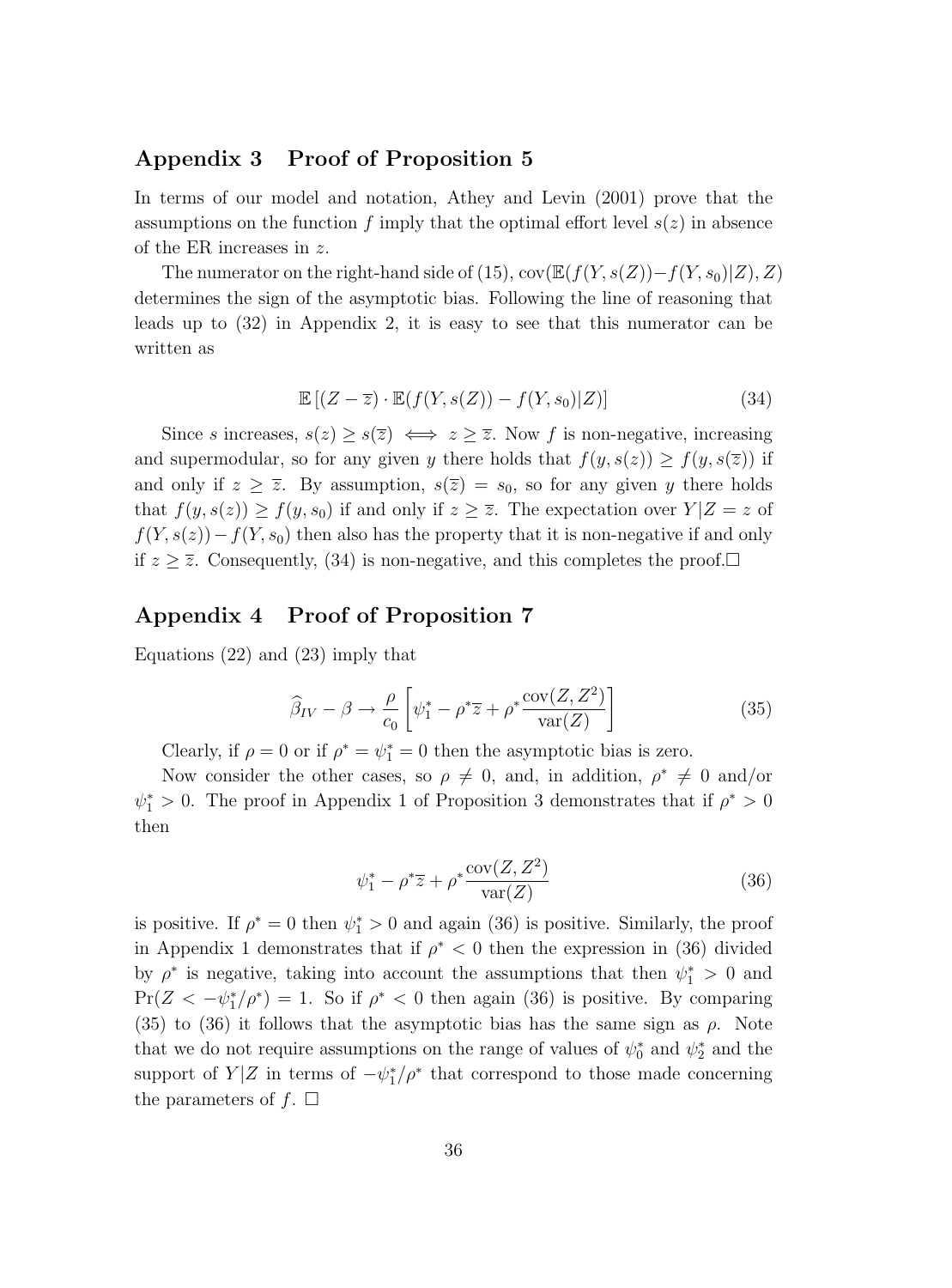## **References**

- Abbring, J.H. and G.J. van den Berg (2003), "The non-parametric identification of treatment effects in duration models", Econometrica, 71, 1491–1517.
- Abbring, J.H. and G.J. van den Berg (2005), "Social experiments and instrumental variables with duration outcomes", Working paper, Free University Amsterdam, Amsterdam.
- Angrist, J.D., G.W. Imbens, and D.B. Rubin (1996), "Identification of causal effects using instrumental variables", Journal of the American Statistical Association, 91, 444–455.
- Athey, S. and J. Levin (2001), "The value of information in monotone decision problems", Working paper, Stanford University, Stanford.
- Blundell, R. and T. MaCurdy (1999), "Labor supply", in O. Ashenfelter and D. Card, editors, Handbook of Labor Economics, Volume III, North-Holland, Amsterdam.
- Chan, T.Y. and B.H. Hamilton (2006), "Learning, private information and the economic evaluation of randomized experiments", Journal of Political Economy, 114, forthcoming.
- Epstein, S. (1996), Impure Science: AIDS, Activism, and the Politics of Knowledge, University of California Press, Berkeley.
- Frontini, M. and A. Tagliani (1995), "Maximum entropy in the finite Hausdorff moment problem", Working paper, Politecnico di Milano, Milan.
- Gollier, C. (2001), *The Economics of Risk and Time*, MIT Press, Cambridge.
- Hansen, L.P. and T.J. Sargent (1980), "Dynamic linear rational expectations models", Journal of Economic Dynamics and Control, 2, 7–46.
- Heckman, J.J., R.J. LaLonde, and J.A. Smith (1999), "The economics and econometrics of active labor market programs", in O. Ashenfelter and D. Card, editors, Handbook of Labor Economics, Volume III, North-Holland, Amsterdam.
- Heckman, J.J. and S. Navarro (2005), "Dynamic discrete choice and dynamic treatment effects", Working paper, University of Chicago, Chicago.
- Imbens, G.W. and J.D. Angrist (1994), "Identification and estimation of local average treatment effects", Econometrica, 62, 467–475.
- Malani, A. (2006a), "Patient enrollment in medical trials: selection bias in a randomized experiment", Working paper, University of Virginia, Charlottesville.